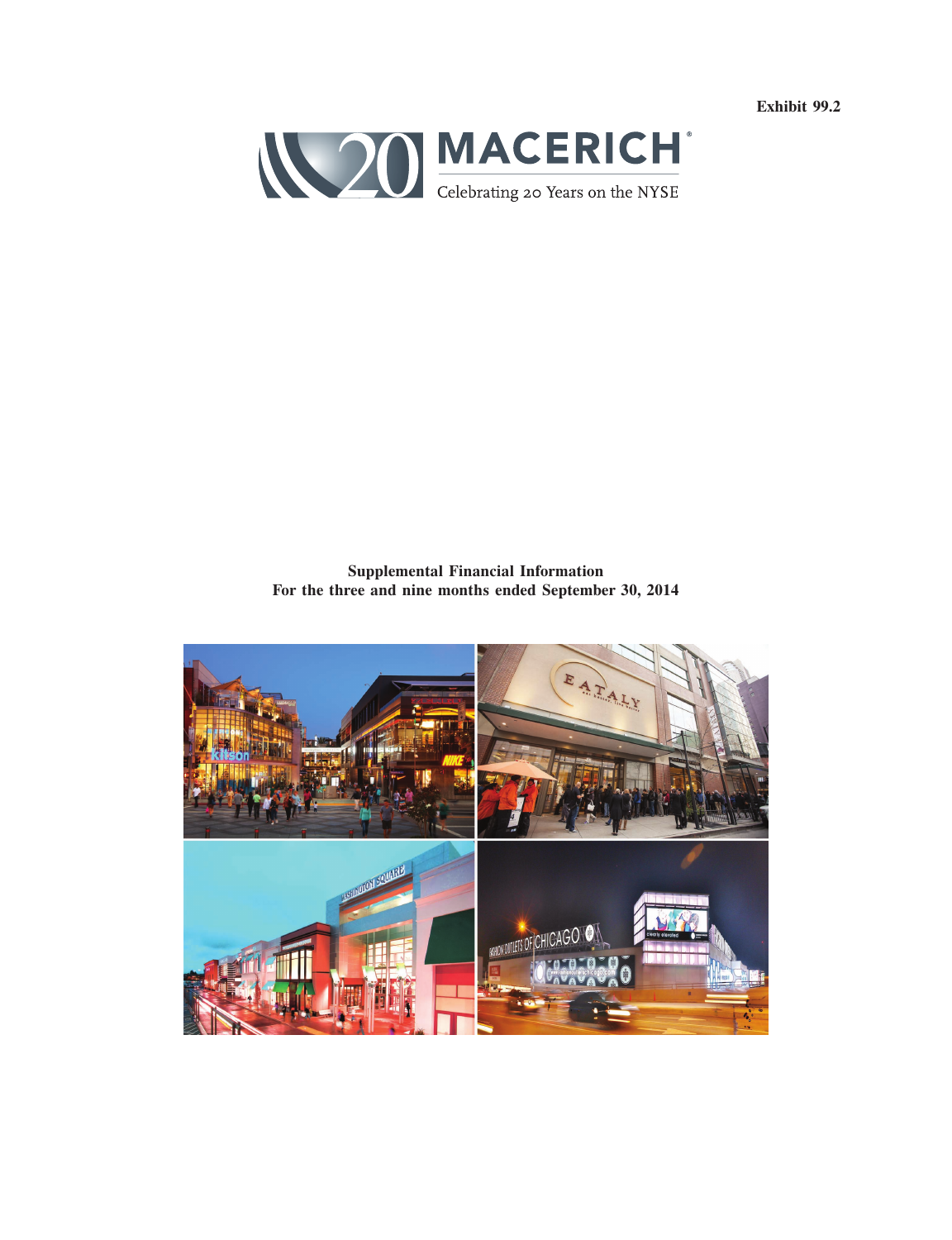#### **Supplemental Financial and Operating Information**

#### **Table of Contents**

All information included in this supplemental financial package is unaudited, unless otherwise indicated.

|                                                     | Page No.        |
|-----------------------------------------------------|-----------------|
|                                                     | $1 - 3$         |
|                                                     | $\mathbf{1}$    |
|                                                     | $\overline{2}$  |
| Changes in Total Common and Equivalent Shares/Units | 3               |
|                                                     | $4-9$           |
|                                                     | $5 - 6$         |
| Notes to Unaudited Pro Rata Statement of Operations | $7\phantom{.0}$ |
|                                                     | 8               |
|                                                     | 9               |
|                                                     | 10              |
|                                                     | 11              |
|                                                     | $12 - 27$       |
|                                                     | 12              |
|                                                     | $13 - 17$       |
|                                                     | 18              |
|                                                     | 19              |
|                                                     | 20              |
|                                                     | 21              |
|                                                     | $22 - 25$       |
|                                                     | $26 - 27$       |
|                                                     | 28-30           |
|                                                     | 28              |
|                                                     | $29 - 30$       |
|                                                     | 31-33           |
|                                                     | 34              |

This Supplemental Financial Information should be read in connection with the Company's third quarter 2014 earnings announcement (included as Exhibit 99.1 of the Company's Current Report on 8-K, event date October 28, 2014) as certain disclosures, definitions and reconciliations in such announcement have not been included in this Supplemental Financial Information.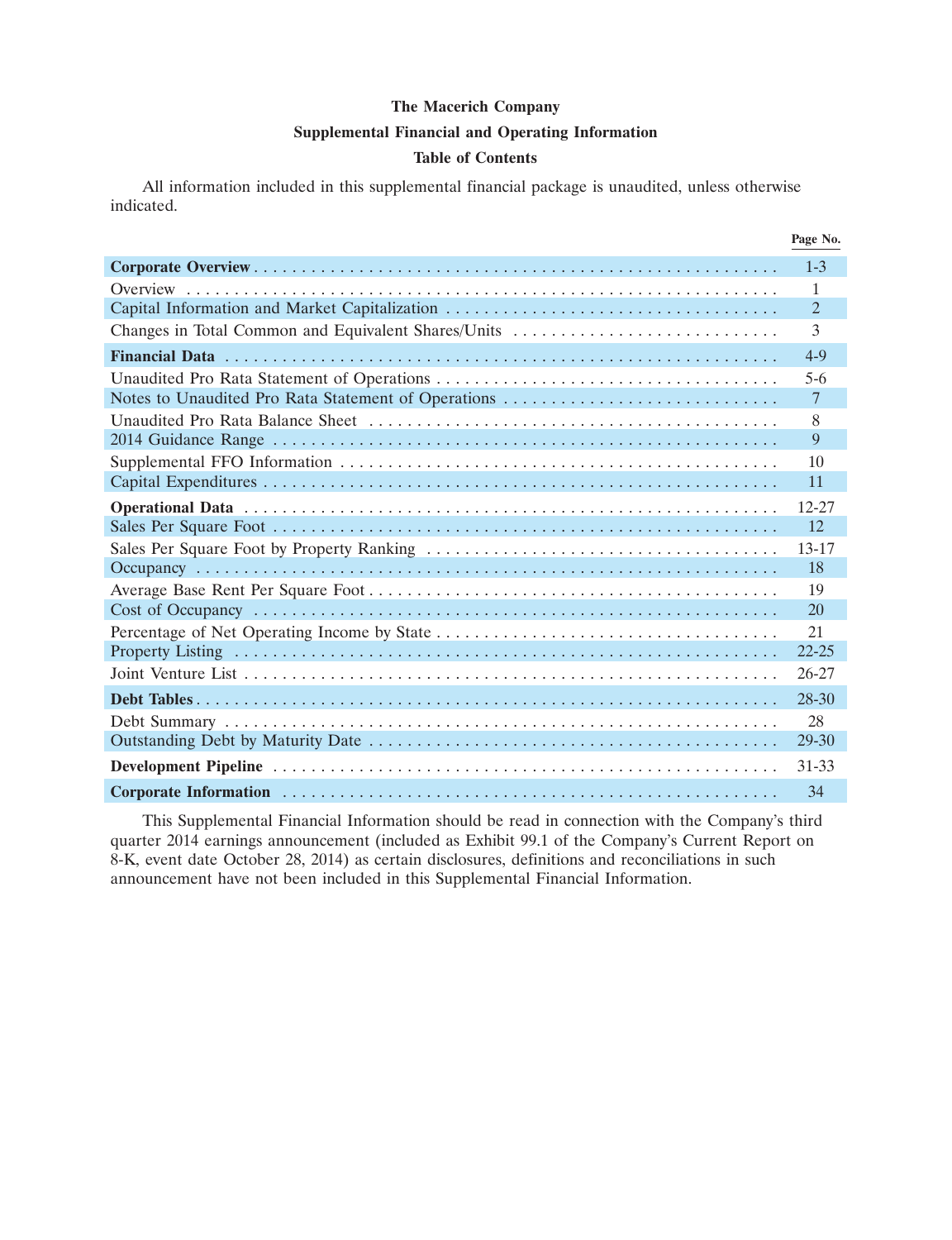#### **The Macerich Company Supplemental Financial and Operating Information Overview**

The Macerich Company (the ''Company'') is involved in the acquisition, ownership, development, redevelopment, management and leasing of regional and community/power shopping centers located throughout the United States. The Company is the sole general partner of, and owns a majority of the ownership interests in, The Macerich Partnership, L.P., a Delaware limited partnership (the ''Operating Partnership'').

As of September 30, 2014, the Operating Partnership owned or had an ownership interest in 53 regional shopping centers and nine community/power shopping centers aggregating approximately 57 million square feet of gross leasable area (''GLA''). These 62 centers are referred to hereinafter as the ''Centers'', unless the context requires otherwise.

The Company is a self-administered and self-managed real estate investment trust (''REIT'') and conducts all of its operations through the Operating Partnership and the Company's management companies (collectively, the ''Management Companies'').

All references to the Company in this Exhibit include the Company, those entities owned or controlled by the Company and predecessors of the Company, unless the context indicates otherwise.

This document contains information constituting forward-looking statements and includes expectations regarding the Company's future operational results as well as development, redevelopment and expansion activities. Stockholders are cautioned that any such forward-looking statements are not guarantees of future performance and involve risks, uncertainties and other factors that may cause actual results, performance or achievements of the Company to vary materially from those anticipated, expected or projected. Such factors include, among others, general industry, economic and business conditions, which will, among other things, affect demand for retail space or retail goods, availability and creditworthiness of current and prospective tenants, anchor or tenant bankruptcies, closures, mergers or consolidations, lease rates, terms and payments, interest rate fluctuations, availability, terms and cost of financing, operating expenses, and competition; adverse changes in the real estate markets, including the liquidity of real estate investments; and risks of real estate development, redevelopment, and expansion, including availability, terms and cost of financing, construction delays, environmental and safety requirements, budget overruns, sunk costs and lease-up; the inability to obtain, or delays in obtaining, all necessary zoning, land-use, building, and occupancy and other required governmental permits and authorizations; and governmental actions and initiatives (including legislative and regulatory changes) as well as terrorist activities or other acts of violence which could adversely affect all of the above factors. Furthermore, occupancy rates and rents at a newly completed property may not be sufficient to make the property profitable. The reader is directed to the Company's various filings with the Securities and Exchange Commission, including the Annual Report on Form 10-K for the year ended December 31, 2013, for a discussion of such risks and uncertainties, which discussion is incorporated herein by reference. The Company does not intend, and undertakes no obligation, to update any forward-looking information to reflect events or circumstances after the date of this document or to reflect the occurrence of unanticipated events unless required by law to do so.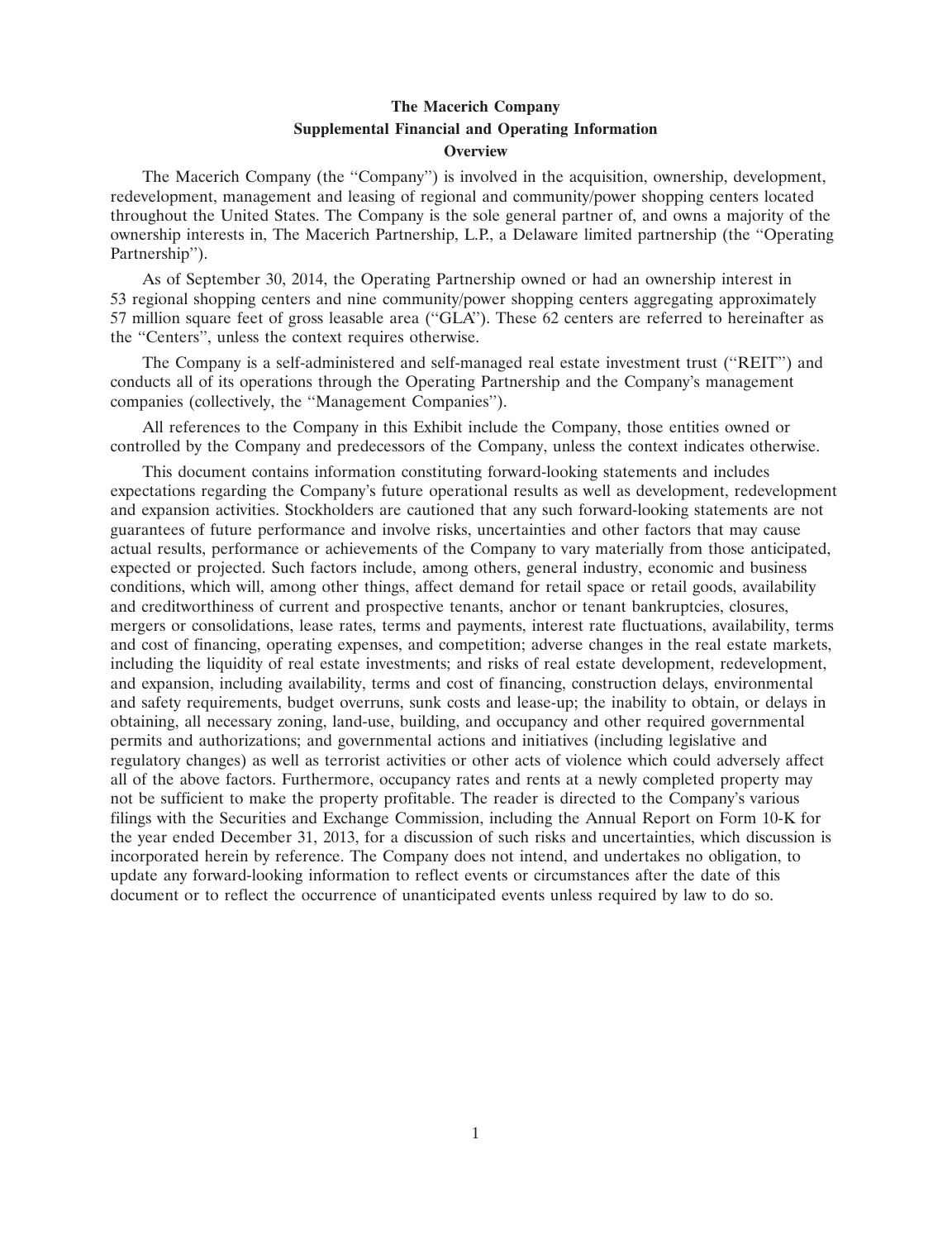## **Supplemental Financial and Operating Information (unaudited)**

## **Capital Information and Market Capitalization**

|                                                                               | <b>Period Ended</b> |              |               |                                             |               |              |  |
|-------------------------------------------------------------------------------|---------------------|--------------|---------------|---------------------------------------------|---------------|--------------|--|
|                                                                               |                     | 9/30/2014    | 12/31/2013    |                                             |               | 12/31/2012   |  |
|                                                                               |                     |              |               | dollars in thousands, except per share data |               |              |  |
| Closing common stock price per share $\dots \dots \dots$                      | \$                  | 63.83        | <b>S</b>      | 58.89                                       | <sup>\$</sup> | 58.30        |  |
| 52 week high $\ldots \ldots \ldots \ldots \ldots \ldots \ldots \ldots \ldots$ | \$                  | 68.81        | S             | 72.19                                       | S             | 62.83        |  |
|                                                                               | \$                  | 55.13        | S             | 55.13                                       | \$            | 49.67        |  |
| Shares outstanding at end of period                                           |                     |              |               |                                             |               |              |  |
| Class A non-participating convertible preferred units                         |                     | 184,304      |               | 184.304                                     |               | 184,304      |  |
| Common shares and partnership units                                           |                     | 151,031,085  |               | 150,673,110                                 |               | 147,601,848  |  |
| Total common and equivalent shares/units outstanding.                         |                     | 151,215,389  |               | 150,857,414                                 |               | 147,786,152  |  |
| Portfolio capitalization data                                                 |                     |              |               |                                             |               |              |  |
| Total portfolio debt, including joint ventures at pro rata.                   | \$                  | 6,330,011    | <sup>\$</sup> | 6,037,219                                   | <sup>\$</sup> | 6,620,507    |  |
|                                                                               |                     | 9,652,078    |               | 8,883,993                                   |               | 8,615,933    |  |
| Total market capitalization                                                   |                     | \$15,982,089 |               | \$14,921,212                                |               | \$15,236,440 |  |
|                                                                               |                     | 39.6%        |               | $40.5\%$                                    |               | $43.5\%$     |  |

(a) Debt as a percentage of total market capitalization.

## **Portfolio Capitalization at September 30, 2014**

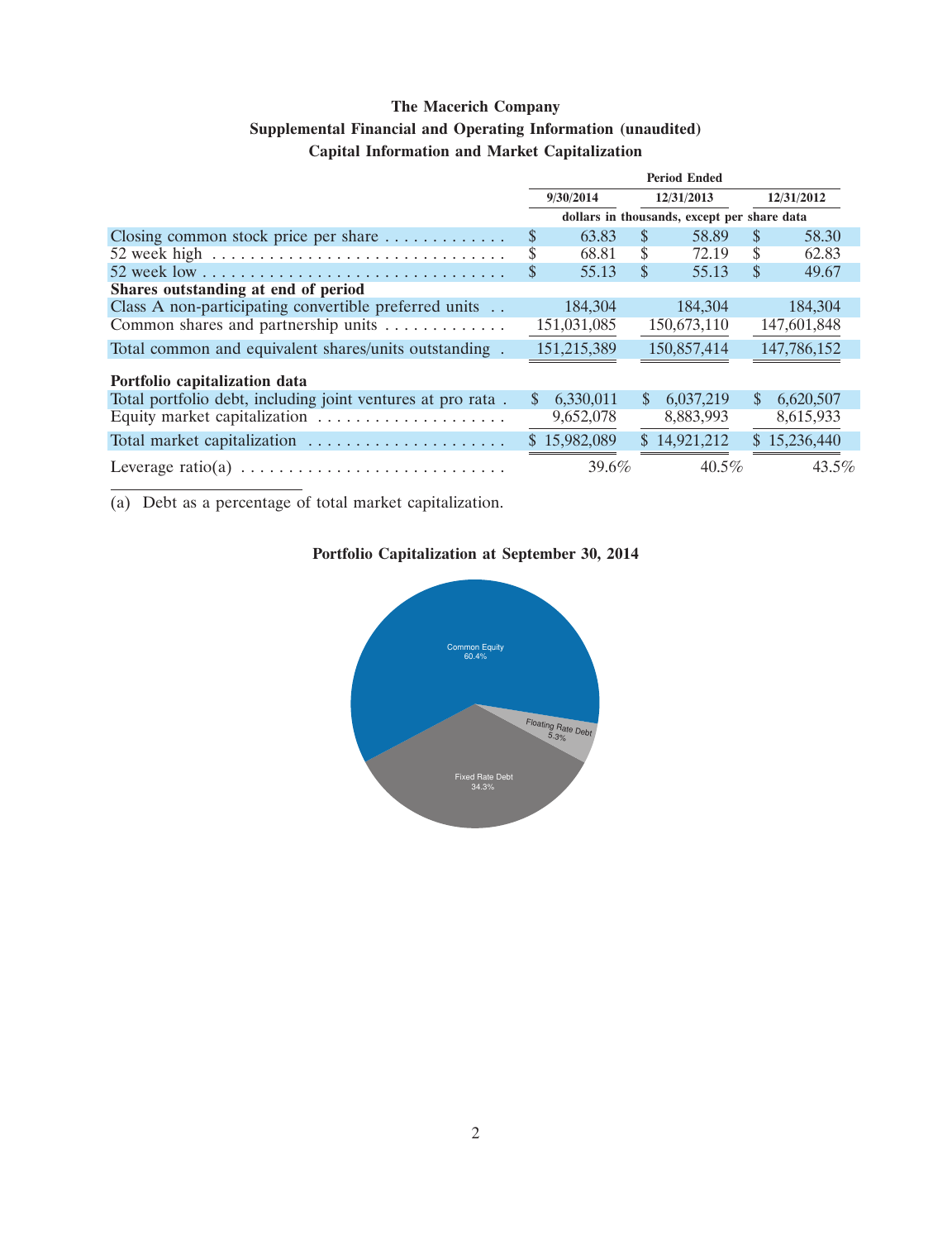## **The Macerich Company Supplemental Financial and Operating Information (unaudited) Changes in Total Common and Equivalent Shares/Units**

|                                                                                                           | Partnership<br>Units | Company<br>Common<br><b>Shares</b> | <b>Class A</b><br><b>Non-Participating</b><br>Convertible<br><b>Preferred Units</b> | <b>Total</b><br>Common<br>and<br>Equivalent<br>Shares/<br>Units |
|-----------------------------------------------------------------------------------------------------------|----------------------|------------------------------------|-------------------------------------------------------------------------------------|-----------------------------------------------------------------|
| Balance as of December 31, 2013 $\ldots$                                                                  | 9,939,427            | 140,733,683                        | 184,304                                                                             | 150,857,414                                                     |
| Conversion of partnership units to cash                                                                   | (3, 445)             |                                    |                                                                                     | (3,445)                                                         |
| Conversion of partnership units to common shares                                                          | (63,000)             | 63,000                             |                                                                                     |                                                                 |
| Issuance of stock/partnership units from restricted<br>stock issuance or other share- or unit-based plans | 246,471              | 82,701                             |                                                                                     | 329,172                                                         |
|                                                                                                           | 10,119,453           | 140,879,384                        | 184,304                                                                             | 151, 183, 141                                                   |
| Conversion of partnership units to cash                                                                   | (285)                |                                    |                                                                                     | (285)                                                           |
| Conversion of partnership units to common shares                                                          | (8,333)              | 8,333                              |                                                                                     |                                                                 |
| Issuance of stock/partnership units from restricted<br>stock issuance or other share- or unit-based plans |                      | 19,703                             |                                                                                     | 19,703                                                          |
|                                                                                                           | 10,110,835           | 140,907,420                        | 184,304                                                                             | 151,202,559                                                     |
| Conversion of partnership units to cash $\dots \dots$                                                     | (234)                |                                    |                                                                                     | (234)                                                           |
| Issuance of stock/partnership units from restricted<br>stock issuance or other share- or unit-based plans |                      | 13,064                             |                                                                                     | 13,064                                                          |
|                                                                                                           | 10,110,601           | 140,920,484                        | 184,304                                                                             | 151,215,389                                                     |
|                                                                                                           |                      |                                    |                                                                                     |                                                                 |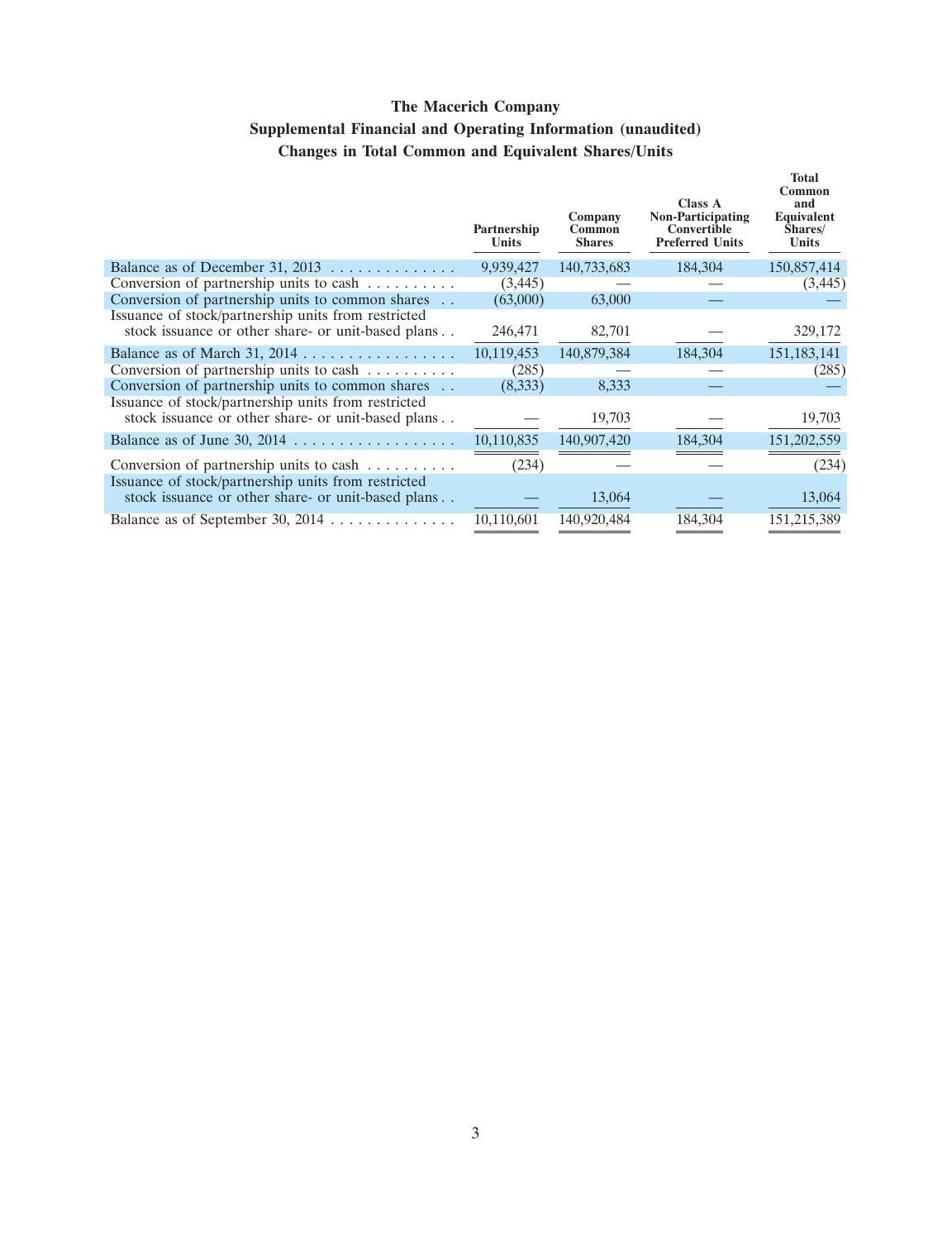On the following pages, the Company presents its unaudited pro rata statement of operations and unaudited pro rata balance sheet reflecting the Company's proportionate ownership of each asset in its portfolio. The Company also reconciles net income attributable to the Company to funds from operations (''FFO'') and FFO-diluted for the three and nine months ended September 30, 2014.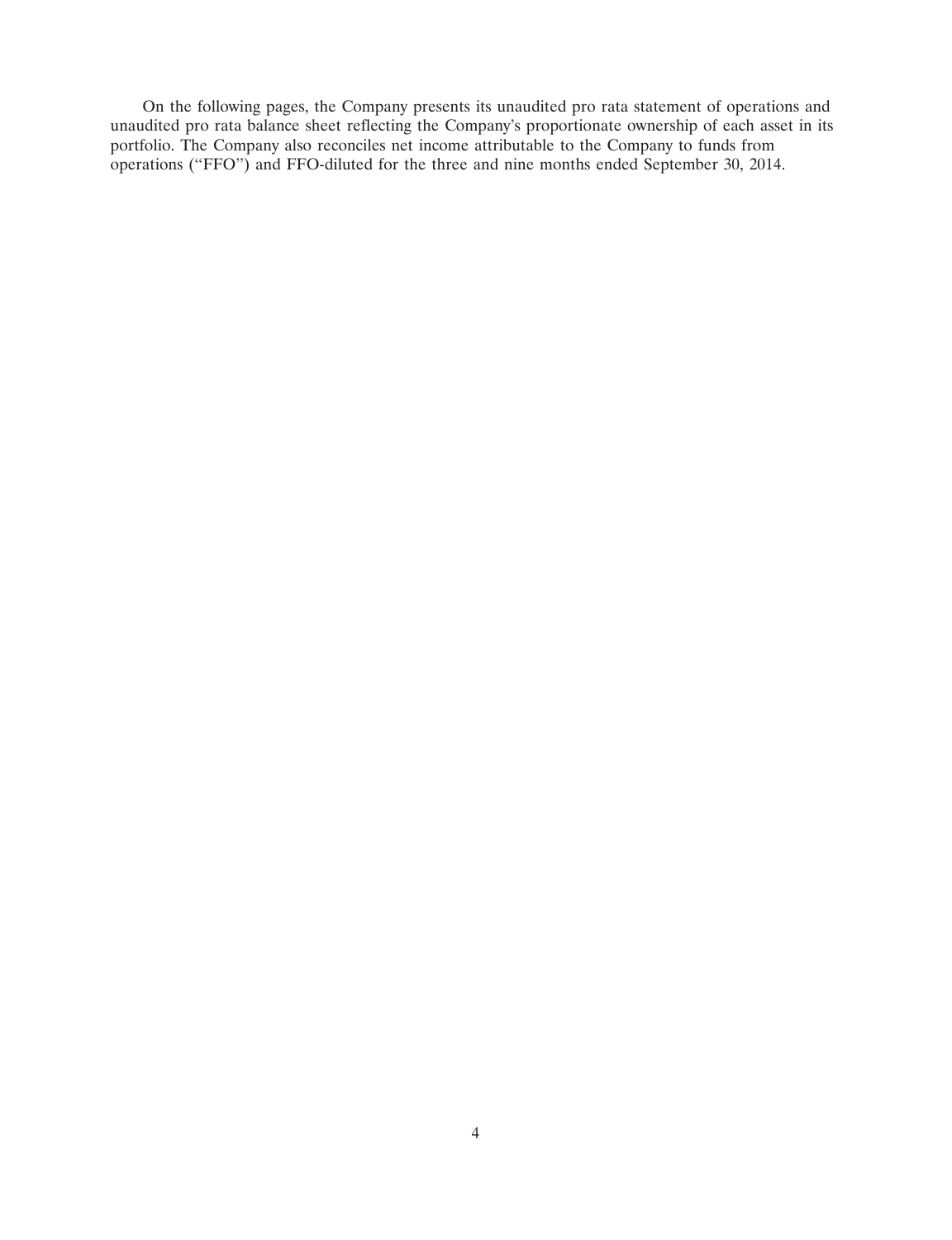## **THE MACERICH COMPANY**

## **UNAUDITED PRO RATA STATEMENT OF OPERATIONS**

## **(Dollars in thousands)**

|                                                                                                                                     | For the Three Months Ended September 30, 2014 |                                     |                                           |                                               |                                           |  |  |
|-------------------------------------------------------------------------------------------------------------------------------------|-----------------------------------------------|-------------------------------------|-------------------------------------------|-----------------------------------------------|-------------------------------------------|--|--|
|                                                                                                                                     | <b>Consolidated</b>                           | Non-<br>Controlling<br>Interests(1) | Company's<br>Consolidated<br><b>Share</b> | Company's<br>Share of<br>Joint<br>Ventures(2) | Company's<br><b>Total</b><br><b>Share</b> |  |  |
| Revenues:                                                                                                                           |                                               |                                     |                                           |                                               |                                           |  |  |
| Minimum rents                                                                                                                       | \$150,395                                     | \$ (9,821)                          | \$140,574                                 | \$50,401                                      | \$190,975                                 |  |  |
|                                                                                                                                     | 4,072                                         | (398)                               | 3,674                                     | 2,163                                         | 5,837                                     |  |  |
|                                                                                                                                     | 90,059                                        | (6,165)                             | 83,894                                    | 24,570                                        | 108,464                                   |  |  |
| Management Companies' revenues                                                                                                      | 8,352                                         |                                     | 8,352                                     |                                               | 8,352                                     |  |  |
|                                                                                                                                     | 10,614                                        | (594)                               | 10,020                                    | 5,565                                         | 15,585                                    |  |  |
| Total revenues $\ldots$ , $\ldots$ , $\ldots$ , $\ldots$ , $\ldots$ , $\ldots$ , $\ldots$                                           | 263,492                                       | (16,978)                            | 246,514                                   | 82,699                                        | 329,213                                   |  |  |
| Expenses:                                                                                                                           |                                               |                                     |                                           |                                               |                                           |  |  |
| Shopping center and operating expenses $\dots \dots$                                                                                | 85,352                                        | (5,828)                             | 79,524                                    | 28,220                                        | 107,744                                   |  |  |
| Management Companies' operating expenses                                                                                            | 21,508                                        |                                     | 21,508                                    |                                               | 21,508                                    |  |  |
| REIT general and administrative expenses                                                                                            | 5,339                                         |                                     | 5,339                                     | 二                                             | 5,339                                     |  |  |
| Depreciation and amortization                                                                                                       | 89,741                                        | (5, 435)                            | 84,306                                    | 20,999                                        | 105,305                                   |  |  |
|                                                                                                                                     | 47,803                                        | (3,312)                             | 44,491                                    | 16,152                                        | 60,643                                    |  |  |
| Loss on extinguishment of debt, net                                                                                                 | 46                                            |                                     | 46                                        |                                               | 46                                        |  |  |
|                                                                                                                                     | 249,789                                       | (14, 575)                           | 235,214                                   | 65,371                                        | 300.585                                   |  |  |
| Equity in income of unconsolidated joint ventures $\dots$ .                                                                         | 16,935                                        |                                     | 16,935                                    | (16,935)                                      |                                           |  |  |
|                                                                                                                                     | (2,144)                                       | 2.144                               |                                           |                                               |                                           |  |  |
|                                                                                                                                     | 689                                           |                                     | 689                                       |                                               | 689                                       |  |  |
| Gain (loss) on remeasurement, sale or write down of                                                                                 |                                               |                                     |                                           |                                               |                                           |  |  |
| assets, net $\dots \dots \dots \dots \dots \dots \dots \dots \dots \dots \dots$                                                     | 9,561                                         |                                     | 9,561                                     | (393)                                         | 9,168                                     |  |  |
| Net income $\dots \dots \dots \dots \dots \dots \dots \dots \dots \dots \dots$                                                      | 38,744                                        | (259)                               | 38,485                                    |                                               | 38,485                                    |  |  |
| Less net income attributable to noncontrolling interests.                                                                           | 2,830                                         | (259)                               | 2,571                                     |                                               | 2,571                                     |  |  |
| Net income attributable to the Company                                                                                              | \$ 35,914                                     | \$                                  | \$35,914                                  | \$                                            | \$35,914                                  |  |  |
| Reconciliation of net income attributable to the<br>Company to $FFO(3)$ :                                                           |                                               |                                     |                                           |                                               |                                           |  |  |
| Net income attributable to the Company                                                                                              |                                               |                                     | \$35,914                                  | \$                                            | \$35,914                                  |  |  |
| Equity in income of unconsolidated joint ventures                                                                                   |                                               |                                     | (16, 935)                                 | 16,935                                        |                                           |  |  |
| Adjustments to reconcile net income to FFO—basic and<br>diluted:                                                                    |                                               |                                     |                                           |                                               |                                           |  |  |
| Noncontrolling interests in the Operating Partnership.                                                                              |                                               |                                     | 2.571                                     |                                               | 2,571                                     |  |  |
| (Gain) loss on remeasurement, sale or write down of<br>assets, net $\ldots \ldots \ldots \ldots \ldots \ldots \ldots \ldots \ldots$ |                                               |                                     | (9, 561)                                  | 393                                           | (9,168)                                   |  |  |
| Gain on sale of undepreciated assets, net                                                                                           |                                               |                                     | 797                                       |                                               | 797                                       |  |  |
| Depreciation and amortization of all property $\dots$ .                                                                             |                                               |                                     | 84,306                                    | 20,999                                        | 105,305                                   |  |  |
| Depreciation on personal property $\dots \dots \dots \dots$                                                                         |                                               |                                     | (2,608)                                   | (291)                                         | (2,899)                                   |  |  |
| Total FFO-Basic and diluted                                                                                                         |                                               |                                     | \$94,484                                  | \$38,036                                      | \$132,520                                 |  |  |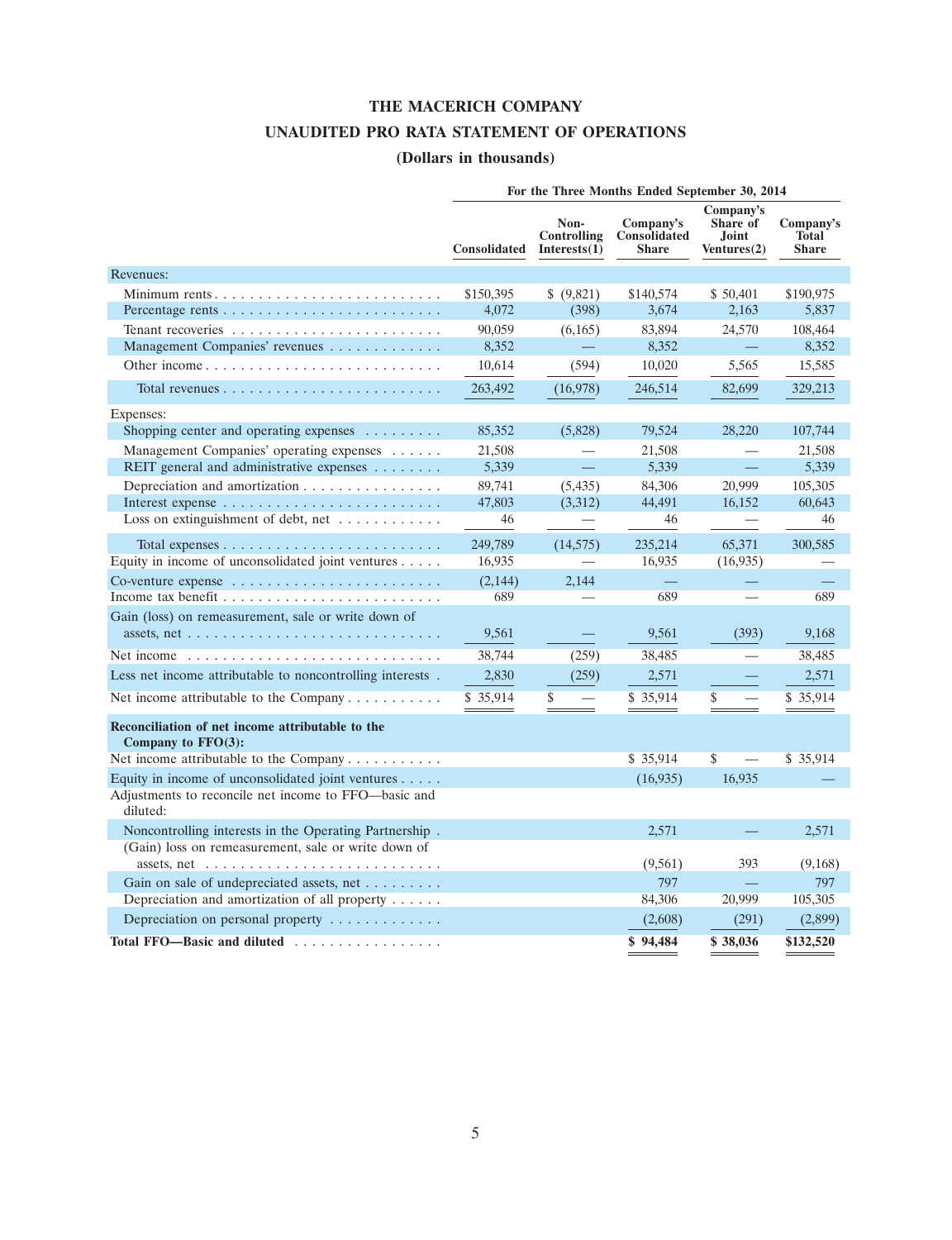## **THE MACERICH COMPANY**

## **UNAUDITED PRO RATA STATEMENT OF OPERATIONS**

## **(Dollars in thousands)**

|                                                                           | For the Nine Months Ended September 30, 2014 |                                               |                                           |                                                      |                                           |  |  |  |
|---------------------------------------------------------------------------|----------------------------------------------|-----------------------------------------------|-------------------------------------------|------------------------------------------------------|-------------------------------------------|--|--|--|
|                                                                           | <b>Consolidated</b>                          | Non-<br><b>Controlling</b><br>Interests $(1)$ | Company's<br>Consolidated<br><b>Share</b> | Company's<br>Share of<br><b>Joint</b><br>Ventures(2) | Company's<br><b>Total</b><br><b>Share</b> |  |  |  |
| Revenues:                                                                 |                                              |                                               |                                           |                                                      |                                           |  |  |  |
| Minimum rents                                                             | \$451,248                                    | \$(29,640)                                    | \$421,608                                 | \$146,930                                            | \$568,538                                 |  |  |  |
|                                                                           | 9,295                                        | (821)                                         | 8,474                                     | 5,103                                                | 13,577                                    |  |  |  |
|                                                                           | 264,909                                      | (18, 162)                                     | 246,747                                   | 72,144                                               | 318,891                                   |  |  |  |
| Management Companies' revenues                                            | 25,248                                       |                                               | 25,248                                    |                                                      | 25,248                                    |  |  |  |
| Other income                                                              | 31,638                                       | (1,845)                                       | 29,793                                    | 15,766                                               | 45,559                                    |  |  |  |
|                                                                           | 782,338                                      | (50, 468)                                     | 731,870                                   | 239.943                                              | 971,813                                   |  |  |  |
| Expenses:                                                                 |                                              |                                               |                                           |                                                      |                                           |  |  |  |
| Shopping center and operating expenses                                    | 257,583                                      | (17,603)                                      | 239,980                                   | 80,439                                               | 320,419                                   |  |  |  |
| Management Companies' operating expenses                                  | 65,185                                       |                                               | 65,185                                    |                                                      | 65,185                                    |  |  |  |
| REIT general and administrative expenses                                  | 17,339                                       | $\equiv$                                      | 17,339                                    | $\frac{1}{2}$                                        | 17,339                                    |  |  |  |
| Depreciation and amortization                                             | 266,199                                      | (16,281)                                      | 249,918                                   | 61,326                                               | 311,244                                   |  |  |  |
|                                                                           | 139,941                                      | (8,808)                                       | 131,133                                   | 49,806                                               | 180,939                                   |  |  |  |
| Loss on extinguishment of debt, net $\dots \dots \dots$                   | 405                                          |                                               | 405                                       |                                                      | 405                                       |  |  |  |
| Total expenses $\dots \dots \dots \dots \dots \dots \dots \dots \dots$    | 746,652                                      | (42,692)                                      | 703,960                                   | 191,571                                              | 895.531                                   |  |  |  |
| Equity in income of unconsolidated joint ventures $\dots$ .               | 44,607                                       |                                               | 44,607                                    | (44,607)                                             |                                           |  |  |  |
| Co-venture expense $\dots \dots \dots \dots \dots \dots \dots \dots$      | (6,175)                                      | 6,175                                         |                                           |                                                      |                                           |  |  |  |
|                                                                           | 3,759                                        |                                               | 3,759                                     |                                                      | 3,759                                     |  |  |  |
| Loss on remeasurement, sale or write down of assets,                      |                                              |                                               |                                           |                                                      |                                           |  |  |  |
|                                                                           | (1,504)                                      | 39                                            | (1,465)                                   | (3,765)                                              | (5,230)                                   |  |  |  |
|                                                                           | 76,373                                       | (1, 562)                                      | 74,811                                    |                                                      | 74,811                                    |  |  |  |
| Less net income attributable to noncontrolling interests.                 | 6,552                                        | (1,562)                                       | 4,990                                     |                                                      | 4,990                                     |  |  |  |
| Net income attributable to the Company $\dots \dots \dots$                | \$69,821                                     | \$                                            | \$69,821                                  | \$                                                   | \$69,821                                  |  |  |  |
| Reconciliation of net income attributable to the<br>Company to $FFO(3)$ : |                                              |                                               |                                           |                                                      |                                           |  |  |  |
| Net income attributable to the Company                                    |                                              |                                               | \$69,821                                  | \$                                                   | \$69,821                                  |  |  |  |
| Equity in income of unconsolidated joint ventures                         |                                              |                                               | (44,607)                                  | 44,607                                               |                                           |  |  |  |
| Adjustments to reconcile net income to FFO—basic and<br>diluted:          |                                              |                                               |                                           |                                                      |                                           |  |  |  |
| Noncontrolling interests in the Operating Partnership.                    |                                              |                                               | 4.990                                     |                                                      | 4,990                                     |  |  |  |
| Loss on remeasurement, sale or write down of assets,                      |                                              |                                               |                                           |                                                      |                                           |  |  |  |
|                                                                           |                                              |                                               | 1,465                                     | 3,765                                                | 5,230                                     |  |  |  |
| Gain on sale of undepreciated assets, net                                 |                                              |                                               | 919                                       |                                                      | 919                                       |  |  |  |
| Depreciation and amortization of all property $\dots$ .                   |                                              |                                               | 249,918                                   | 61,326                                               | 311,244                                   |  |  |  |
| Depreciation on personal property                                         |                                              |                                               | (7,575)                                   | (723)                                                | (8,298)                                   |  |  |  |
| Total FFO-Basic and diluted                                               |                                              |                                               | \$274,931                                 | \$108,975                                            | \$383,906                                 |  |  |  |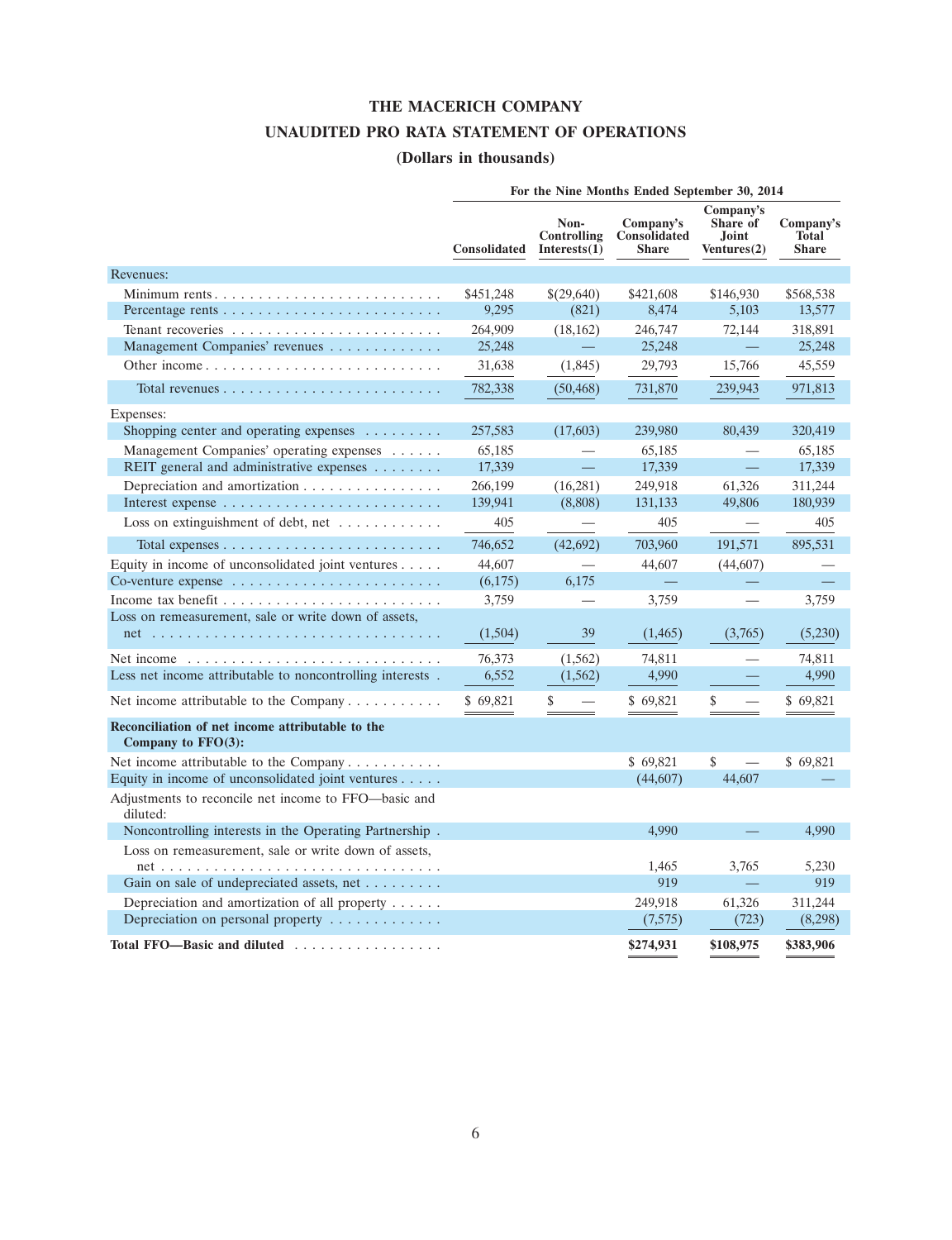#### **Notes to Unaudited Pro Rata Statement of Operations**

- (1) This represents the non-owned portion of consolidated joint ventures.
- (2) This represents the Company's pro rata share of unconsolidated joint ventures.
- (3) The Company uses FFO in addition to net income to report its operating and financial results and considers FFO and FFO-diluted as supplemental measures for the real estate industry and a supplement to Generally Accepted Accounting Principles (''GAAP'') measures. The National Association of Real Estate Investment Trusts (''NAREIT'') defines FFO as net income (loss) (computed in accordance with GAAP), excluding gains (or losses) from extraordinary items and sales of depreciated operating properties, plus real estate related depreciation and amortization, impairment write-downs of real estate and write-downs of investments in an affiliate where the write-downs have been driven by a decrease in the value of real estate held by the affiliate and after adjustments for unconsolidated joint ventures. Adjustments for unconsolidated joint ventures are calculated to reflect FFO on the same basis.

FFO and FFO on a diluted basis are useful to investors in comparing operating and financial results between periods. This is especially true since FFO excludes real estate depreciation and amortization, as the Company believes real estate values fluctuate based on market conditions rather than depreciating in value ratably on a straight-line basis over time. The Company believes that such a presentation also provides investors with a more meaningful measure of its operating results in comparison to the operating results of other REITs. The Company believes FFO on a diluted basis is a measure investors find most useful in measuring the dilutive impact of outstanding convertible securities. The Company further believes that FFO does not represent cash flow from operations as defined by GAAP, should not be considered as an alternative to net income (loss) as defined by GAAP, and is not indicative of cash available to fund all cash flow needs. The Company also cautions that FFO, as presented, may not be comparable to similarly titled measures reported by other REITs.

Management compensates for the limitations of FFO by providing investors with financial statements prepared according to GAAP, along with a detailed discussion of FFO and a reconciliation of FFO and FFO-diluted to net income attributable to the Company. Management believes that to further understand the Company's performance, FFO should be compared with the Company's reported net income and considered in addition to cash flows in accordance with GAAP, as presented in the Company's consolidated financial statements.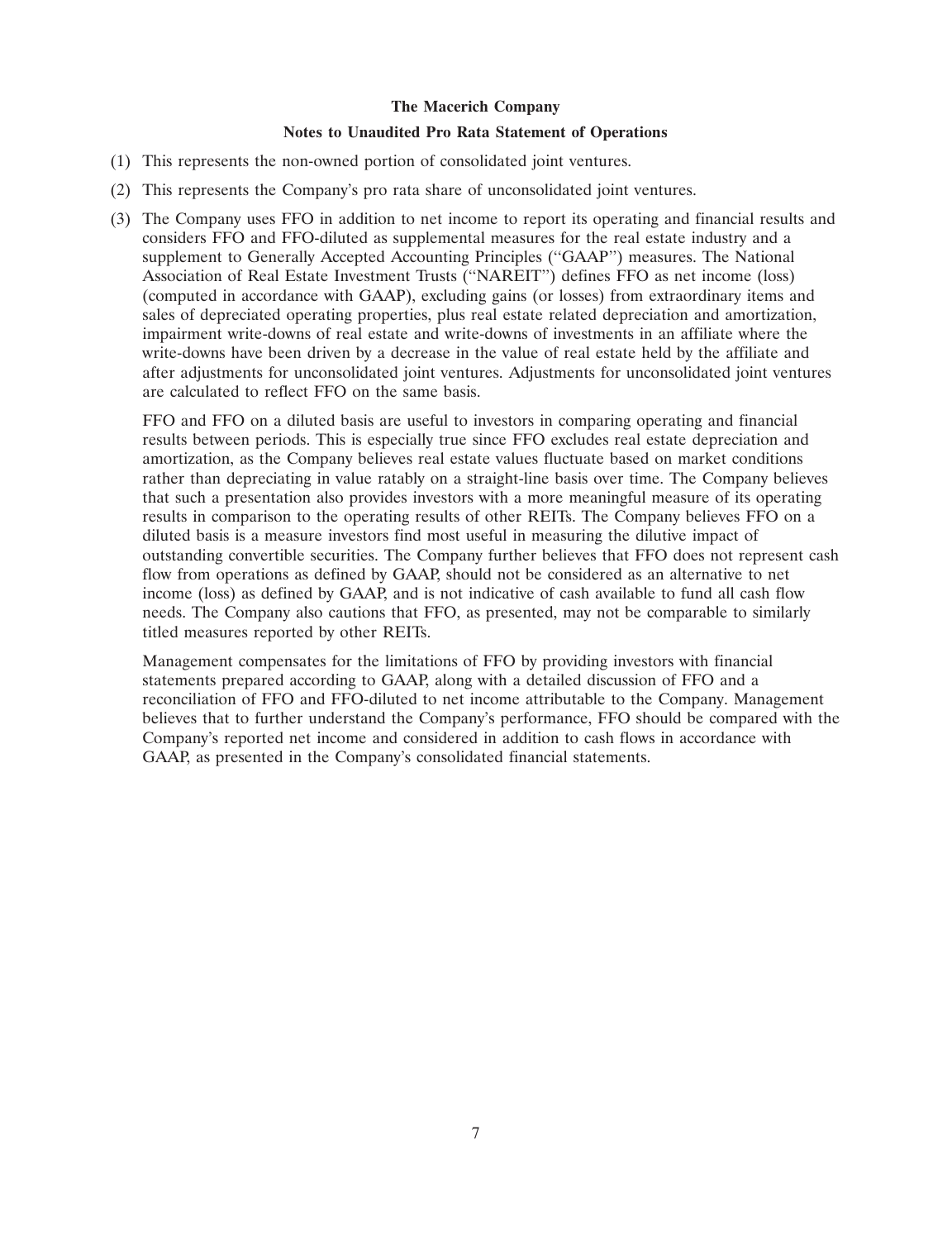#### **THE MACERICH COMPANY**

#### **UNAUDITED PRO RATA BALANCE SHEET**

#### **(All Dollars in thousands)**

|                                                                            | As of September 30, 2014 |                                        |                                           |                                                  |                                    |  |  |  |  |
|----------------------------------------------------------------------------|--------------------------|----------------------------------------|-------------------------------------------|--------------------------------------------------|------------------------------------|--|--|--|--|
|                                                                            | <b>Consolidated</b>      | Non-<br>Controlling<br>Interests $(1)$ | Company's<br>Consolidated<br><b>Share</b> | Company's<br>Share of<br>Joint<br>Ventures $(2)$ | Company's<br>Total<br><b>Share</b> |  |  |  |  |
| <b>ASSETS:</b>                                                             |                          |                                        |                                           |                                                  |                                    |  |  |  |  |
| Property, $net(3) \ldots \ldots \ldots \ldots \ldots \ldots \ldots \ldots$ | \$7,570,636              | \$(481,898)                            | \$7,088,738                               | \$2,345,047                                      | \$9,433,785                        |  |  |  |  |
| Cash and cash equivalents                                                  | 58,479                   | (11, 163)                              | 47,316                                    | 53.149                                           | 100,465                            |  |  |  |  |
|                                                                            | 14,121                   | (501)                                  | 13,620                                    | 6,029                                            | 19,649                             |  |  |  |  |
| Tenant and other receivables, net                                          | 107,968                  | (27, 572)                              | 80,396                                    | 32,769                                           | 113,165                            |  |  |  |  |
| Deferred charges and other assets, net                                     | 492,697                  | (12, 176)                              | 480,521                                   | 60,116                                           | 540,637                            |  |  |  |  |
| Loans to unconsolidated joint ventures                                     | 3,361                    |                                        | 3,361                                     |                                                  | 3,361                              |  |  |  |  |
|                                                                            | 31,422                   | 808                                    | 32,230                                    | (3,162)                                          | 29,068                             |  |  |  |  |
| Investments in unconsolidated joint ventures                               | 927,424                  |                                        | 927,424                                   | (927, 424)                                       |                                    |  |  |  |  |
| Total assets $\ldots \ldots \ldots \ldots \ldots$                          | \$9,206,108              | \$(532,502)                            | \$8,673,606                               | \$1,566,524                                      | \$10,240,130                       |  |  |  |  |
| <b>LIABILITIES AND EQUITY:</b>                                             |                          |                                        |                                           |                                                  |                                    |  |  |  |  |
| Mortgage notes payable                                                     | \$4,384,238              | \$(297,638)                            | \$4,086,600                               | \$1,702,761                                      | \$5,789,361                        |  |  |  |  |
| Bank and other notes payable                                               | 546,301                  | (5,651)                                | 540,650                                   |                                                  | 540,650                            |  |  |  |  |
| Accounts payable and accrued expenses                                      | 89,659                   | (5,879)                                | 83,780                                    | 38,407                                           | 122,187                            |  |  |  |  |
| Other accrued liabilities                                                  | 317,515                  | (28, 203)                              | 289,312                                   | 79,029                                           | 368,341                            |  |  |  |  |
| Distributions in excess of investment in                                   |                          |                                        |                                           |                                                  |                                    |  |  |  |  |
| unconsolidated joint ventures                                              | 253,673                  |                                        | 253,673                                   | (253, 673)                                       |                                    |  |  |  |  |
|                                                                            | 75,669                   | (75,669)                               |                                           |                                                  |                                    |  |  |  |  |
|                                                                            | 5,667,055                | (413,040)                              | 5,254,015                                 | 1,566,524                                        | 6,820,539                          |  |  |  |  |
| Commitments and contingencies                                              |                          |                                        |                                           |                                                  |                                    |  |  |  |  |
| Equity:                                                                    |                          |                                        |                                           |                                                  |                                    |  |  |  |  |
| Stockholders' equity:                                                      |                          |                                        |                                           |                                                  |                                    |  |  |  |  |
|                                                                            | 1.409                    |                                        | 1.409                                     |                                                  | 1.409                              |  |  |  |  |
| Additional paid-in capital                                                 | 3,930,317                |                                        | 3,930,317                                 | ÷,                                               | 3,930,317                          |  |  |  |  |
| Accumulated deficit                                                        | (740,906)                |                                        | (740,906)                                 |                                                  | (740,906)                          |  |  |  |  |
| Total stockholders' equity                                                 | 3,190,820                | $\equiv$                               | 3,190,820                                 | $\overline{\phantom{0}}$                         | 3,190,820                          |  |  |  |  |
| Noncontrolling interests                                                   | 348,233                  | (119, 462)                             | 228,771                                   |                                                  | 228,771                            |  |  |  |  |
|                                                                            | 3,539,053                | (119, 462)                             | 3,419,591                                 |                                                  | 3,419,591                          |  |  |  |  |
| Total liabilities and equity $\dots \dots \dots$                           | \$9,206,108              | \$(532,502)                            | \$8,673,606                               | \$1,566,524                                      | \$10,240,130                       |  |  |  |  |

(1) This represents the non-owned portion of the consolidated joint ventures.

(2) This represents the Company's pro rata share of unconsolidated joint ventures.

(3) Includes construction in progress of \$333,728 from the Company's consolidated share and \$253,729 from its pro rata share of unconsolidated joint ventures.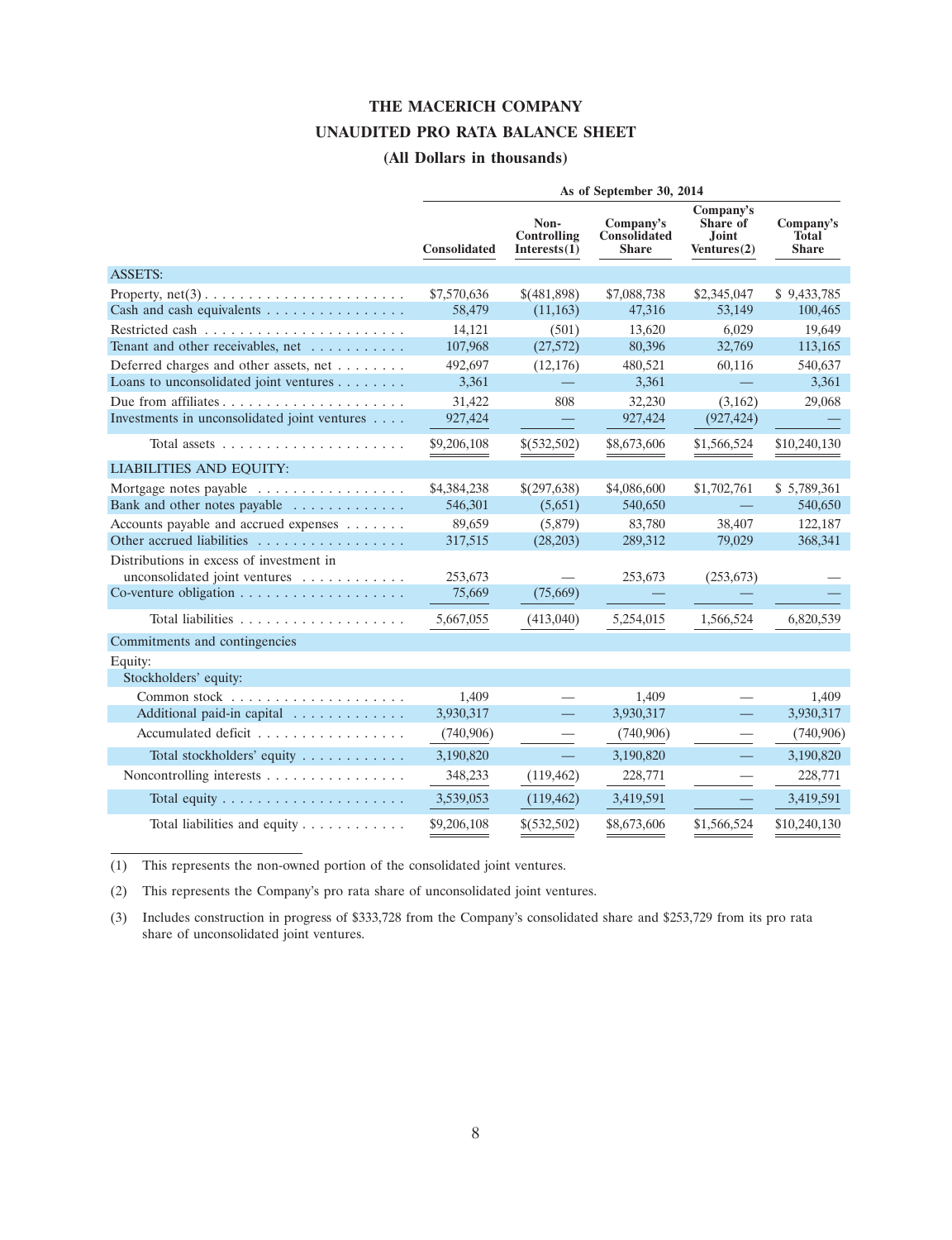#### **2014 Guidance Range (Unaudited)**

#### **The 2014 guidance range is being narrowed and increased as follows:**

|                                                                                          | <b>Year 2014</b><br><b>Previously</b><br><b>Issued</b><br>Guidance(a) | <b>Year 2014</b><br><b>Current</b><br>Guidance | <b>Year 2014</b><br><b>FFO</b> per Share<br><b>Impact of</b><br><b>Change</b> |
|------------------------------------------------------------------------------------------|-----------------------------------------------------------------------|------------------------------------------------|-------------------------------------------------------------------------------|
| <b>Earnings Guidance:</b>                                                                |                                                                       |                                                |                                                                               |
| Plus: real estate depreciation and amortization                                          | $$0.98$ - \$1.08<br>$2.62 -$<br>2.62                                  | $$1.80$ - \$1.86<br>$2.68 - 2.68$              |                                                                               |
| Less: gain on sale of dispositions                                                       | $(0.10) - (0.10)$                                                     | $(0.91) - (0.91)$                              |                                                                               |
|                                                                                          | $$3.50 - $3.60$                                                       | $$3.57 - $3.63$                                |                                                                               |
| <b>Underlying Assumptions:</b>                                                           |                                                                       |                                                |                                                                               |
| Same Center NOI Growth $(b)$                                                             | $3.75\% - 4.25\%$                                                     | $3.50\% - 3.75\%$                              | \$(0.02)                                                                      |
| Lease Termination Income                                                                 | \$10 million                                                          | \$10 million                                   |                                                                               |
|                                                                                          | \$0<br>\$250 million                                                  | $$122$ million(c)<br>\$361 million             | \$0.02                                                                        |
| Net Acquisitions/(Dispositions)                                                          | \$250 million                                                         | \$239 million                                  |                                                                               |
| 2013 dispositions dilutive impact in $2014$<br>2014 dispositions dilutive impact in 2014 | \$(0.16)<br>\$(0.08)                                                  | \$(0.16)<br>\$(0.05)(d)                        | \$0.03                                                                        |
| Tax Benefit                                                                              | \$0.02                                                                | \$0.03                                         | \$0.01<br>\$ 0.01                                                             |
| Total change                                                                             |                                                                       |                                                | \$0.05                                                                        |

Footnotes:

- (a) The last update was on July 23, 2014 in connection with the release of 2Q14 results.
- (b) Excludes straight-line rents and above/below market adjustments to minimum rents (FAS 141). Includes lease termination income.
- (c) Reflects the June 4, 2014 joint venture partner buyout at Cascade Mall (\$15 million) and the July 30, 2014 joint venture investment in The Gallery (\$107 million). The Gallery is net of acquisiton costs of \$.01 per share expensed in the third quarter of 2014.
- (d) Dilution is expected to be lower than previously issued guidance due to the timing of the 2014 dispositions.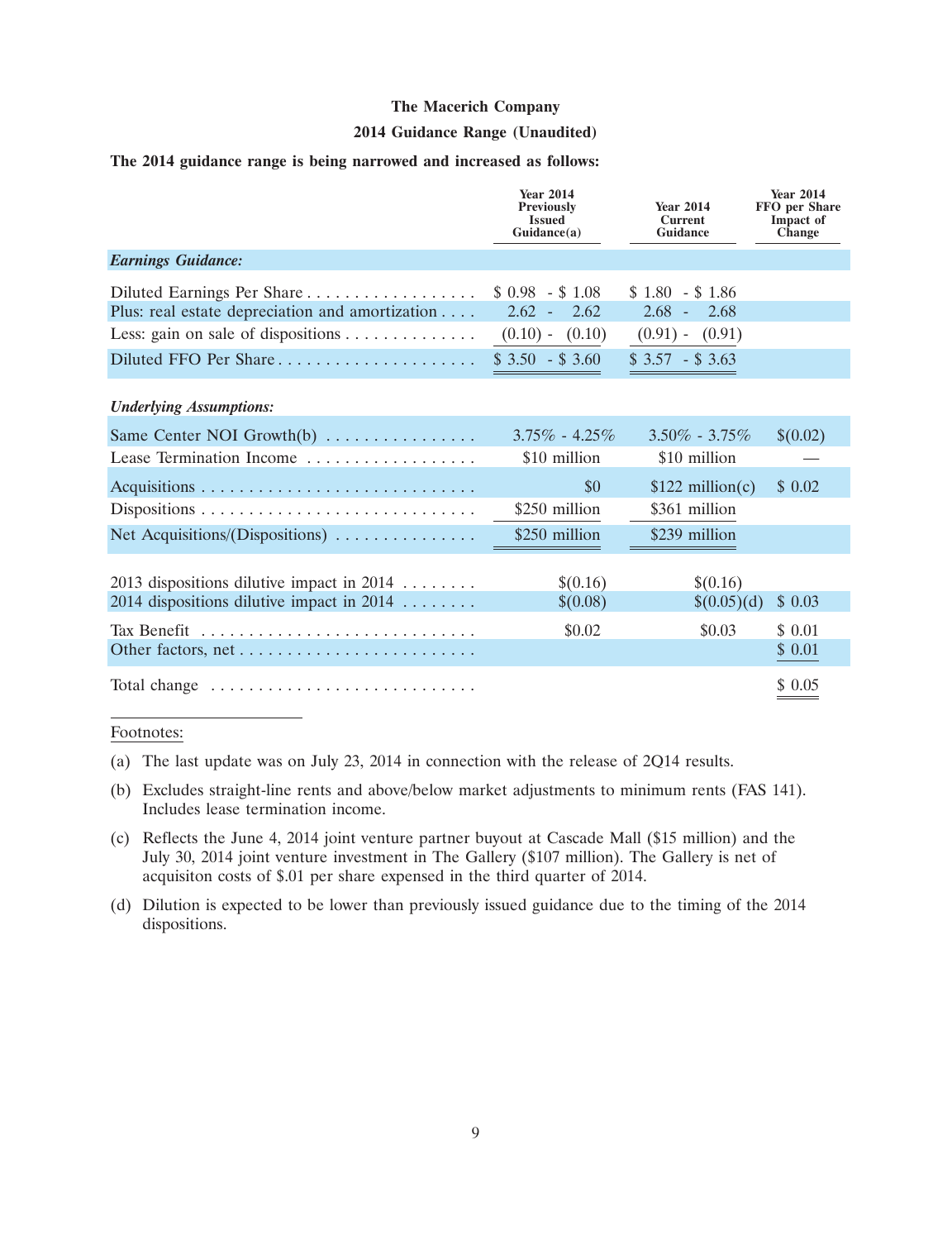# **The Macerich Company Supplemental Financial and Operating Information (unaudited) Supplemental FFO Information(a)**

|                                                         |       | As of September 30,                                   |                     |                                                      |  |  |
|---------------------------------------------------------|-------|-------------------------------------------------------|---------------------|------------------------------------------------------|--|--|
|                                                         |       | 2014                                                  |                     | 2013                                                 |  |  |
|                                                         |       |                                                       | dollars in millions |                                                      |  |  |
|                                                         |       | \$74.2                                                |                     | \$69.8                                               |  |  |
|                                                         |       | For the<br><b>Three Months Ended</b><br>September 30, |                     | For the<br><b>Nine Months Ended</b><br>September 30, |  |  |
|                                                         | 2014  | 2013                                                  | 2014                | 2013                                                 |  |  |
|                                                         |       | dollars in millions                                   |                     |                                                      |  |  |
| Lease termination fees                                  | \$2.2 | \$2.3                                                 | \$5.0               | \$4.4                                                |  |  |
|                                                         | \$2.7 | \$2.5                                                 | \$5.5               | \$5.9                                                |  |  |
|                                                         | \$0.8 | $\mathbf{s}$ —                                        | \$0.9               | \$2.7                                                |  |  |
| Amortization of acquired above- and below-market leases | \$3.3 | \$2.1                                                 | \$ 6.7              | \$6.4                                                |  |  |
| Amortization of debt premiums                           | \$1.3 | \$1.1                                                 | \$3.8               | \$5.7                                                |  |  |
|                                                         | \$6.8 | \$5.0                                                 | \$17.7              | \$14.6                                               |  |  |

(a) All joint venture amounts included at pro rata.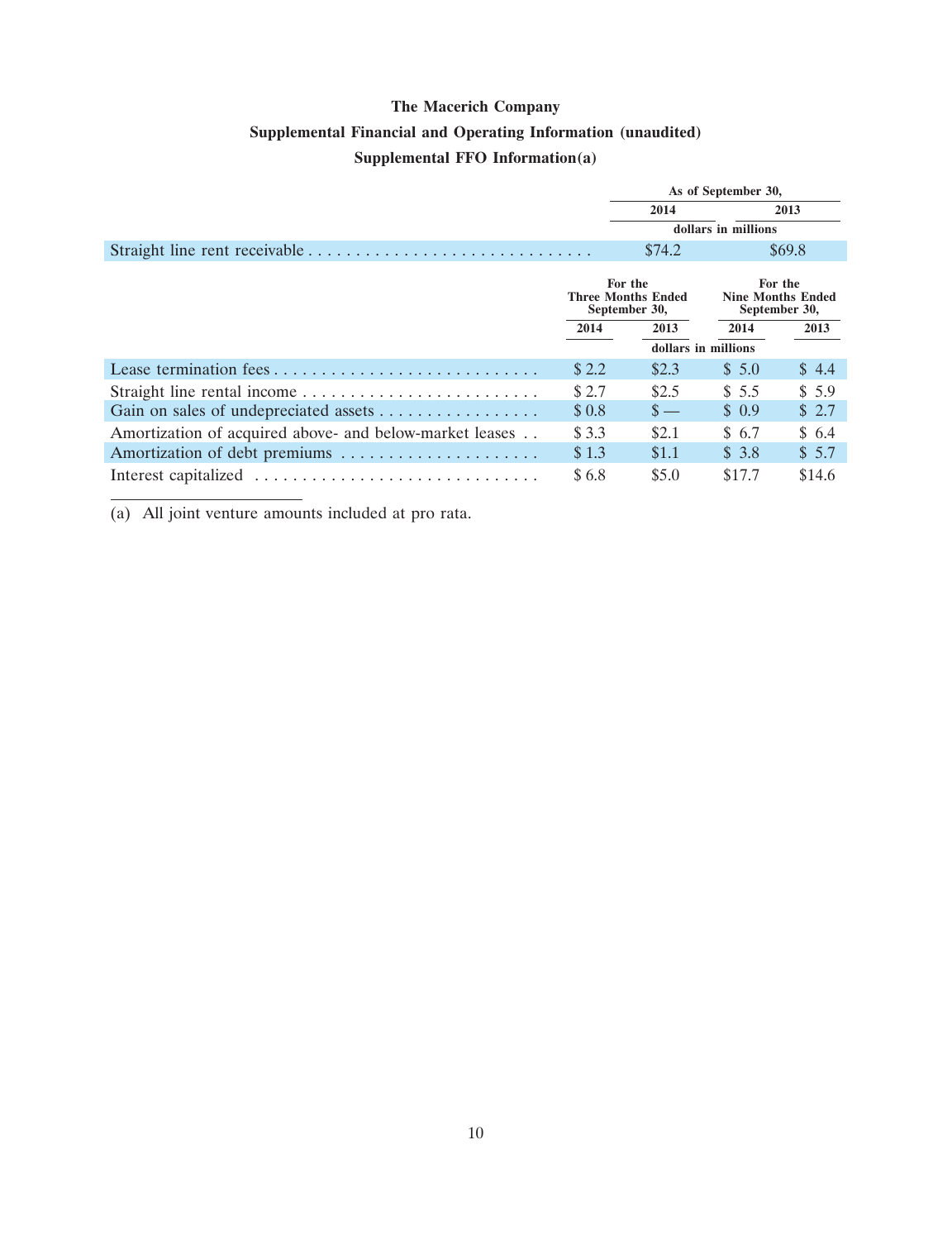## **Supplemental Financial and Operating Information (unaudited)**

## **Capital Expenditures**

|                                                     | For the Nine<br><b>Months Ended</b><br>9/30/14 | <b>For the Nine</b><br><b>Months Ended</b><br>9/30/13 | <b>Year Ended</b><br>12/31/13 | <b>Year Ended</b><br>12/31/12 |
|-----------------------------------------------------|------------------------------------------------|-------------------------------------------------------|-------------------------------|-------------------------------|
|                                                     |                                                | dollars in millions                                   |                               |                               |
| <b>Consolidated Centers</b>                         |                                                |                                                       |                               |                               |
| Acquisitions of property and equipment              | \$63.5                                         | \$545.1                                               | \$591.6                       | \$1,313.1                     |
| Development, redevelopment, expansions and          |                                                |                                                       |                               |                               |
| renovations of Centers                              | 127.6                                          | 140.3                                                 | 164.4                         | 158.5                         |
|                                                     | 12.8                                           | 17.9                                                  | 20.9                          | 18.1                          |
| Deferred leasing charges                            | 18.1                                           | 18.8                                                  | 23.9                          | 23.5                          |
|                                                     | \$222.0                                        | \$722.1                                               | \$800.8                       | \$1,513.2                     |
| <b>Unconsolidated Joint Venture Centers(a)</b>      |                                                |                                                       |                               |                               |
| Acquisitions of property and equipment $\dots\dots$ | \$109.0                                        | \$<br>3.5                                             | \$.<br>8.2                    | \$<br>5.1                     |
| Development, redevelopment, expansions and          |                                                |                                                       |                               |                               |
| renovations of Centers                              | 161.7                                          | 75.2                                                  | 118.8                         | 79.6                          |
|                                                     | 3.3                                            | 7.0                                                   | 8.1                           | 6.4                           |
| Deferred leasing charges                            | 2.4                                            | 2.9                                                   | 3.3                           | 4.2                           |
|                                                     | \$276.4                                        | \$88.6                                                | \$138.4                       | \$<br>95.3                    |

(a) All joint venture amounts at pro rata.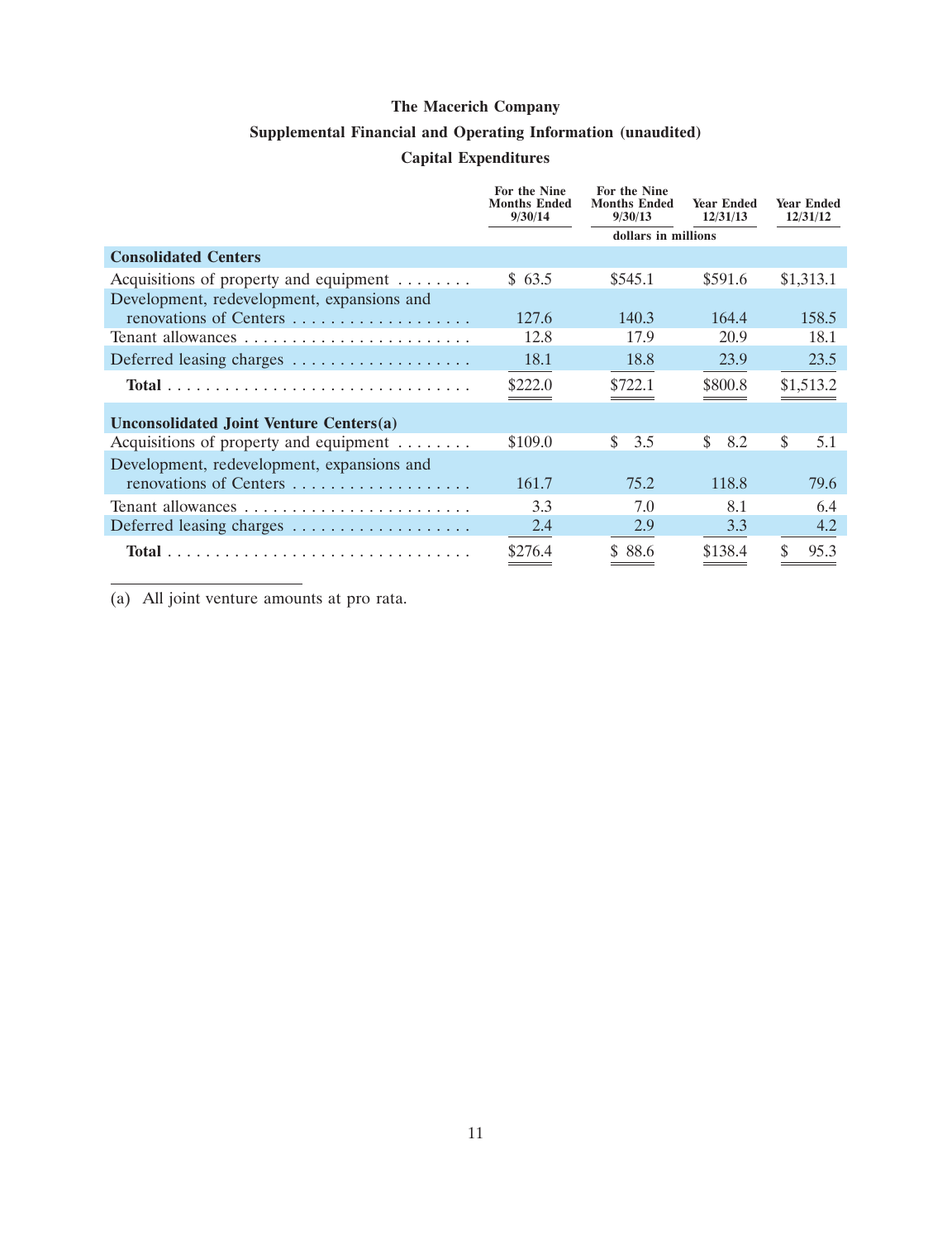# **The Macerich Company Supplemental Financial and Operating Information (unaudited) Regional Shopping Center Portfolio Sales Per Square Foot(a)**

|                                                               | <b>Consolidated</b><br><b>Centers</b> | <b>Unconsolidated</b><br>Joint Venture<br><b>Centers</b> | <b>Total</b><br><b>Centers</b> |
|---------------------------------------------------------------|---------------------------------------|----------------------------------------------------------|--------------------------------|
|                                                               | \$500                                 | \$728                                                    | \$571                          |
|                                                               | \$482                                 | \$688                                                    | \$549                          |
|                                                               | \$488                                 | \$717                                                    | \$562                          |
| $12/31/2012$                                                  | \$463                                 | \$629                                                    | \$517                          |
|                                                               | \$417                                 | \$597                                                    | \$489                          |
| $12/31/2010 \ldots \ldots \ldots \ldots \ldots \ldots \ldots$ | \$392                                 | \$468                                                    | \$433                          |

(a) Sales are based on reports by retailers leasing mall and freestanding stores for the trailing 12 months for tenants which have occupied such stores for a minimum of 12 months. Sales per square foot are based on tenants 10,000 square feet and under for regional shopping centers. Sales per square foot exclude Centers under development and redevelopment.

# **\$433 \$489 \$571 \$562 \$517**

#### **Sales Per Square Foot**

**2010 2011 2012 September**

**2013**

**2014**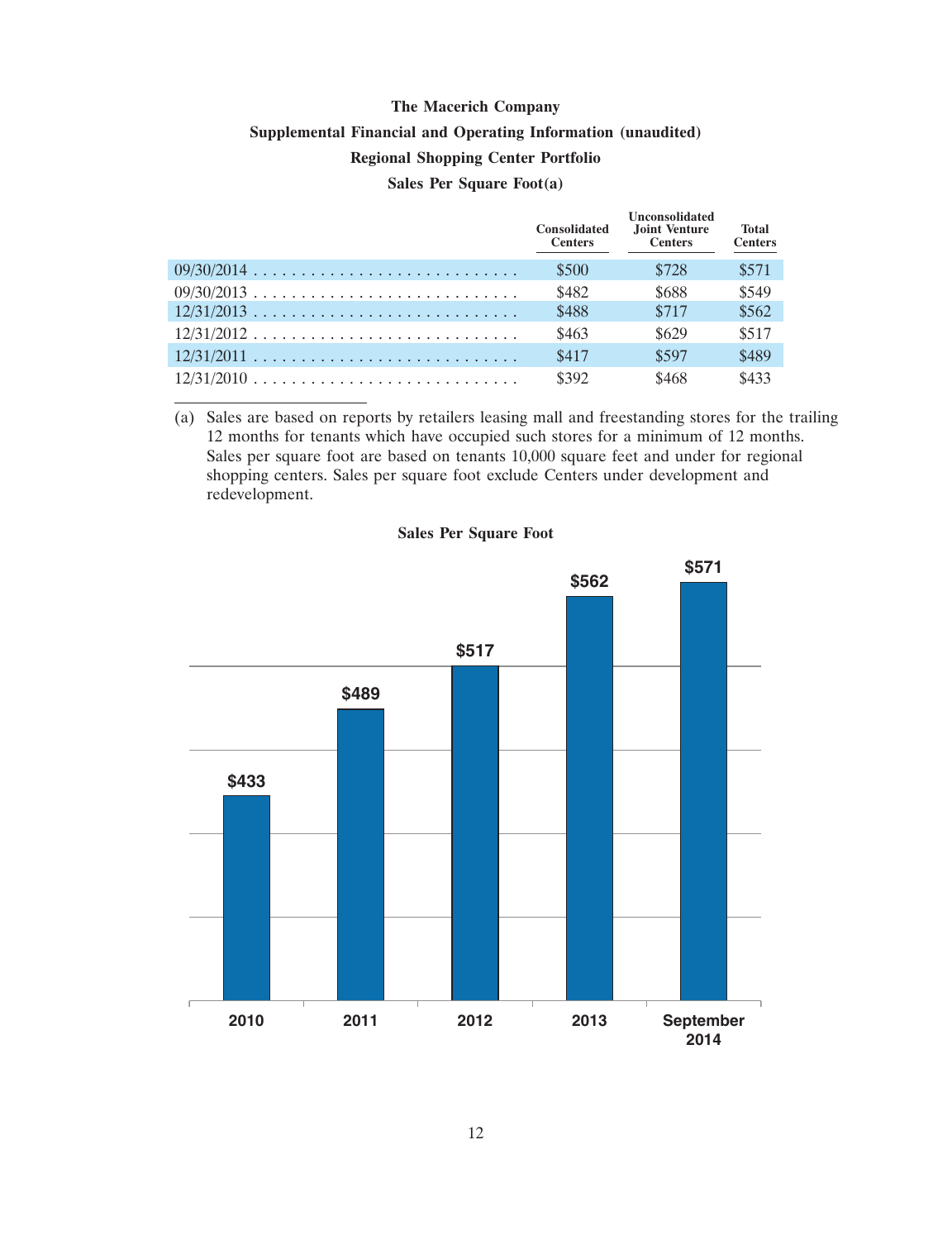# **The Macerich Company Sales Per Square Foot by Property Ranking (Unaudited)**

|                |                              |                           |                              |                                         |                              |          |                          | Same Center NOI Growth(c) |      | <b>Cost of Occupancy</b><br>for the Trailing | % of Portfolio          |                     |  |
|----------------|------------------------------|---------------------------|------------------------------|-----------------------------------------|------------------------------|----------|--------------------------|---------------------------|------|----------------------------------------------|-------------------------|---------------------|--|
|                |                              |                           | <b>Sales Per Square Foot</b> |                                         | Occupancy                    |          | <b>Nine Months</b>       |                           |      |                                              | 12 Months               | 2014 Forecast       |  |
| Count          | <b>Properties</b>            | (a)                       | (a)                          | 09/30/2014 12/31/2013 09/30/2013<br>(a) | 09/30/2014 09/30/2013<br>(b) | (b)      | <b>Ended</b><br>09/30/14 | 2013                      | 2012 | 2011                                         | Ended 09/30/2014<br>(d) | Pro Rata NOI<br>(e) |  |
|                | Group 1: Top 10              |                           |                              |                                         |                              |          |                          |                           |      |                                              |                         |                     |  |
|                |                              |                           |                              |                                         |                              |          |                          |                           |      |                                              |                         |                     |  |
|                | Washington Square            | \$1,044                   | \$1,090                      | \$1,053                                 | 93.0%                        | 92.5%    |                          |                           |      |                                              |                         |                     |  |
| $\overline{2}$ | <b>Oueens</b> Center         | \$1,089                   | \$1,038                      | \$1,040                                 | 94.9%                        | 94.9%    |                          |                           |      |                                              |                         |                     |  |
| 3              | <b>Biltmore Fashion Park</b> | \$ 881                    | \$927                        | \$916                                   | 98.4%                        | 89.8%    |                          |                           |      |                                              |                         |                     |  |
| $\overline{4}$ | North Bridge, The Shops      |                           |                              |                                         |                              |          |                          |                           |      |                                              |                         |                     |  |
|                | <sub>at</sub>                | \$922                     | \$906                        | \$915                                   | 98.9%                        | $91.5\%$ |                          |                           |      |                                              |                         |                     |  |
| 5              | Corte Madera, Village at     | \$<br>955                 | \$902                        | \$<br>884                               | 98.1%                        | 98.3%    |                          |                           |      |                                              |                         |                     |  |
| 6              | <b>Tysons Corner Center</b>  | $\mathbb{S}^-$<br>824     | \$824                        | \$829                                   | 98.4%                        | 98.0%    |                          |                           |      |                                              |                         |                     |  |
| 7              | Santa Monica Place           | 731                       | \$734                        | \$<br>716                               | 89.6%                        | 91.2%    |                          |                           |      |                                              |                         |                     |  |
| 8              | Broadway Plaza(f)            | n/a                       | \$726                        | $\mathbb{S}$<br>695                     | n/a                          | 92.8%    |                          |                           |      |                                              |                         |                     |  |
| 9              | Tucson La Encantada          | 738                       | \$694                        | \$<br>689                               | 93.6%                        | 92.1%    |                          |                           |      |                                              |                         |                     |  |
| 10             | Scottsdale Fashion Square    | \$729                     | \$694                        | \$664                                   | 94.6%                        | 92.5%    |                          |                           |      |                                              |                         |                     |  |
|                | Total Top 10:                | \$871                     | \$855                        | \$<br>840                               | 95.9%                        | 94.1%    |                          |                           |      |                                              | 13.8%                   | 22.8%               |  |
|                | Group 2: Top 11-20           |                           |                              |                                         |                              |          |                          |                           |      |                                              |                         |                     |  |
| 11             | Kings Plaza Shopping         |                           |                              |                                         |                              |          |                          |                           |      |                                              |                         |                     |  |
|                | Center                       | \$<br>678                 | \$675                        | \$<br>683                               | 90.3%                        | 95.9%    |                          |                           |      |                                              |                         |                     |  |
| 12             | Los Cerritos Center          | $\mathbb{S}$<br>693       | \$674                        | \$671                                   | 99.8%                        | 95.3%    |                          |                           |      |                                              |                         |                     |  |
| 13             | Arrowhead Towne Center       | $\mathbf{\hat{S}}$<br>672 | \$649                        | \$<br>646                               | 91.9%                        | 95.8%    |                          |                           |      |                                              |                         |                     |  |
| 14             | <b>Kierland Commons</b>      | $\mathbb{S}$<br>668       | \$637                        | $\mathbb{S}$<br>635                     | 96.3%                        | 97.1%    |                          |                           |      |                                              |                         |                     |  |
| 15             | Danbury Fair Mall            | \$643                     | \$636                        | \$636                                   | 97.9%                        | 95.8%    |                          |                           |      |                                              |                         |                     |  |
| 16             | Fashion Outlets of           |                           |                              |                                         |                              |          |                          |                           |      |                                              |                         |                     |  |
|                | Chicago(g)                   | $\mathbb{S}^-$<br>625     | n/a                          | n/a                                     | 94.5%                        | n/a      |                          |                           |      |                                              |                         |                     |  |
| 17             | Freehold Raceway Mall        | 593<br>\$                 | \$619                        | \$614                                   | 98.8%                        | 98.3%    |                          |                           |      |                                              |                         |                     |  |
| 18             | <b>Twenty Ninth Street</b>   | 593<br>$\mathbb{S}$       | \$613                        | \$615                                   | 99.7%                        | 95.0%    |                          |                           |      |                                              |                         |                     |  |
| 19             | Fresno Fashion Fair          | 594                       | \$609                        | \$<br>617                               | 98.1%                        | 96.5%    |                          |                           |      |                                              |                         |                     |  |
| 20             | Vintage Faire Mall           | 621<br>\$                 | \$594                        | \$593                                   | 96.6%                        | 99.3%    |                          |                           |      |                                              |                         |                     |  |
|                | <b>Total Top 11-20:</b>      | 635<br>\$                 | \$632                        | \$<br>632                               | 96.7%                        | 96.6%    |                          |                           |      |                                              | 12.8%                   | 27.0%               |  |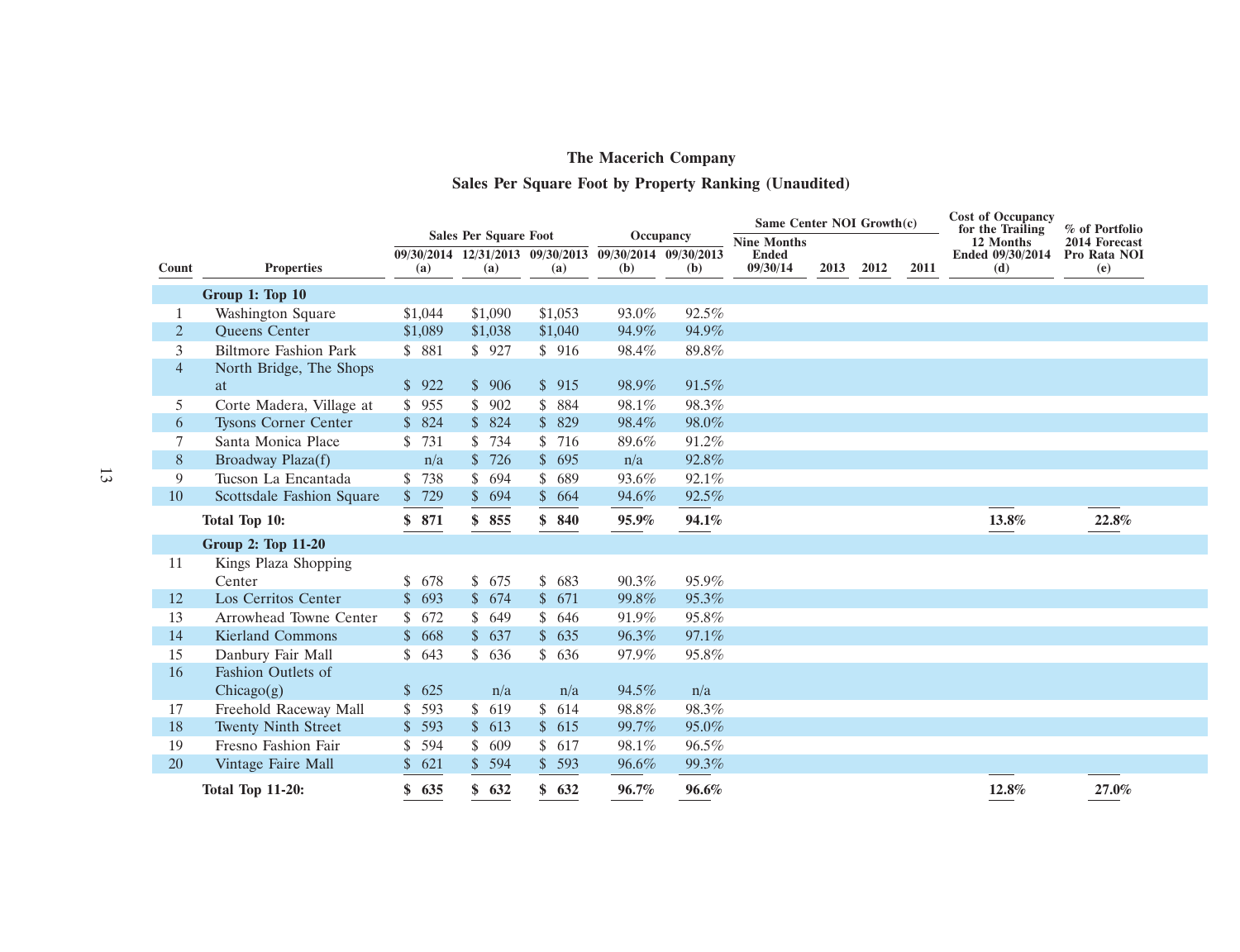## **Sales Per Square Foot by Property Ranking (Unaudited)**

|          |                                              |                                  |                                         |                           |                              |                | Same Center NOI Growth(c) |      |              |      | <b>Cost of Occupancy</b> | for the Trailing<br>% of Portfolio |  |
|----------|----------------------------------------------|----------------------------------|-----------------------------------------|---------------------------|------------------------------|----------------|---------------------------|------|--------------|------|--------------------------|------------------------------------|--|
|          |                                              |                                  | <b>Sales Per Square Foot</b>            |                           |                              | Occupancy      | <b>Nine Months</b>        |      |              |      | 12 Months                | 2014 Forecast                      |  |
| Count    | <b>Properties</b>                            | (a)                              | 09/30/2014 12/31/2013 09/30/2013<br>(a) | (a)                       | 09/30/2014 09/30/2013<br>(b) | (b)            | <b>Ended</b><br>09/30/14  | 2013 | 2012         | 2011 | Ended 09/30/2014<br>(d)  | Pro Rata NOI<br>(e)                |  |
|          | Group 3: Top 21-30                           |                                  |                                         |                           |                              |                |                           |      |              |      |                          |                                    |  |
|          |                                              |                                  |                                         |                           |                              |                |                           |      |              |      |                          |                                    |  |
| 21       | <b>Chandler Fashion Center</b>               | \$602<br>\$571                   | \$567<br>\$541                          | \$<br>561<br>\$540        | 93.7%                        | 96.4%          |                           |      |              |      |                          |                                    |  |
| 22       | Green Acres Mall                             |                                  |                                         |                           | 92.1%                        | 92.6%          |                           |      |              |      |                          |                                    |  |
| 23       | Fashion Outlets of                           |                                  |                                         |                           |                              |                |                           |      |              |      |                          |                                    |  |
| 24       | Niagara Falls USA(f)<br><b>West Acres</b>    | n/a<br>\$516                     | \$532<br>\$527                          | \$560<br>\$530            | n/a<br>99.8%                 | 94.6%<br>99.5% |                           |      |              |      |                          |                                    |  |
|          |                                              |                                  |                                         |                           |                              |                |                           |      |              |      |                          |                                    |  |
| 25<br>26 | <b>FlatIron Crossing</b><br>Stonewood Center | 531<br>\$<br>\$558               | \$525<br>\$522                          | \$<br>529<br>\$519        | 93.7%<br>99.5%               | 95.6%<br>95.2% |                           |      |              |      |                          |                                    |  |
| 27       |                                              |                                  |                                         |                           |                              | 95.4%          |                           |      |              |      |                          |                                    |  |
|          | Victor Valley, Mall of                       | \$<br>485<br>$\mathbb{S}$<br>520 | \$509                                   | \$<br>496<br>$\mathbb{S}$ | 97.9%                        |                |                           |      |              |      |                          |                                    |  |
| 28       | Deptford Mall                                |                                  | \$505                                   | 505                       | 98.0%                        | 97.3%          |                           |      |              |      |                          |                                    |  |
| 29<br>30 | Oaks, The<br>SanTan Village Regional         | \$506                            | \$502                                   | \$506                     | 98.0%                        | 97.5%          |                           |      |              |      |                          |                                    |  |
|          | Center                                       | \$496                            | \$495                                   | \$493                     | 98.4%                        | 96.6%          |                           |      |              |      |                          |                                    |  |
|          |                                              |                                  |                                         |                           |                              |                |                           |      |              |      |                          |                                    |  |
|          | <b>Total Top 21-30:</b>                      | \$534                            | \$524                                   | \$527                     | 96.1%                        | 95.7%          |                           |      |              |      | 13.3%                    | 22.4%                              |  |
|          | <b>Group 4: Top 31-40</b>                    |                                  |                                         |                           |                              |                |                           |      |              |      |                          |                                    |  |
| 31       | Valley River Center                          | 468<br>S.                        | \$478                                   | \$<br>488                 | 98.3%                        | 97.4%          |                           |      |              |      |                          |                                    |  |
| 32       | South Plains Mall                            | $\mathbb{S}$<br>448              | \$468                                   | $\mathbb{S}$<br>471       | 94.8%                        | 86.5%          |                           |      |              |      |                          |                                    |  |
| 33       | Lakewood Center                              | \$<br>429                        | 430<br>\$.                              | \$<br>423                 | 98.0%                        | 96.7%          |                           |      |              |      |                          |                                    |  |
| 34       | <b>Inland Center</b>                         | \$402                            | \$417                                   | \$412                     | 98.6%                        | 97.8%          |                           |      |              |      |                          |                                    |  |
| 35       | Pacific View                                 | 397<br>\$                        | \$405                                   | \$411                     | 95.6%                        | 98.2%          |                           |      |              |      |                          |                                    |  |
| 36       | Northgate Mall                               | \$392                            | \$396                                   | \$397                     | 97.9%                        | 97.9%          |                           |      |              |      |                          |                                    |  |
| 37       | La Cumbre Plaza                              | \$<br>417                        | \$396                                   | \$<br>397                 | 86.6%                        | 86.4%          |                           |      |              |      |                          |                                    |  |
| 38       | <b>Eastland Mall</b>                         | \$373                            | \$395                                   | \$405                     | 94.8%                        | 95.4%          |                           |      |              |      |                          |                                    |  |
| 39       | South Towne Center                           | 344<br>\$                        | \$352                                   | \$<br>364                 | 97.1%                        | 87.8%          |                           |      |              |      |                          |                                    |  |
| 40       | <b>Westside Pavilion</b>                     | $\mathbb{S}$<br>334              | \$348                                   | \$<br>351                 | 94.3%                        | 94.5%          |                           |      |              |      |                          |                                    |  |
|          | <b>Total Top 31-40:</b>                      | 402<br>\$                        | \$410                                   | \$414                     | 96.2%                        | 94.0%          |                           |      |              |      | 14.8%                    | 15.5%                              |  |
|          | <b>Total Top 40:</b>                         | \$610                            | \$607                                   | \$606                     | 96.2%                        | 95.2%          | 4.1%                      |      | $4.6\%$ 3.8% | 4.1% | 13.5%                    | 87.7%                              |  |
|          |                                              |                                  |                                         |                           |                              |                |                           |      |              |      |                          |                                    |  |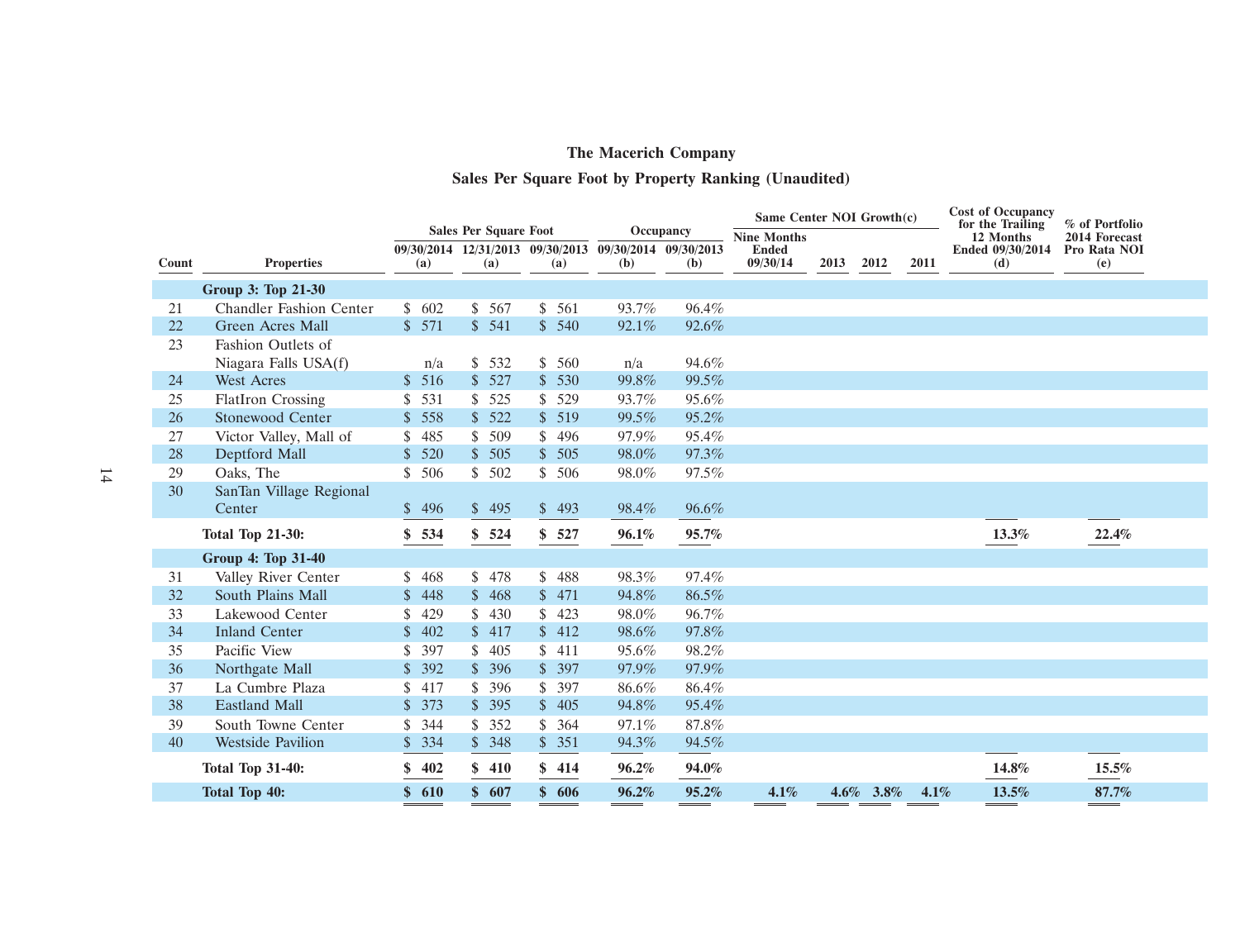## **Sales Per Square Foot by Property Ranking (Unaudited)**

|       | <b>Sales Per Square Foot</b><br>Occupancy |                       | Same Center NOI Growth(c) |                                  |                       | <b>Cost of Occupancy</b><br>% of Portfolio<br>for the Trailing |                                    |      |                   |         |                               |                               |  |
|-------|-------------------------------------------|-----------------------|---------------------------|----------------------------------|-----------------------|----------------------------------------------------------------|------------------------------------|------|-------------------|---------|-------------------------------|-------------------------------|--|
|       |                                           |                       |                           | 09/30/2014 12/31/2013 09/30/2013 | 09/30/2014 09/30/2013 |                                                                | <b>Nine Months</b><br><b>Ended</b> |      |                   |         | 12 Months<br>Ended 09/30/2014 | 2014 Forecast<br>Pro Rata NOI |  |
| Count | <b>Properties</b>                         | (a)                   | (a)                       | (a)                              | (b)                   | (b)                                                            | 09/30/14                           | 2013 | 2012              | 2011    | (d)                           | (e)                           |  |
|       | Group 5: 41-52                            |                       |                           |                                  |                       |                                                                |                                    |      |                   |         |                               |                               |  |
| 41    | <b>Superstition Springs</b>               |                       |                           |                                  |                       |                                                                |                                    |      |                   |         |                               |                               |  |
|       | Center                                    | \$.<br>336            | \$345                     | \$<br>346                        | 94.9%                 | 96.9%                                                          |                                    |      |                   |         |                               |                               |  |
| 42    | <b>Towne Mall</b>                         | $\mathbb{S}^-$<br>321 | \$331                     | $\mathbb{S}$<br>331              | 92.0%                 | 86.4%                                                          |                                    |      |                   |         |                               |                               |  |
| 43    | Capitola Mall                             | 328<br>\$.            | \$326                     | \$<br>326                        | 90.3%                 | 85.4%                                                          |                                    |      |                   |         |                               |                               |  |
| 44    | NorthPark Mall                            | $\mathbb{S}^-$<br>306 | \$313                     | 308<br>$\mathbb{S}$              | 91.1%                 | 89.4%                                                          |                                    |      |                   |         |                               |                               |  |
| 45    | <b>Flagstaff Mall</b>                     | \$<br>338             | \$310                     | \$<br>309                        | 73.3%                 | 78.2%                                                          |                                    |      |                   |         |                               |                               |  |
| 46    | Cascade Mall                              | \$307                 | \$298                     | \$303                            | 92.0%                 | 91.5%                                                          |                                    |      |                   |         |                               |                               |  |
| 47    | Wilton Mall                               | 280<br>\$             | 296                       | \$<br>300                        | 92.6%                 | 91.2%                                                          |                                    |      |                   |         |                               |                               |  |
| 48    | Valley Mall                               | $\mathbb{S}$<br>278   | \$286                     | $\mathbb{S}$<br>283              | 93.1%                 | 93.5%                                                          |                                    |      |                   |         |                               |                               |  |
| 49    | Desert Sky Mall                           | 271<br>\$             | \$270                     | \$<br>268                        | 96.4%                 | 91.9%                                                          |                                    |      |                   |         |                               |                               |  |
| 50    | <b>Great Northern Mall</b>                | \$229                 | \$247                     | 253<br>$\mathbb{S}$              | 92.5%                 | 95.5%                                                          |                                    |      |                   |         |                               |                               |  |
| 51    | SouthPark Mall(f)                         | n/a                   | 228                       | \$<br>239                        | n/a                   | 77.0%                                                          |                                    |      |                   |         |                               |                               |  |
| 52    | Paradise Valley Mall(f)                   | n/a                   | n/a                       | n/a                              | n/a                   | n/a                                                            |                                    |      |                   |         |                               |                               |  |
|       | <b>Total 41-52:</b>                       | \$299                 | \$295                     | 297<br>\$                        | 92.0%                 | 89.7%                                                          | $(3.4)\%$                          |      | $1.2\%$ $(2.3)\%$ | $1.0\%$ | 12.9%                         | 8.9%                          |  |
|       | Subtotal-Regional                         |                       |                           |                                  |                       |                                                                |                                    |      |                   |         |                               |                               |  |
|       | <b>Shopping Centers(h)</b>                | \$571                 | \$565                     | \$563                            | 95.6%                 | 94.3%                                                          | 3.7%                               |      | $4.3\%$ $3.1\%$   | 3.7%    | 13.5%                         | 96.6%                         |  |
|       | <b>Other Properties:</b>                  |                       |                           |                                  |                       |                                                                |                                    |      |                   |         |                               |                               |  |
|       | The Gallery $(f)(i)$                      | n/a                   | n/a                       | n/a                              | n/a                   | n/a                                                            |                                    |      |                   |         |                               |                               |  |
|       | <b>Community / Power Centers</b>          |                       |                           |                                  |                       |                                                                |                                    |      |                   |         |                               |                               |  |
|       | <b>Other Non-mall Assets</b>              |                       |                           |                                  |                       |                                                                |                                    |      |                   |         |                               |                               |  |
|       | <b>Subtotal-Other Properties</b>          |                       |                           |                                  |                       |                                                                |                                    |      |                   |         |                               | 3.4%                          |  |
|       | <b>TOTAL</b>                              |                       |                           |                                  |                       |                                                                |                                    |      |                   |         | 13.3%                         | 100.0%                        |  |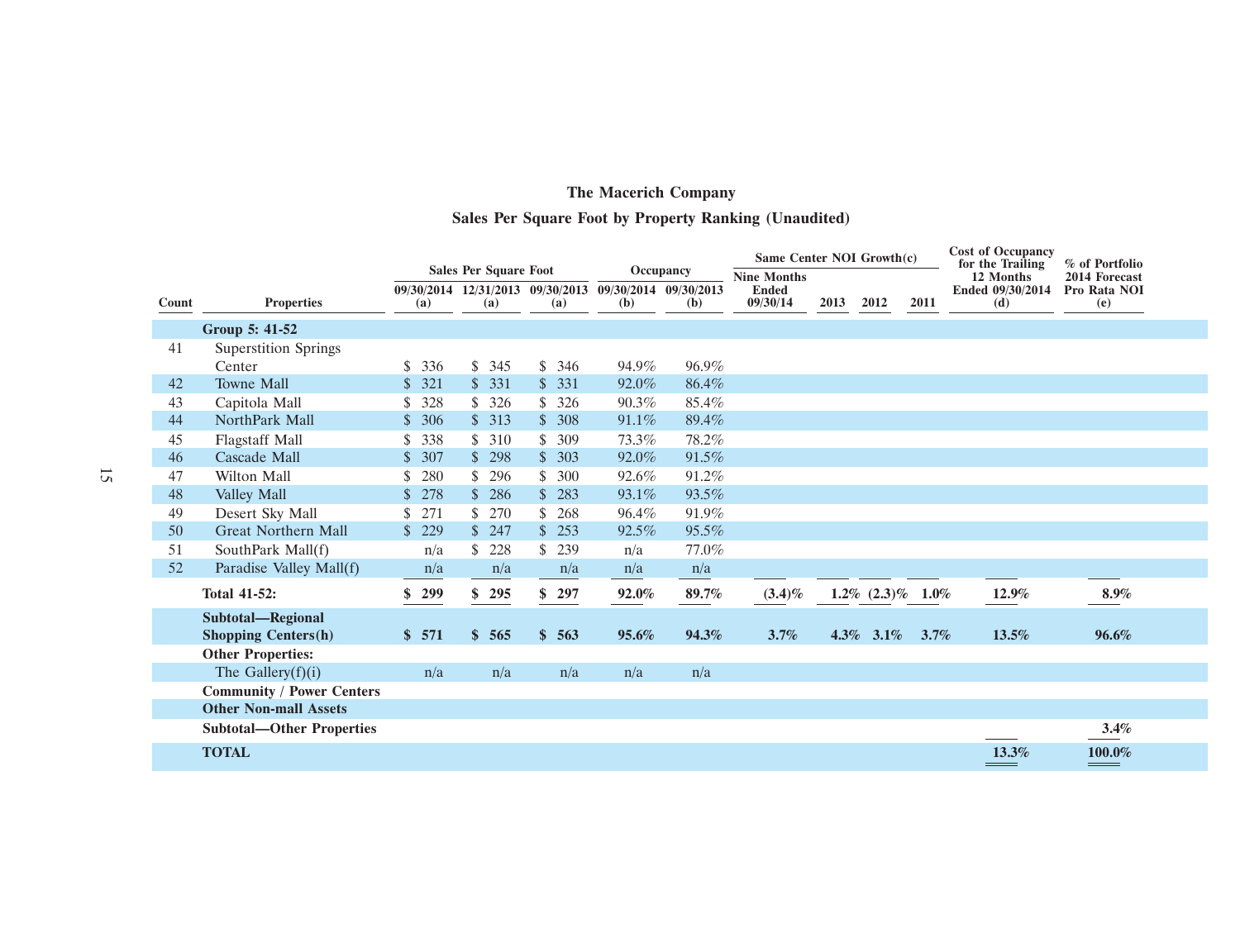## **Sales Per Square Foot by Property Ranking (unaudited)**

|       |                                        | <b>Sales Per</b><br><b>Square Foot</b> | <b>Same Center</b><br>NOI Growth(c) | Occupancy                  | % of Portfolio<br>2012 |
|-------|----------------------------------------|----------------------------------------|-------------------------------------|----------------------------|------------------------|
| Count | <b>Properties</b>                      | 12/31/2012<br>(a)                      | 2012<br>2011                        | 12/31/2012<br>( <b>b</b> ) | Pro Rata NOI<br>(j)    |
|       | <b>2013 Disposition Centers</b>        |                                        |                                     |                            |                        |
|       | Chesterfield Towne Center              | \$361                                  |                                     | 91.9%                      |                        |
|       | Fiesta Mall                            | \$235                                  |                                     | 86.1%                      |                        |
| 3     | Green Tree Mall                        | \$400                                  |                                     | 91.2%                      |                        |
| 4     | Kitsap Mall                            | \$383                                  |                                     | 92.4%                      |                        |
| 5     | Northridge Mall                        | \$342                                  |                                     | 97.2%                      |                        |
| 6     | Redmond Town Center                    | \$361                                  |                                     | 89.2%                      |                        |
|       | Redmond Town Center-Office             | n/a                                    |                                     | 99.1%                      |                        |
| 8     | Ridgmar Mall                           | \$332                                  |                                     | 84.6%                      |                        |
| 9     | Rimrock Mall                           | \$424                                  |                                     | 92.0%                      |                        |
| 10    | Salisbury, Centre at                   | \$311                                  |                                     | $96.3\%$                   |                        |
| 10    | <b>Total 2013 Disposition Centers:</b> | \$348                                  |                                     | 92.1%                      |                        |
|       | <b>2014 Disposition Centers</b>        |                                        |                                     |                            |                        |
|       | Lake Square Mall                       | \$232                                  |                                     | 86.4%                      |                        |
| 2     | Rotterdam Square                       | \$232                                  |                                     | 86.1%                      |                        |
| 3     | Somersville Towne Center               | \$287                                  |                                     | 84.7%                      |                        |
| 3     | <b>Total 2014 Disposition Centers:</b> | \$244                                  |                                     | 85.9%                      |                        |
| 13    | <b>TOTAL DISPOSITION CENTERS</b>       | \$333                                  | $(0.1)\%$<br>(5.9)%                 | 91.2%                      | 9.8%                   |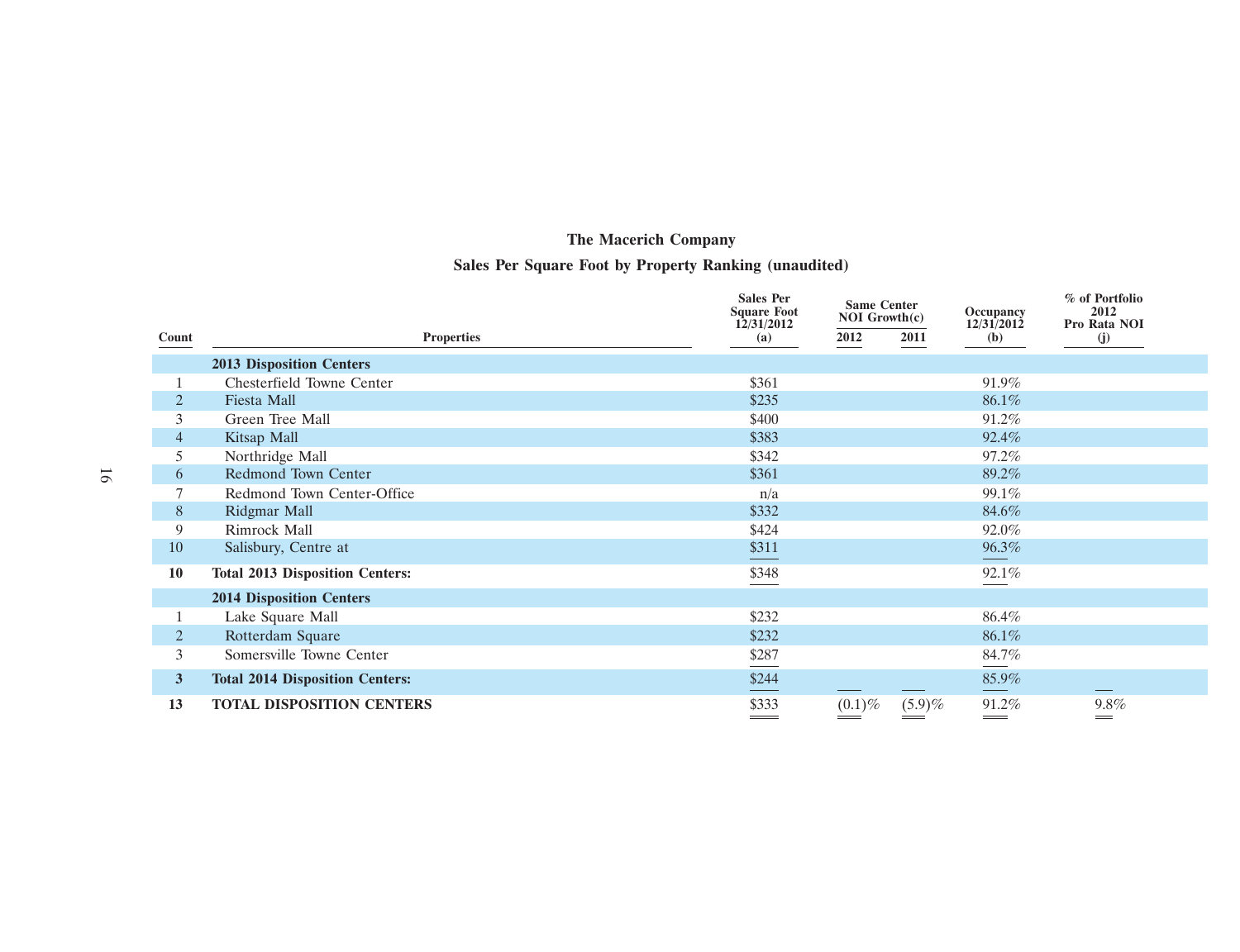## **The Macerich Company Notes to Sales Per Square Foot by Property Ranking (unaudited)**

#### Footnotes

- (a) Sales are based on reports by retailers leasing mall and freestanding stores for the trailing 12 months for tenants which have occupied such stores for a minimum of 12 months. Sales per square foot are based on tenants 10,000 square feet and under. Properties are ranked by Sales per square foot as of December 31, 2013.
- (b) Occupancy is the percentage of mall and freestanding GLA leased as of the last day of the reporting period. Occupancy excludes Centers under development and redevelopment.
- (c) The Company presents same center Net Operating Income (''NOI'') because the Company believes it is useful for investors to evaluate the operating performance of comparable centers. Same center NOI is calculated using total EBITDA and subtracting out EBITDA from non-comparable centers and eliminating the management companies and the Company's general and administrative expenses. Same center NOI excludes the impact of straight-line and above/below market adjustments to minimum rents.

EBITDA represents earnings before interest, income taxes, depreciation, amortization, noncontrolling interests, extraordinary items, gain (loss) on remeasurement, sale or write down of assets and preferred dividends and includes joint ventures at their pro rata share. Management considers EBITDA to be an appropriate supplemental measure to net income because it helps investors understand the ability of the Company to incur and service debt and make capital expenditures. The Company believes that EBITDA should not be construed as an alternative to operating income as an indicator of the Company's operating performance, or to cash flows from operating activities (as determined in accordance with GAAP) or as a measure of liquidity. The Company also cautions that EBITDA, as presented, may not be comparable to similarly titled measurements reported by other companies.

- (d) Cost of Occupancy represents ''Tenant Occupancy Costs'' divided by ''Tenant Sales''. Tenant Occupancy Costs in this calculation are the amounts paid to the Company, including minimum rents, percentage rents and recoverable expenditures, which consist primarily of property operating expenses, real estate taxes and repair and maintenance expenditures.
- (e) The percentage of Portfolio 2014 Forecast Pro Rata NOI is based on guidance provided on October 28, 2014. NOI excludes straight-line rent and above/below market adjustments to minimum rents. It does not reflect REIT expenses and net Management Company expenses. See the Company's forward-looking statements disclosure on page 1 for factors that may affect the information provided in this column.
- (f) These assets are under redevelopment including demolition and reconfiguration of the Centers and tenant spaces, accordingly the Sales per square foot and Occupancy during the periods of redevelopment are not included.
- (g) Fashion Outlets of Chicago opened August 1, 2013.
- (h) Properties sold prior to September 30, 2014 are excluded in prior years above.
- (i) On July 30, 2014, the Company formed a joint venture to redevelop The Gallery, a 1,405,000 square foot regional shopping center in Philadelphia, Pennsylvania.
- (j) The percentage of Portfolio 2012 Pro Rata NOI excludes the following items: straight-line rent, above/below market adjustments to minimum rents and termination fee income. It does not reflect REIT expenses and net Management Company expenses.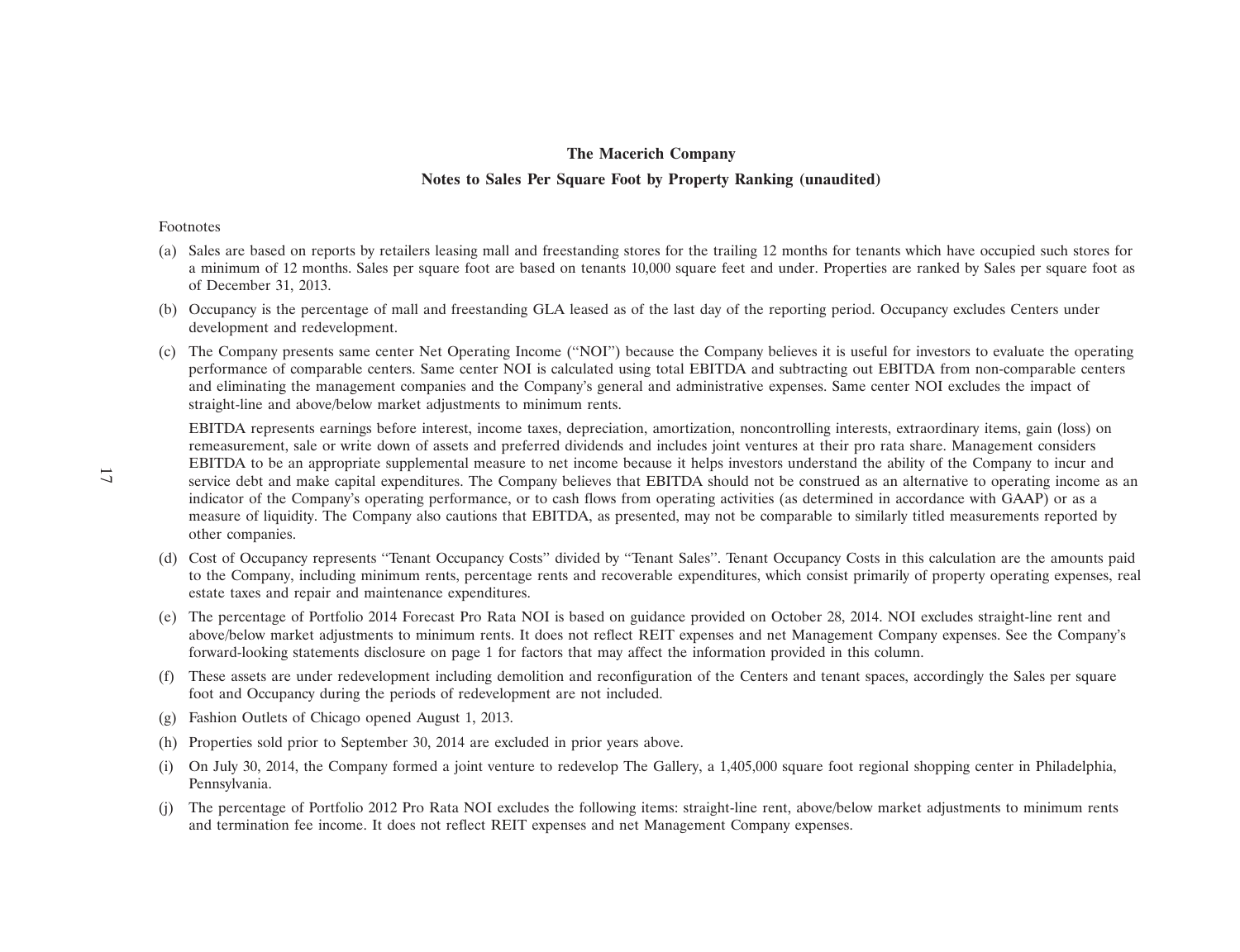#### **Supplemental Financial and Operating Information (unaudited)**

#### **Occupancy(a)**

| <b>Regional Shopping Centers:</b><br>Period Ended | <b>Consolidated</b><br><b>Centers</b> | <b>Unconsolidated</b><br>Joint Venture<br><b>Centers</b> | <b>Total</b><br><b>Centers</b> |
|---------------------------------------------------|---------------------------------------|----------------------------------------------------------|--------------------------------|
|                                                   | $94.9\%$                              | $97.4\%$                                                 | $95.6\%$                       |
|                                                   | $93.0\%$                              | $954\%$                                                  | $93.7\%$                       |
| $12/31/2013(b)$                                   | $939\%$                               | $96.2\%$                                                 | 94.6%                          |
|                                                   | $93.4\%$                              | $94.5\%$                                                 | $93.8\%$                       |

<sup>(</sup>a) Occupancy is the percentage of mall and freestanding GLA leased as of the last day of the reporting period. Occupancy excludes Centers under development and redevelopment.

(b) Rotterdam Square, sold January 15, 2014, is excluded at December 31, 2013.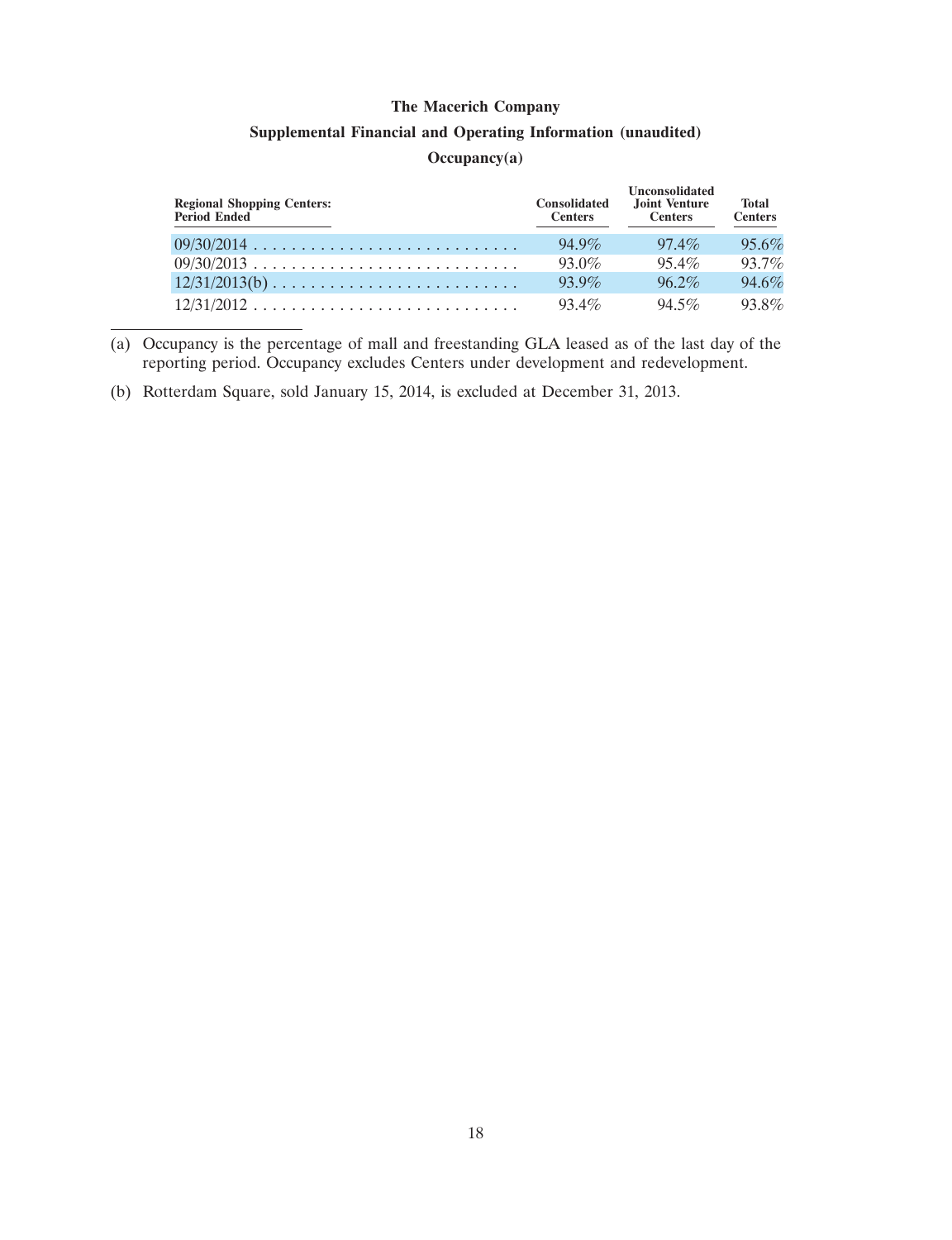#### **Supplemental Financial and Operating Information (unaudited)**

#### **Average Base Rent Per Square Foot(a)**

| <b>Average Base Rent</b><br>PSF(b) | <b>Average Base Rent</b><br><b>PSF</b> on Leases<br><b>Executed during the</b><br>trailing twelve<br>months ended $(c)$ | <b>Average Base Rent</b><br><b>PSF</b> on Leases<br>Expiring(d) |
|------------------------------------|-------------------------------------------------------------------------------------------------------------------------|-----------------------------------------------------------------|
|                                    |                                                                                                                         |                                                                 |
| \$45.50                            | \$46.58                                                                                                                 | \$39.94                                                         |
| \$43.53                            | \$44.10                                                                                                                 | \$39.73                                                         |
| \$44.51                            | \$45.06                                                                                                                 | \$40.00                                                         |
| \$40.98                            | \$44.01                                                                                                                 | \$38.00                                                         |
|                                    |                                                                                                                         |                                                                 |
| \$64.42                            | \$76.40                                                                                                                 | \$61.63                                                         |
| \$60.07                            | \$59.14                                                                                                                 | \$47.93                                                         |
| \$62.47                            | \$63.44                                                                                                                 | \$48.43                                                         |
| \$55.64                            | \$55.72                                                                                                                 | \$48.74                                                         |
|                                    |                                                                                                                         |                                                                 |
| \$49.27                            | \$52.79                                                                                                                 | \$43.80                                                         |
| \$47.09                            | \$47.53                                                                                                                 | \$41.60                                                         |
| \$48.16                            | \$49.09                                                                                                                 | \$41.88                                                         |
| \$44.29                            | \$46.78                                                                                                                 | \$40.54                                                         |
|                                    |                                                                                                                         |                                                                 |

(a) Average base rent per square foot is based on spaces 10,000 square feet and under. All joint venture amounts are included at pro rata. Centers under development and redevelopment are excluded.

(b) Average base rent per square foot gives effect to the terms of each lease in effect, as of the applicable date, including any concessions, abatements and other adjustments or allowances that have been granted to the tenants. Rotterdam Square, sold January 15, 2014, is excluded at December 31, 2013.

(c) The average base rent per square foot on leases executed during the period represents the actual rent to be paid during the first twelve months.

(d) The average base rent per square foot on leases expiring during the period represents the final year minimum rent on a cash basis.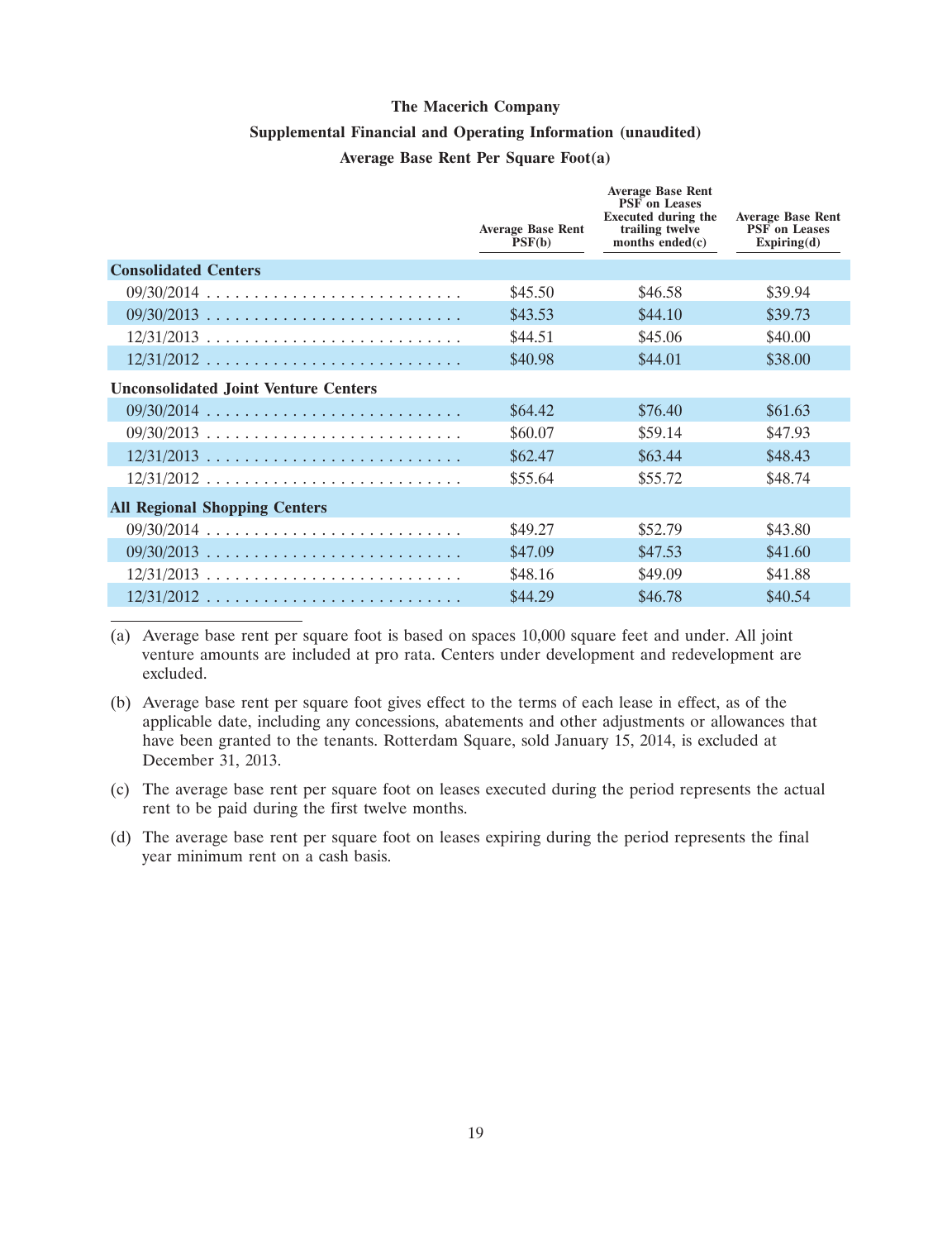#### **Supplemental Financial and Operating Information (unaudited)**

#### **Cost of Occupancy**

|                                                                         | <b>For Years Ended</b><br>For the trailing<br>December 31,<br>twelve months ended |          |          |
|-------------------------------------------------------------------------|-----------------------------------------------------------------------------------|----------|----------|
|                                                                         | September 30, 2014                                                                | 2013(a)  | 2012     |
| <b>Consolidated Centers</b>                                             |                                                                                   |          |          |
|                                                                         | 8.4%                                                                              | 8.4%     | $8.1\%$  |
| Percentage rents                                                        | $0.4\%$                                                                           | $0.4\%$  | $0.4\%$  |
| Expense recoveries(b) $\dots \dots \dots \dots \dots \dots \dots \dots$ | $4.4\%$                                                                           | $4.5\%$  | $4.2\%$  |
|                                                                         | $13.2\%$                                                                          | $13.3\%$ | $12.7\%$ |

|                                                                         | For the trailing<br>twelve months ended | <b>For Years Ended</b><br>December 31, |         |
|-------------------------------------------------------------------------|-----------------------------------------|----------------------------------------|---------|
|                                                                         | September 30, 2014                      | 2013(a)                                | 2012    |
| <b>Unconsolidated Joint Venture Centers</b>                             |                                         |                                        |         |
|                                                                         | $9.0\%$                                 | 8.8%                                   | $8.9\%$ |
| Percentage rents                                                        | $0.4\%$                                 | $0.4\%$                                | $0.4\%$ |
| Expense recoveries(b) $\dots \dots \dots \dots \dots \dots \dots \dots$ | $4.2\%$                                 | $4.0\%$                                | $3.9\%$ |
|                                                                         | $13.6\%$                                | $13.2\%$                               | 132%    |

|                    | For the trailing<br>twelve months ended | <b>For Years Ended</b><br>December 31, |         |
|--------------------|-----------------------------------------|----------------------------------------|---------|
|                    | September 30, 2014                      | 2013(a)                                | 2012    |
| <b>All Centers</b> |                                         |                                        |         |
|                    | 8.6%                                    | $8.6\%$                                | 8.4%    |
|                    | $0.4\%$                                 | $0.4\%$                                | $0.4\%$ |
|                    | $4.3\%$                                 | $4.3\%$                                | 4.0%    |
|                    | 13.3%                                   | 13.3%                                  | 12.8%   |
|                    |                                         |                                        |         |

(a) Rotterdam Square, sold January 15, 2014, is excluded for the year ended December 31, 2013.

(b) Represents real estate tax and common area maintenance charges.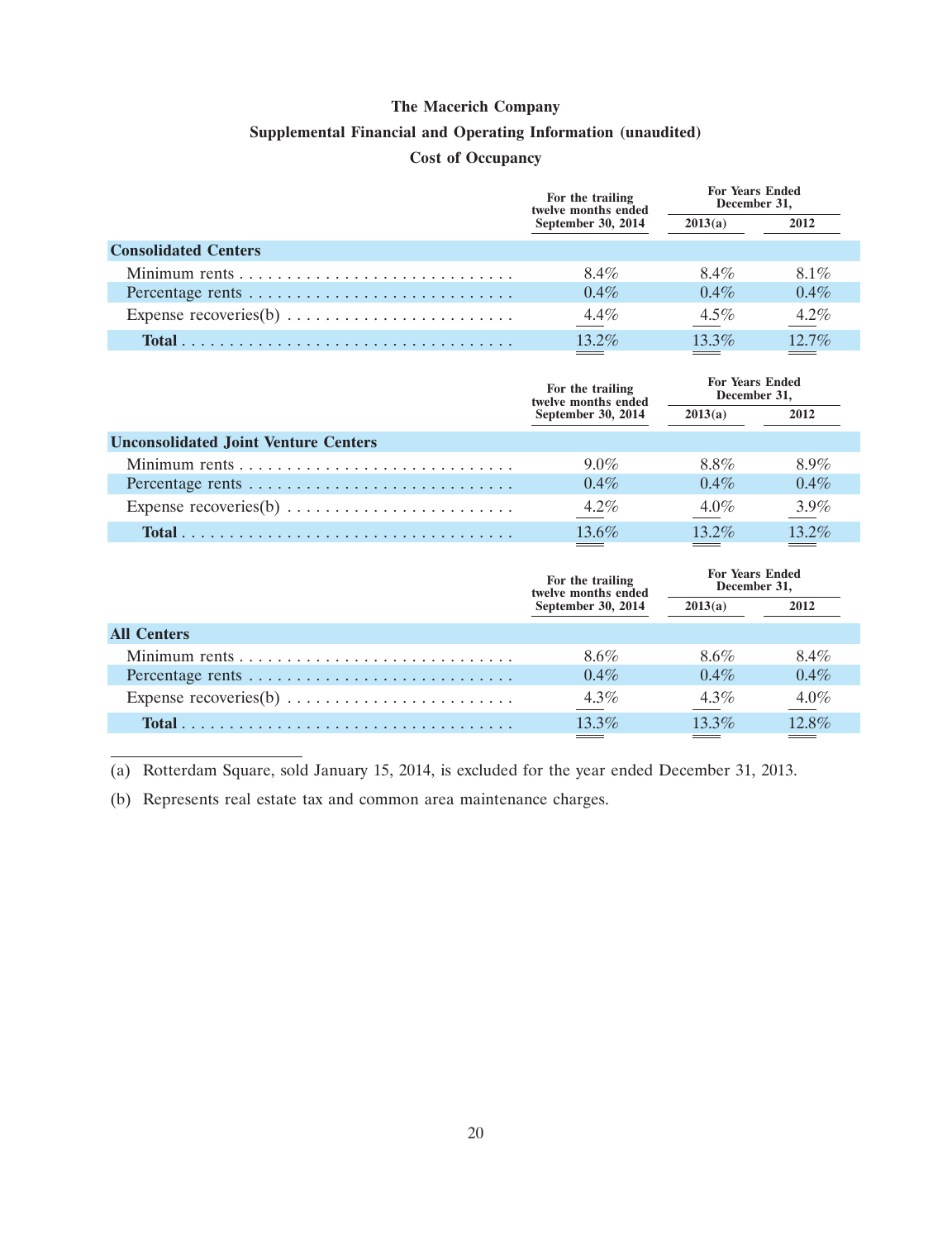#### **Percentage of Net Operating Income by State**

| <b>State</b> | % of Portfolio<br>2014 Forecast Pro<br>Rata $NOI(a)$ |
|--------------|------------------------------------------------------|
|              | $28.0\%$                                             |
|              | $18.9\%$                                             |
|              | $15.6\%$                                             |
|              | $9.1\%$                                              |
|              | $7.8\%$                                              |
|              | $6.2\%$                                              |
|              | $5.5\%$                                              |
|              | $4.1\%$                                              |
|              |                                                      |
|              | 100 $0\%$                                            |

<sup>(</sup>a) The percentage of Portfolio 2014 Forecast Pro Rata NOI is based on guidance provided on October 28, 2014. NOI excludes straight-line rent and above/below market adjustments to minimum rents. NOI also does not reflect REIT expenses and net Management Company expenses. See the Company's forward-looking statements disclosure on page 1 for factors that may affect the information provided in this column.

(b) ''Other'' includes Kentucky, North Dakota, Texas and Utah.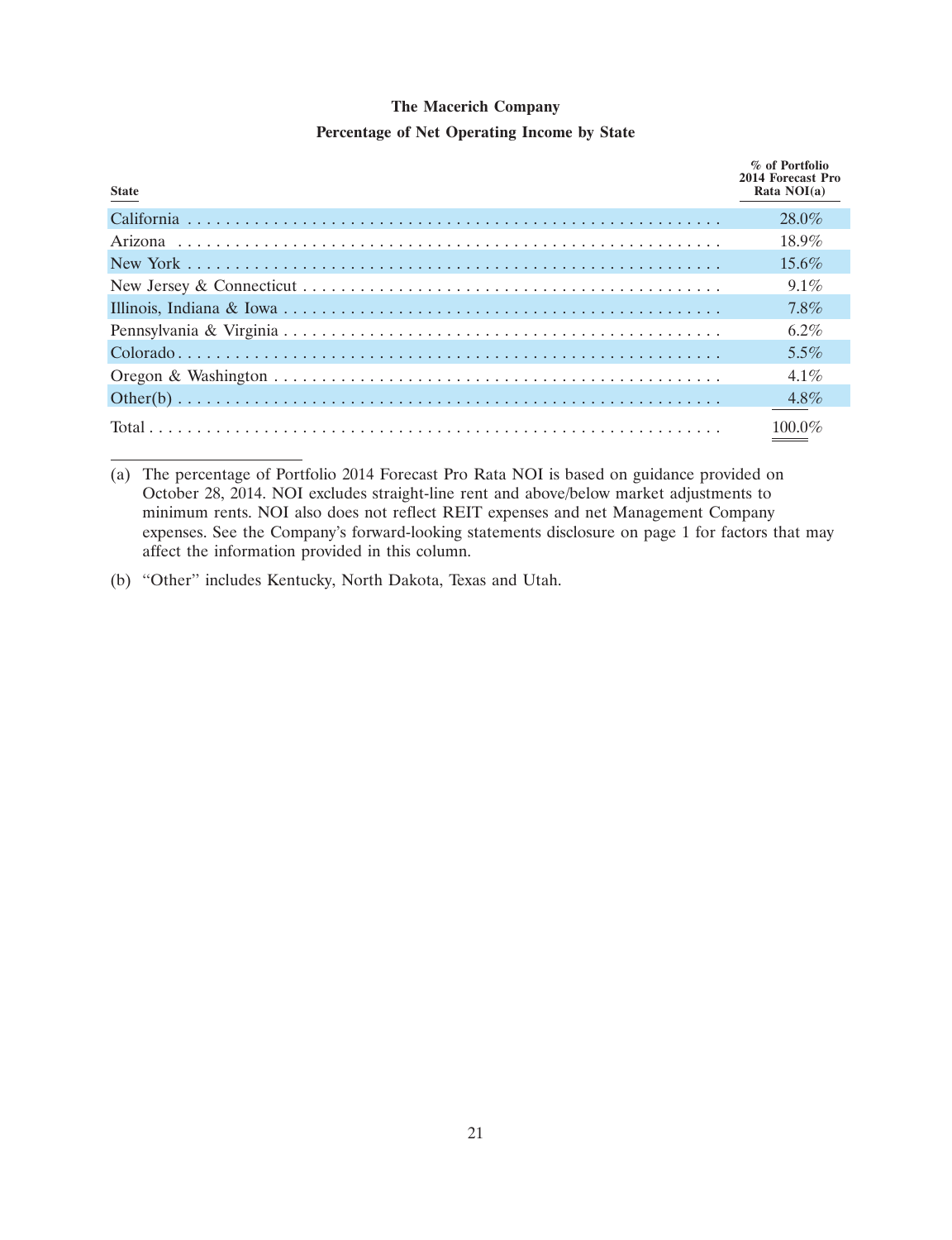# **The Macerich Company Property Listing September 30, 2014**

The following table sets forth certain information regarding the Centers and other locations that are wholly owned or partly owned by the Company.

| Count        | Company's<br>Ownership(a) | Name of<br><b>Center/Location</b>                          | Year of<br>Original<br>Construction/<br>Acquisition | Year of Most<br>Recent<br>Expansion/<br><b>Renovation</b> | <b>Total</b><br>GLA(b) |
|--------------|---------------------------|------------------------------------------------------------|-----------------------------------------------------|-----------------------------------------------------------|------------------------|
|              |                           | <b>CONSOLIDATED CENTERS:</b>                               |                                                     |                                                           |                        |
| $\mathbf{1}$ | 100%                      | Arrowhead Towne Center                                     | 1993/2002                                           | 2004                                                      | 1,198,000              |
|              |                           | Glendale, Arizona                                          |                                                     |                                                           |                        |
| 2            | 100%                      | Capitola Mall(c)                                           | 1977/1995                                           | 1988                                                      | 586,000                |
|              |                           | Capitola, California                                       |                                                     |                                                           |                        |
| 3            | 100%                      | Cascade Mall                                               | 1989/1999                                           | 1998                                                      | 593,000                |
|              |                           | Burlington, Washington                                     |                                                     |                                                           |                        |
| 4            | 50.1%                     | Chandler Fashion Center                                    | 2001/2002                                           |                                                           | 1,320,000              |
|              |                           | Chandler, Arizona                                          |                                                     |                                                           |                        |
| 5            | 100%                      | Danbury Fair Mall                                          | 1986/2005                                           | 2010                                                      | 1,271,000              |
|              | 100%                      | Danbury, Connecticut                                       |                                                     | 1990                                                      |                        |
| 6            |                           | Deptford Mall<br>Deptford, New Jersey                      | 1975/2006                                           |                                                           | 1,040,000              |
| 7            | 100%                      | Desert Sky Mall                                            | 1981/2002                                           | 2007                                                      | 892,000                |
|              |                           | Phoenix, Arizona                                           |                                                     |                                                           |                        |
| 8            | 100%                      | Eastland Mall(c)                                           | 1978/1998                                           | 1996                                                      | 1,044,000              |
|              |                           | Evansville, Indiana                                        |                                                     |                                                           |                        |
| 9            | 60%                       | Fashion Outlets of Chicago                                 | $2013/-$                                            |                                                           | 529,000                |
|              |                           | Rosemont, Illinois                                         |                                                     |                                                           |                        |
| 10           | 100%                      | <b>Flagstaff Mall</b>                                      | 1979/2002                                           | 2007                                                      | 347,000                |
|              |                           | Flagstaff, Arizona                                         |                                                     |                                                           |                        |
| 11           | 100%                      | <b>FlatIron Crossing</b>                                   | 2000/2002                                           | 2009                                                      | 1,435,000              |
|              |                           | Broomfield, Colorado                                       |                                                     |                                                           |                        |
| 12           | 50.1%                     | Freehold Raceway Mall                                      | 1990/2005                                           | 2007                                                      | 1,670,000              |
|              |                           | Freehold, New Jersey                                       |                                                     |                                                           |                        |
| 13           | 100%                      | Fresno Fashion Fair                                        | 1970/1996                                           | 2006                                                      | 964,000                |
|              |                           | Fresno, California                                         |                                                     |                                                           |                        |
| 14           | 100%                      | Great Northern Mall                                        | 1988/2005                                           |                                                           | 895,000                |
| 15           | 100%                      | Clay, New York<br>Green Acres Mall(c)                      | 1956/2013                                           | 2007                                                      | 1,791,000              |
|              |                           | Valley Stream, New York                                    |                                                     |                                                           |                        |
| 16           | 100%                      | Kings Plaza Shopping Center(c)                             | 1971/2012                                           | 2002                                                      | 1,193,000              |
|              |                           | Brooklyn, New York                                         |                                                     |                                                           |                        |
| 17           | 100%                      | La Cumbre Plaza(c)                                         | 1967/2004                                           | 1989                                                      | 491,000                |
|              |                           | Santa Barbara, California                                  |                                                     |                                                           |                        |
| 18           | $100\%$                   | Northgate Mall                                             | 1964/1986                                           | 2010                                                      | 749,000                |
|              |                           | San Rafael, California                                     |                                                     |                                                           |                        |
| 19           | 100%                      | NorthPark Mall                                             | 1973/1998                                           | 2001                                                      | 1,050,000              |
|              |                           | Davenport, Iowa                                            |                                                     |                                                           |                        |
| 20           | 100%                      | Oaks, The                                                  | 1978/2002                                           | 2009                                                      | 1,138,000              |
|              |                           | Thousand Oaks, California                                  |                                                     |                                                           |                        |
| 21           | $100\%$                   | Pacific View                                               | 1965/1996                                           | 2001                                                      | 1,021,000              |
|              |                           | Ventura, California                                        |                                                     |                                                           |                        |
| 22           | $100\%$                   | Santa Monica Place                                         | 1980/1999                                           | 2010                                                      | 475,000                |
| 23           | 84.9%                     | Santa Monica, California<br>SanTan Village Regional Center | $2007$ /-                                           | 2009                                                      | 1,012,000              |
|              |                           | Gilbert, Arizona                                           |                                                     |                                                           |                        |
| 24           | $100\%$                   | South Plains Mall                                          | 1972/1998                                           | 1995                                                      | 1,127,000              |
|              |                           | Lubbock, Texas                                             |                                                     |                                                           |                        |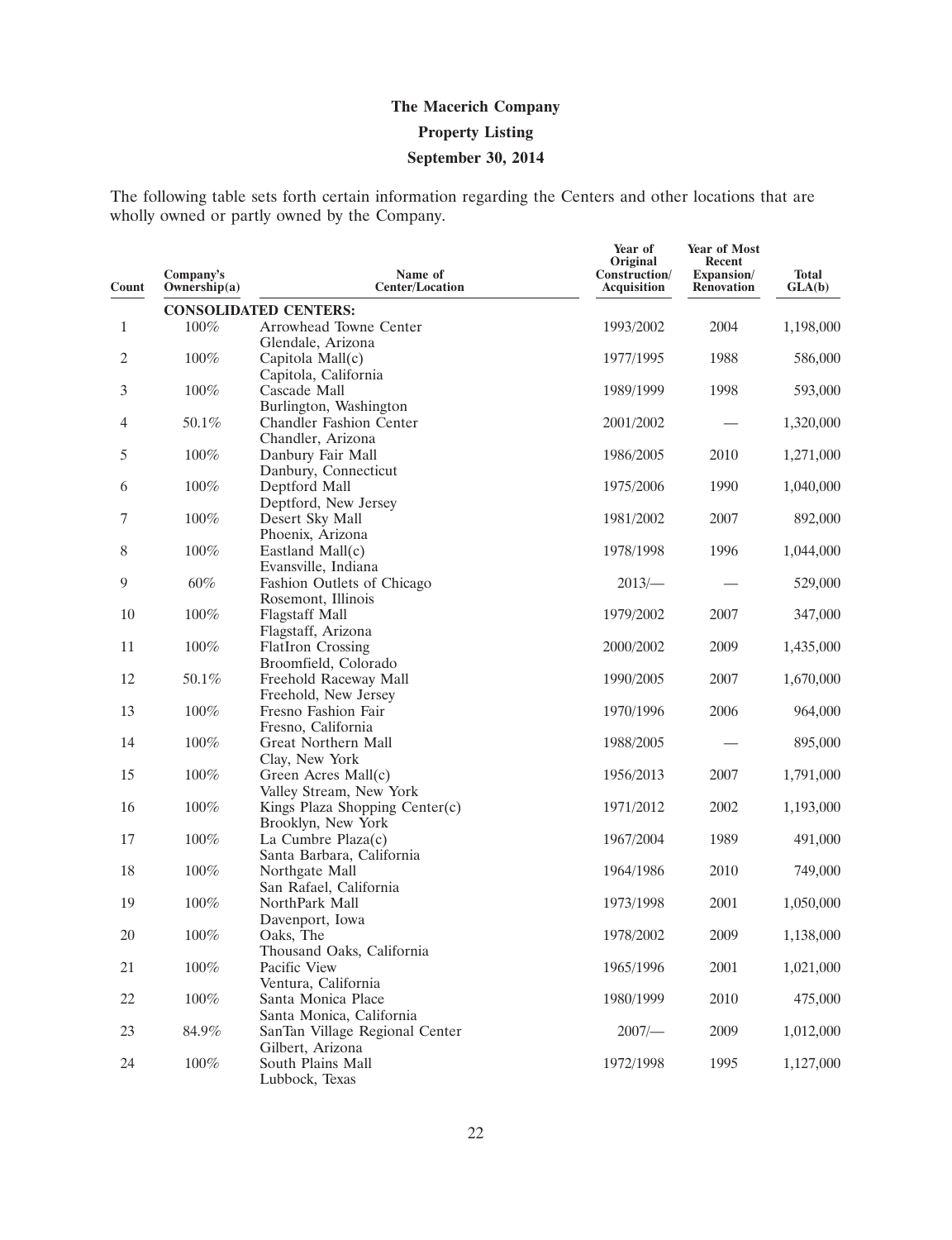# **The Macerich Company Property Listing September 30, 2014**

| Count    | Company's<br>Ownership(a) | Name of<br><b>Center/Location</b>                                        | Year of<br>Original<br>Construction/<br>Acquisition | <b>Year of Most</b><br>Recent<br>Expansion/<br><b>Renovation</b> | <b>Total</b><br>GLA(b) |
|----------|---------------------------|--------------------------------------------------------------------------|-----------------------------------------------------|------------------------------------------------------------------|------------------------|
| 25       | 100%                      | South Towne Center<br>Sandy, Utah                                        | 1987/1997                                           | 1997                                                             | 1,278,000              |
| 26       | $100\%$                   | <b>Superstition Springs Center</b><br>Mesa, Arizona                      | 1990/2002                                           | 2002                                                             | 1,082,000              |
| 27       | $100\%$                   | Towne Mall<br>Elizabethtown, Kentucky                                    | 1985/2005                                           | 1989                                                             | 350,000                |
| 28       | 100%                      | Tucson La Encantada<br>Tucson, Arizona                                   | 2002/2002                                           | 2005                                                             | 242,000                |
| 29       | $100\%$                   | Twenty Ninth Street(c)<br>Boulder, Colorado                              | 1963/1979                                           | 2007                                                             | 847,000                |
| 30       | $100\%$                   | Valley Mall<br>Harrisonburg, Virginia                                    | 1978/1998                                           | 1992                                                             | 507,000                |
| 31       | 100%                      | Valley River Center<br>Eugene, Oregon                                    | 1969/2006                                           | 2007                                                             | 922,000                |
| 32       | $100\%$                   | Victor Valley, Mall of<br>Victorville, California                        | 1986/2004                                           | 2012                                                             | 577,000                |
| 33       | $100\%$                   | Vintage Faire Mall<br>Modesto, California                                | 1977/1996                                           | 2008                                                             | 1,129,000              |
| 34       | 100%                      | <b>Westside Pavilion</b><br>Los Angeles, California                      | 1985/1998                                           | 2007                                                             | 755,000                |
| 35       | 100%                      | Wilton Mall<br>Saratoga Springs, New York                                | 1990/2005                                           | 1998                                                             | 732,000                |
|          |                           | <b>Total Consolidated Centers</b>                                        |                                                     |                                                                  | 32,252,000             |
|          |                           | UNCONSOLIDATED JOINT VENTURE CENTERS:                                    |                                                     |                                                                  |                        |
| 36       | 50%                       | <b>Biltmore Fashion Park</b><br>Phoenix, Arizona                         | 1963/2003                                           | 2006                                                             | 516,000                |
| 37       | 50.1%                     | Corte Madera, Village at<br>Corte Madera, California                     | 1985/1998                                           | 2005                                                             | 460,000                |
| 38       | 50%                       | Inland Center(c)<br>San Bernardino, California                           | 1966/2004                                           | 2004                                                             | 933,000                |
| 39       | 50%                       | Kierland Commons<br>Scottsdale, Arizona                                  | 1999/2005                                           | 2003                                                             | 434,000                |
| 40       | 51%                       | Lakewood Center<br>Lakewood, California                                  | 1953/1975                                           | 2008                                                             | 2,066,000              |
| 41       | 51%                       | Los Cerritos Center<br>Cerritos, California                              | 1971/1999                                           | 2010                                                             | 1,112,000              |
| 42       | 50%                       | North Bridge, The Shops at(c)<br>Chicago, Illinois                       | 1998/2008                                           |                                                                  | 660,000                |
| 43       | 51%<br>$50\%$             | Queens Center(c)<br>Queens, New York                                     | 1973/1995                                           | 2004<br>2009                                                     | 968,000                |
| 44<br>45 | $51\%$                    | Scottsdale Fashion Square<br>Scottsdale, Arizona<br>Stonewood Center(c)  | 1961/2002<br>1953/1997                              | 1991                                                             | 1,724,000<br>932,000   |
| 46       | $50\%$                    | Downey, California<br>Tysons Corner Center                               | 1968/2005                                           | 2005                                                             | 1,956,000              |
| 47       | $51\%$                    | Tysons Corner, Virginia<br>Washington Square                             | 1974/1999                                           | 2005                                                             | 1,439,000              |
| 48       | 19%                       | Portland, Oregon<br>West Acres                                           | 1972/1986                                           | 2001                                                             | 971,000                |
|          |                           | Fargo, North Dakota<br><b>Total Unconsolidated Joint Venture Centers</b> |                                                     |                                                                  | 14,171,000             |
|          |                           |                                                                          |                                                     |                                                                  |                        |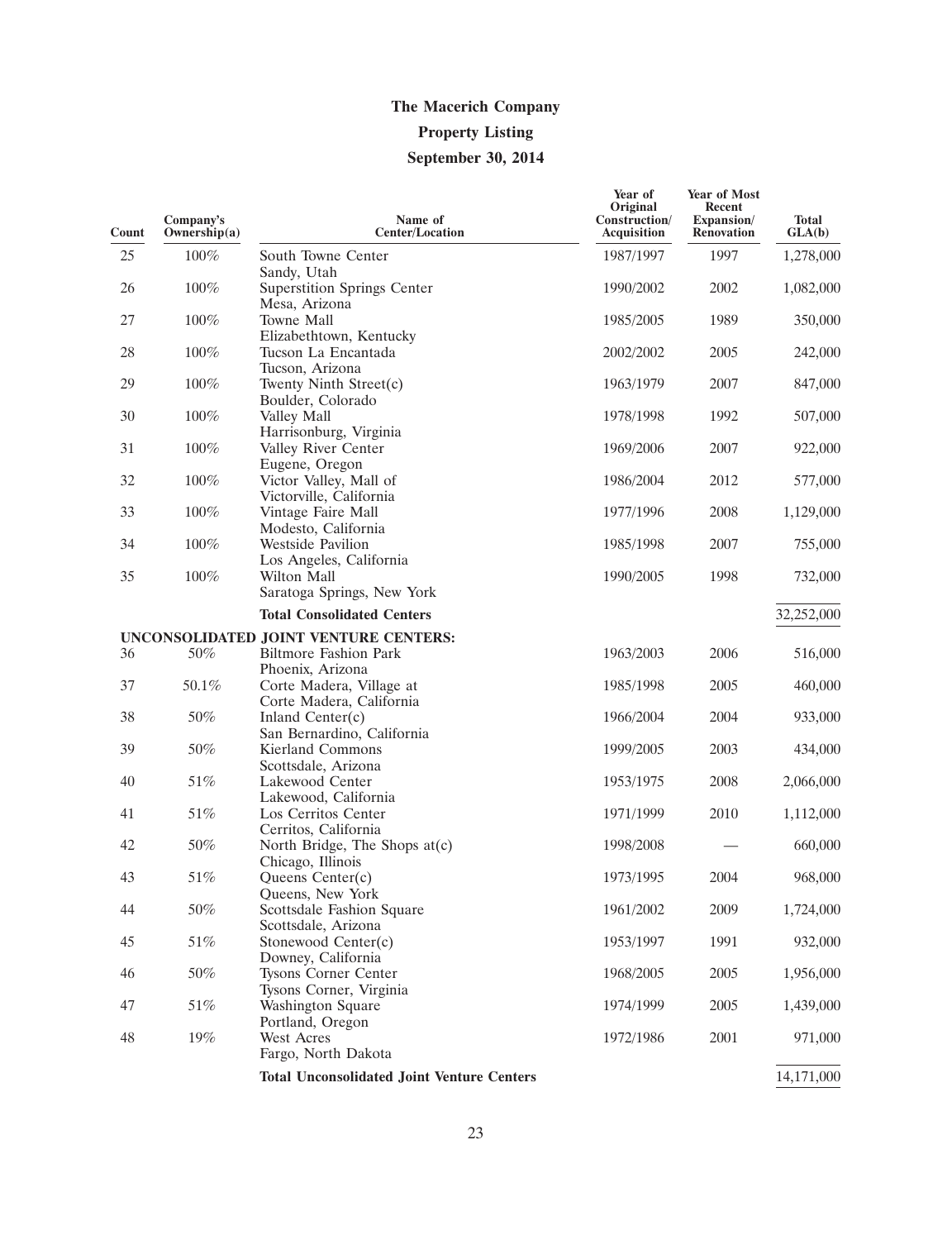## **Property Listing**

## **September 30, 2014**

| Count | Company's<br>Ownership $(a)$ | Name of<br><b>Center/Location</b>                                          | Year of<br>Original<br>Construction/<br><b>Acquisition</b> | Year of Most<br>Recent<br>Expansion/<br><b>Renovation</b> | <b>Total</b><br>GLA(b) |
|-------|------------------------------|----------------------------------------------------------------------------|------------------------------------------------------------|-----------------------------------------------------------|------------------------|
|       |                              | REGIONAL SHOPPING CENTERS UNDER REDEVELOPMENT:                             |                                                            |                                                           |                        |
| 49    | 50%                          | Broadway Plaza $(c)(d)$<br>Walnut Creek, California                        | 1951/1985                                                  | 1994                                                      | 776,000                |
| 50    | 100%                         | Fashion Outlets of Niagara Falls USA(e)<br>Niagara Falls, New York         | 1982/2011                                                  | 2009                                                      | 517,000                |
| 51    | 100%                         | Paradise Valley Mall(e)<br>Phoenix, Arizona                                | 1979/2002                                                  | 2009                                                      | 1,150,000              |
| 52    | 100%                         | SouthPark Mall(e)<br>Moline, Illinois                                      | 1974/1998                                                  | 1990                                                      | 809,000                |
| 53    | 50%                          | The Gallery $(c)(d)$<br>Philadelphia, Pennsylvania                         | 1977/2014                                                  |                                                           | 1,405,000              |
|       |                              | <b>Total Regional Shopping Centers</b>                                     |                                                            |                                                           | 51,080,000             |
|       |                              | <b>COMMUNITY / POWER CENTERS:</b>                                          |                                                            |                                                           |                        |
| 1     | 50%                          | Atlas Park, The Shops at(d)<br>Queens, New York                            | 2006/2011                                                  | 2013                                                      | 327,000                |
| 2     | 50%                          | Boulevard Shops(d)<br>Chandler, Arizona                                    | 2001/2002                                                  | 2004                                                      | 185,000                |
| 3     | 67.5%                        | Camelback Colonnade(e)<br>Phoenix, Arizona                                 | 1961/2002                                                  | 1994                                                      | 619,000                |
| 4     | 39.7%                        | Estrella Falls, The Market at(d)<br>Goodyear, Arizona                      | $2009$ /-                                                  | 2009                                                      | 242,000                |
| 5     | 100%                         | Panorama Mall(e)<br>Panorama, California                                   | 1955/1979                                                  | 2005                                                      | 312,000                |
| 6     | 89.4%                        | Promenade at Casa Grande(e)<br>Casa Grande, Arizona                        | $2007$ /-                                                  | 2009                                                      | 909,000                |
| 7     | $100\%$                      | Southridge Center(e)<br>Des Moines, Iowa                                   | 1975/1998                                                  | 2013                                                      | 823,000                |
| 8     | 100%                         | Superstition Springs Power Center(e)<br>Mesa, Arizona                      | 1990/2002                                                  |                                                           | 206,000                |
| 9     | 100%                         | The Marketplace at Flagstaff Mall $(c)(e)$<br>Flagstaff, Arizona           | $2007$ /-                                                  |                                                           | 268,000                |
|       |                              | <b>Total Community / Power Centers</b>                                     |                                                            |                                                           | 3,891,000              |
|       | <b>OTHER ASSETS:</b>         |                                                                            |                                                            |                                                           |                        |
|       | 100%<br>100%                 | $\text{Various}(e)(f)$<br>500 North Michigan Avenue(e)                     |                                                            |                                                           | 650,000<br>325,000     |
|       | 50%                          | Chicago, Illinois<br>Atlas Park, The Shops at-Office(d)                    |                                                            |                                                           | 49,000                 |
|       | 100%                         | Queens, New York<br>Paradise Village Ground Leases(e)                      |                                                            |                                                           | 58,000                 |
|       | 100%                         | Phoenix, Arizona<br>Paradise Village Office Park II(e)<br>Phoenix, Arizona |                                                            |                                                           | 46,000                 |
|       | 50%                          | Scottsdale Fashion Square-Office(d)<br>Scottsdale, Arizona                 |                                                            |                                                           | 123,000                |
|       | 50%                          | Tysons Corner Center-Office(d)<br>Tysons Corner, Virginia                  |                                                            |                                                           | 173,000                |
|       | $50\%$                       | Tysons Tower $(d)$<br>Tysons Corner, Virginia                              |                                                            |                                                           | 527,000                |
|       |                              | <b>Total Other Assets</b>                                                  |                                                            |                                                           | 1,951,000              |
|       |                              | Grand Total at September 30, 2014                                          |                                                            |                                                           | 56,922,000             |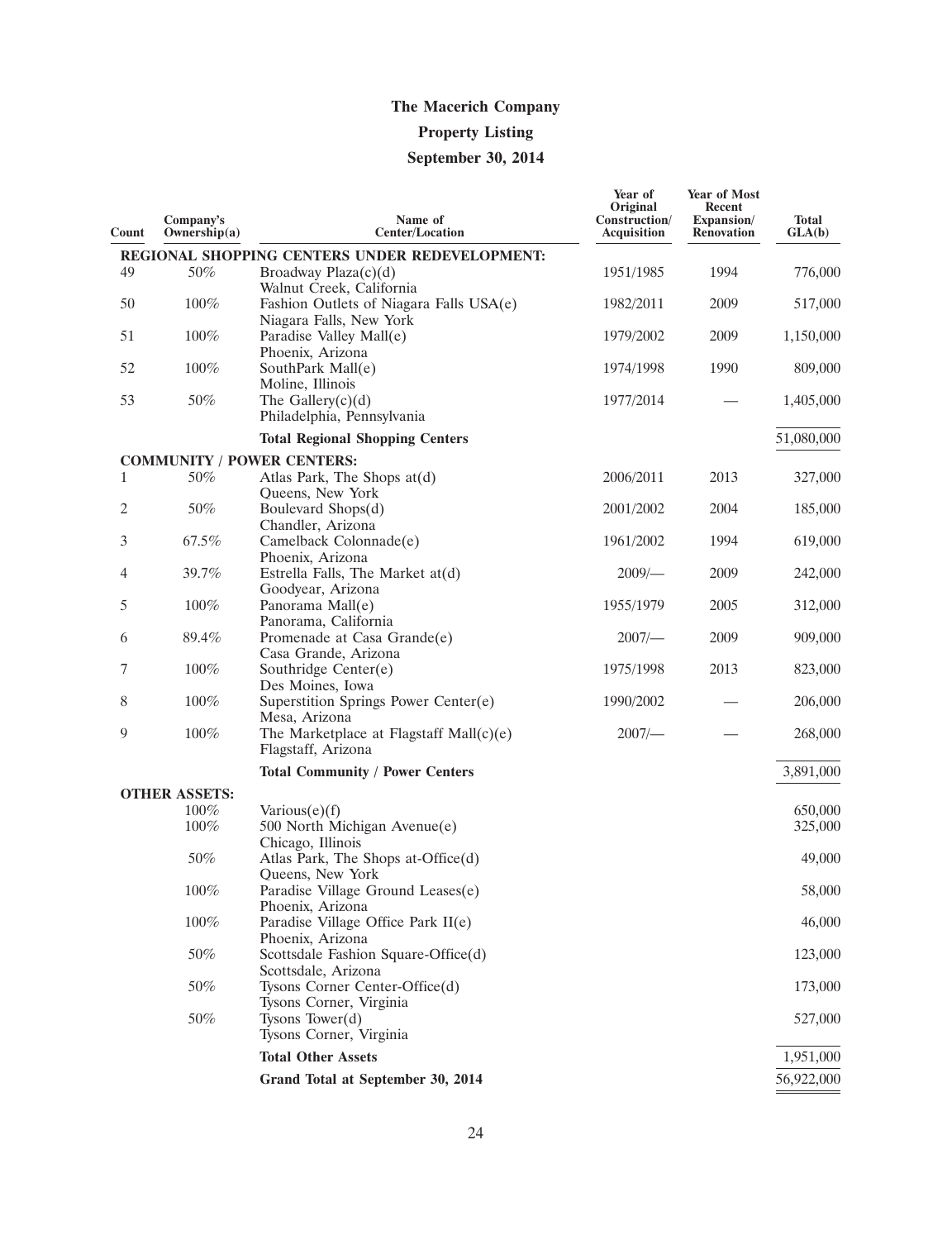# **The Macerich Company Property Listing September 30, 2014**

- (a) The Company's ownership interest in this table reflects its legal ownership interest. See footnotes (a) and (b) on page 26 regarding the legal versus economic ownership of joint venture entities.
- (b) Includes GLA attributable to anchors (whether owned or non-owned) and mall and freestanding stores as of September 30, 2014.
- (c) Portions of the land on which the Center is situated are subject to one or more long-term ground leases. With respect to 49 Centers, the underlying land controlled by the Company is owned in fee entirely by the Company, or, in the case of jointly-owned Centers, by the joint venture property partnership or limited liability company.
- (d) Included in Unconsolidated Joint Venture Centers.
- (e) Included in Consolidated Centers.
- (f) The Company owns a portfolio of 11 stores located at shopping centers not owned by the Company. Of these 11 stores, two have been leased to Forever 21, one has been leased to Kohl's, and eight have been leased for non-Anchor usage. With respect to eight of the 11 stores, the underlying land is owned in fee entirely by the Company. With respect to the remaining three stores, the underlying land is owned by third parties and leased to the Company pursuant to long-term building or ground leases.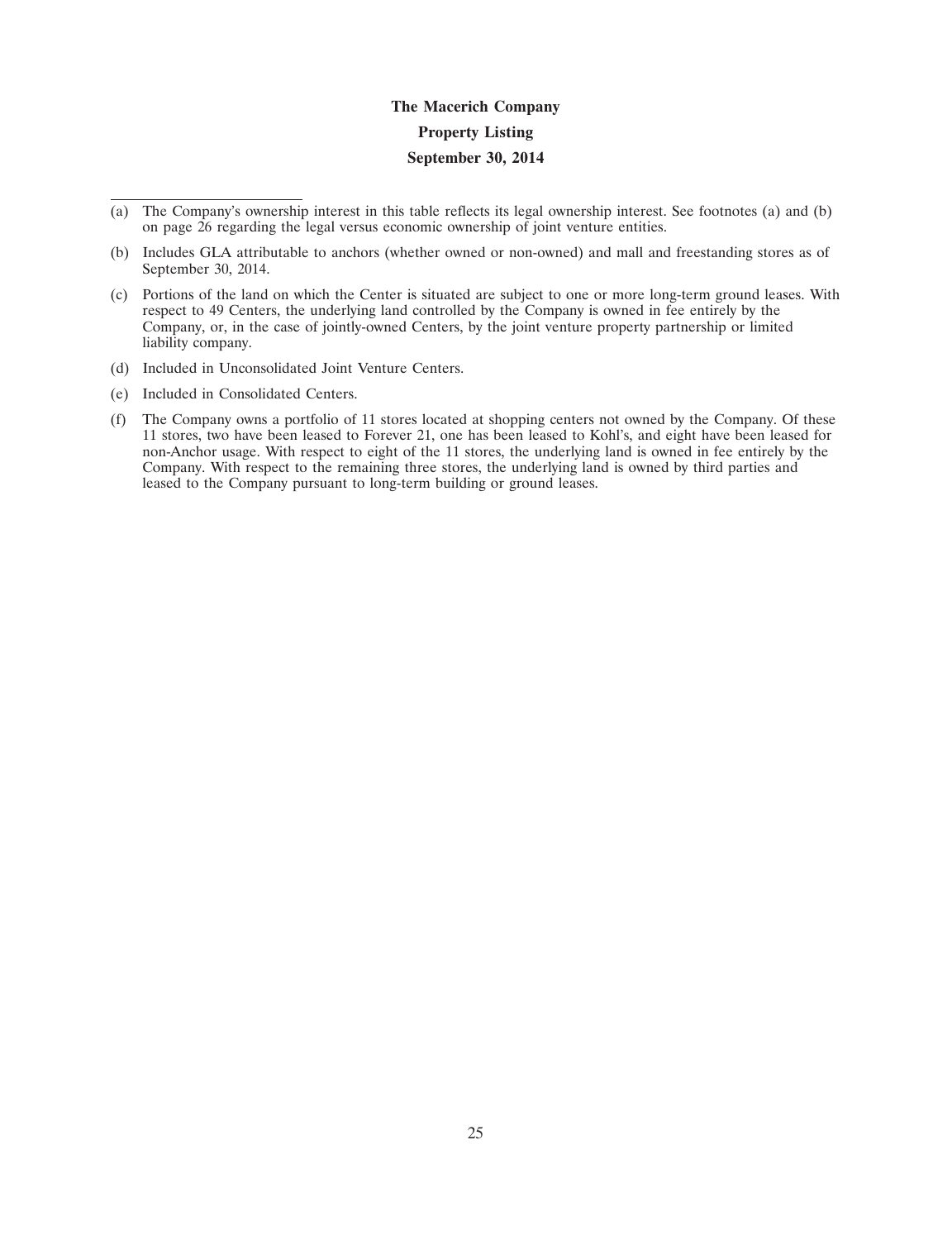#### **Joint Venture List**

The following table sets forth certain information regarding the Centers and other operating properties that are not wholly-owned by the Company. This list of properties includes unconsolidated joint ventures, consolidated joint ventures, and co-venture arrangements. The percentages shown are the effective legal ownership and economic ownership interests of the Company as of September 30, 2014.

| <b>Properties</b>                | 9/30/2014<br>Legal<br>Ownership(a) | 9/30/2014<br>Economic<br>Ownership(b) | <b>Joint Venture</b>                  | 9/30/2014<br>Total $GLA(c)$ |
|----------------------------------|------------------------------------|---------------------------------------|---------------------------------------|-----------------------------|
|                                  |                                    |                                       |                                       |                             |
| Atlas Park, The Shops at         | 50%                                | 50%                                   | WMAP, L.L.C.                          | 327,000                     |
| Atlas Park, The Shops at-Office  | 50%                                | 50%                                   | WMAP, L.L.C.                          | 49,000                      |
| <b>Biltmore Fashion Park</b>     | 50%                                | 50%                                   | Biltmore Shopping Center Partners LLC | 516,000                     |
| <b>Boulevard Shops</b>           | 50%                                | 50%                                   | Propcor II Associates, LLC            | 185,000                     |
| <b>Broadway Plaza</b>            | 50%                                | 50%                                   | Macerich Northwestern Associates      | 776,000                     |
| Camelback Colonnade(d)           | 67.5%                              | 67.5%                                 | Camelback Colonnade Associates LLC    | 619,000                     |
| Chandler Fashion Center(e)       | 50.1%                              | 50.1%                                 | Freehold Chandler Holdings LP         | 1,320,000                   |
| Corte Madera, Village at         | 50.1%                              | 50.1%                                 | Corte Madera Village, LLC             | 460,000                     |
| Estrella Falls, The Market at(f) | 39.7%                              | 39.7%                                 | The Market at Estrella Falls LLC      | 242,000                     |
| Fashion Outlets of Chicago $(g)$ | 60%                                | 60%                                   | Fashion Outlets of Chicago LLC        | 529,000                     |
| Freehold Raceway Mall(e)         | 50.1%                              | 50.1%                                 | Freehold Chandler Holdings LP         | 1,670,000                   |
| <b>Inland Center</b>             | 50%                                | 50%                                   | WM Inland LP                          | 933,000                     |
| <b>Kierland Commons</b>          | 50%                                | 50%                                   | Kierland Commons Investment LLC       | 434,000                     |
| Lakewood Center                  | 51%                                | 51%                                   | Pacific Premier Retail LP             | 2,066,000                   |
| Los Cerritos Center              | 51%                                | 51%                                   | Pacific Premier Retail LP             | 1,112,000                   |
| North Bridge, The Shops at       | 50%                                | 50%                                   | North Bridge Chicago LLC              | 660,000                     |
| Promenade at Casa Grande(h)      | 89.4%                              | 89.4%                                 | WP Casa Grande Retail LLC             | 909,000                     |
| <b>Oueens</b> Center             | 51%                                | 51%                                   | Oueens JV LP                          | 968,000                     |
| SanTan Village Regional Center   | 84.9%                              | 84.9%                                 | Westcor SanTan Village LLC            | 1,012,000                   |
| Scottsdale Fashion Square        | 50%                                | 50%                                   | Scottsdale Fashion Square Partnership | 1,724,000                   |
| Scottsdale Fashion Square-Office | 50%                                | 50%                                   | Scottsdale Fashion Square Partnership | 123,000                     |
| Stonewood Center                 | 51%                                | 51%                                   | Pacific Premier Retail LP             | 932,000                     |
| The Gallery (I, II, 907 Market)  | 50%                                | 50%                                   | PM Gallery LP                         | 1,093,000                   |
| The Gallery (801 Market)         | 50%                                | 50%                                   | 801 Market Venture LP                 | 312,000                     |
| <b>Tysons Corner Center</b>      | 50%                                | 50%                                   | <b>Tysons Corner LLC</b>              | 1,956,000                   |
| Tysons Corner Center-Office      | 50%                                | 50%                                   | <b>Tysons Corner Property LLC</b>     | 173,000                     |
| <b>Tysons Tower</b>              | 50%                                | 50%                                   | <b>Tysons Corner Property LLC</b>     | 527,000                     |
| Washington Square                | 51%                                | 51%                                   | Pacific Premier Retail LP             | 1,439,000                   |
| <b>West Acres</b>                | 19%                                | $19\%$                                | West Acres Development, LLP           | 971,000                     |

(a) This column reflects the Company's legal ownership in the listed properties as of September 30, 2014. Legal ownership may, at times, not equal the Company's economic interest in the listed properties because of various provisions in certain joint venture agreements regarding distributions of cash flow based on capital account balances, allocations of profits and losses and payments of preferred returns. As a result, the Company's actual economic interest (as distinct from its legal ownership interest) in certain of the properties could fluctuate from time to time and may not wholly align with its legal ownership interests. Substantially all of the Company's joint venture agreements contain rights of first refusal, buy-sell provisions, exit rights, default dilution remedies and/or other break up provisions or remedies which are customary in real estate joint venture agreements and which may, positively or negatively, affect the ultimate realization of cash flow and/or capital or liquidation proceeds.

- (b) Economic ownership represents the allocation of cash flow to the Company as of September 30, 2014, except as noted below. In cases where the Company receives a current cash distribution greater than its legal ownership percentage due to a capital account greater than its legal ownership percentage, only the legal ownership percentage is shown in this column. The Company's economic ownership of these properties may fluctuate based on a number of factors, including mortgage refinancings, partnership capital contributions and distributions, and proceeds and gains or losses from asset sales, and the matters set forth in the preceding paragraph.
- (c) Includes GLA attributable to anchors (whether owned or non-owned) and mall and freestanding stores as of September 30, 2014.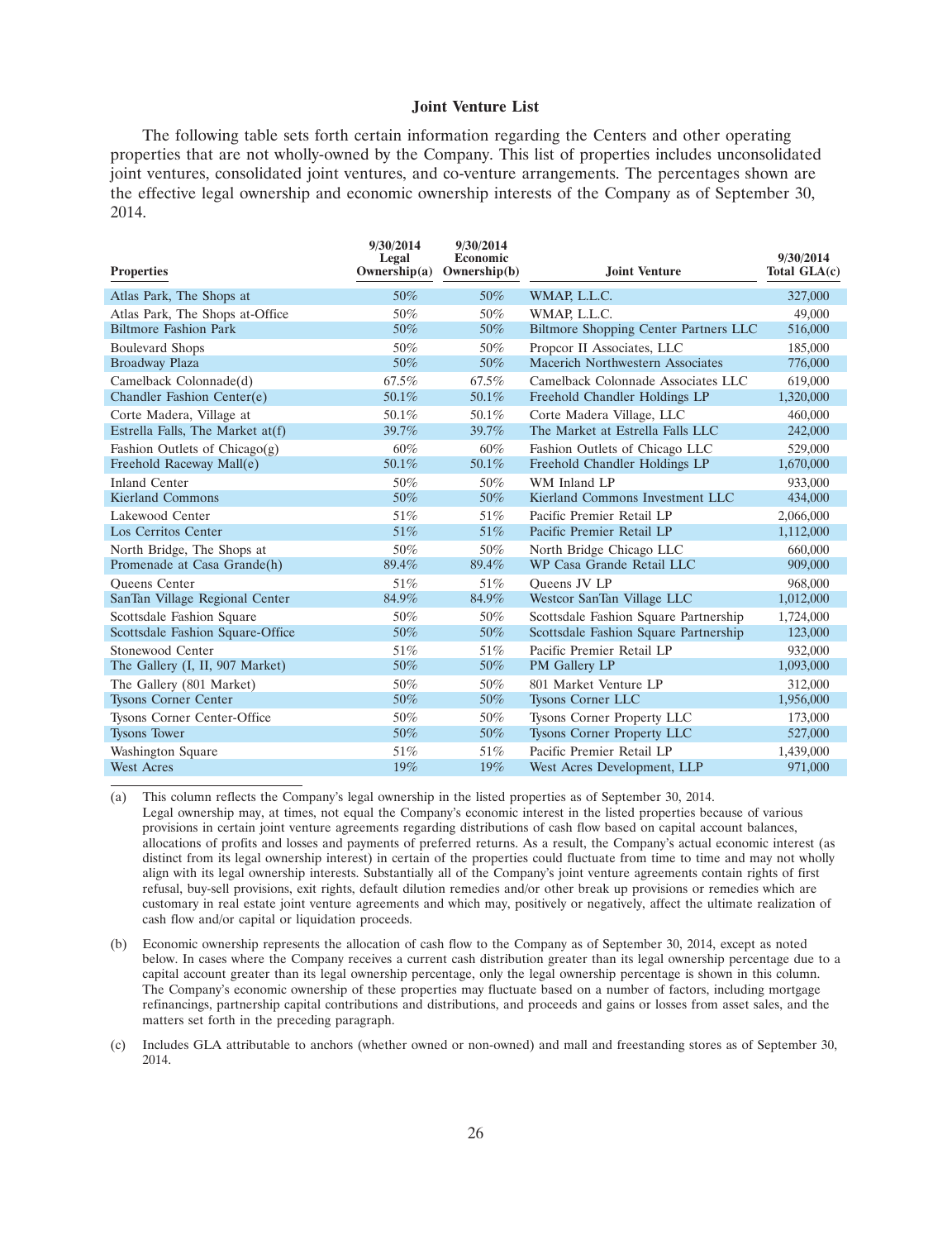- (d) Cash flow from operations is distributed 67.5% to the Company and 32.5% to the third-party members. Distributions from capital event proceeds are also made at these percentages such that the members receive a defined return of and return on agreed capital. Thereafter any excess capital event proceeds are distributed 52.5% to the Company and 47.5% to the thirdparty members.
- (e) The joint venture entity was formed in September 2009. Upon liquidation of the partnership, distributions are made in the following order: to the third-party partner until it receives a 13% internal rate of return on its aggregate unreturned capital contributions; to the Company until it receives a 13% internal rate of return on its aggregate unreturned capital contributions; and, thereafter, 35% to the third-party partner and 65% to the Company.
- (f) Columns 1 and 2 reflect the Company's indirect ownership interest in the property owner. The Company and a third-party partner are each members of a joint venture (the ''MW Joint Venture'') which, in turn, is a member in the joint venture that owns the property. Cash flow distributions for the MW Joint Venture are made in accordance with the members' relative capital accounts until the members have received distributions equal to their capital accounts, and thereafter in accordance with the members' relative legal ownership percentages. In addition, the Company has executed a joint and several guaranty of the mortgage for the property with its third-party partner. The Company may incur liabilities under such guaranty greater than its legal ownership percentage.
- (g) After the third anniversary of substantial completion of the development, the Company in its sole discretion may elect to purchase the interest of the other member based on a net operating income formula using a 6.5% capitalization rate, less any unpaid debt on the property. In addition, the Company has executed a guaranty of the mortgage for the property. The Company may incur liabilities under such guaranty greater than its legal ownership percentage.
- (h) Columns 1 and 2 reflect the Company's total direct and indirect ownership interest in the property owner. The Company and a third-party partner are each members of a joint venture (the ''MW Joint Venture'') which, in turn, is a member in the joint venture that owns the property. Cash flow distributions for the MW Joint Venture are made in accordance with the members' relative capital accounts until the members have received distributions equal to their capital accounts, and thereafter in accordance with the members' relative legal ownership percentages.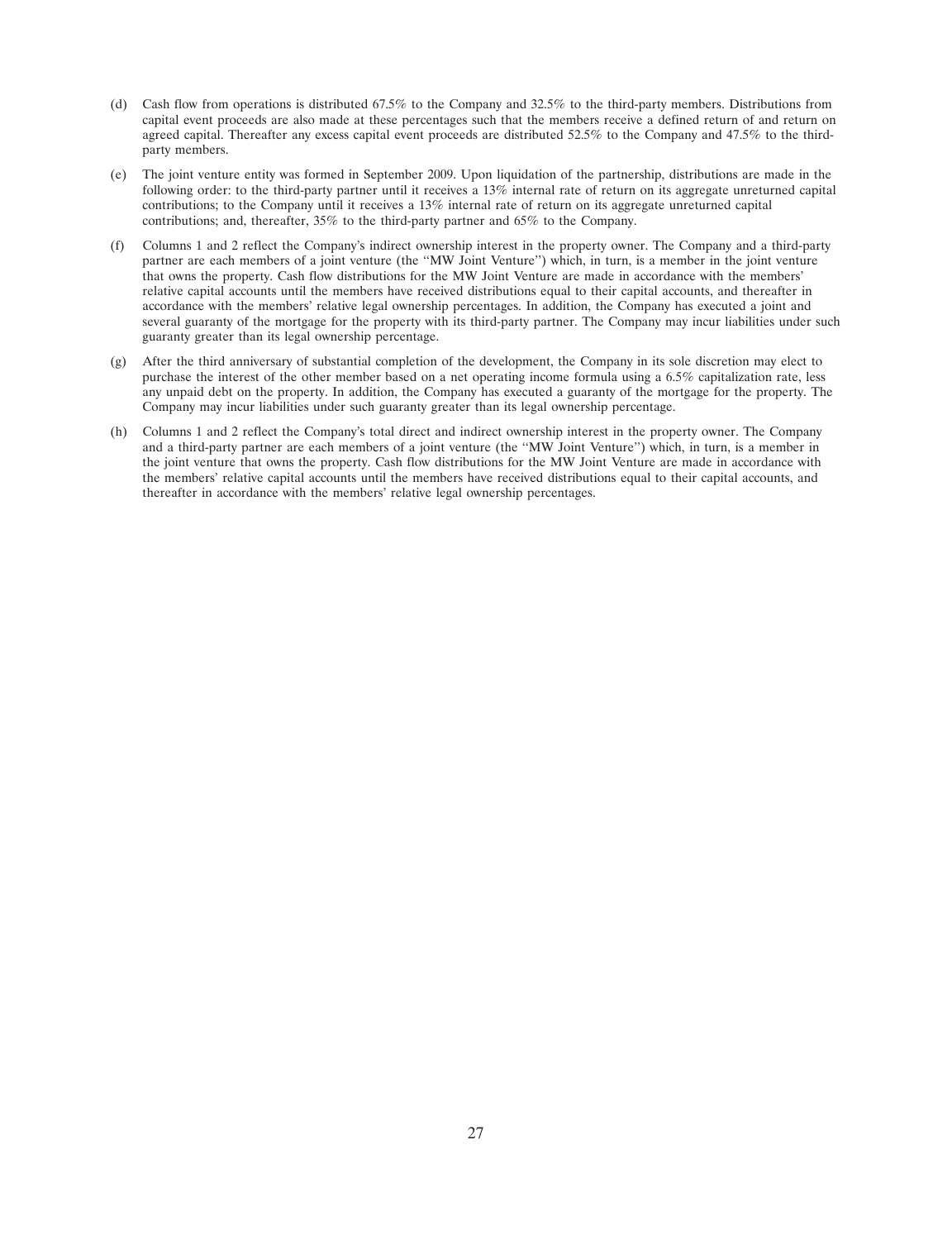## **Supplemental Financial and Operating Information (unaudited)**

## **Debt Summary (at Company's pro rata share)**

| As of September 30, 2014                  |           |              |  |
|-------------------------------------------|-----------|--------------|--|
| <b>Floating Rate</b><br><b>Fixed Rate</b> |           | <b>Total</b> |  |
| dollars in thousands                      |           |              |  |
|                                           | \$737,568 | \$4,627,250  |  |
| 1,587,146                                 | 115,615   | 1,702,761    |  |
|                                           | \$853,183 | \$6,330,011  |  |
| $4.33\%$                                  | 2.18%     | $4.04\%$     |  |
|                                           |           | 5.25         |  |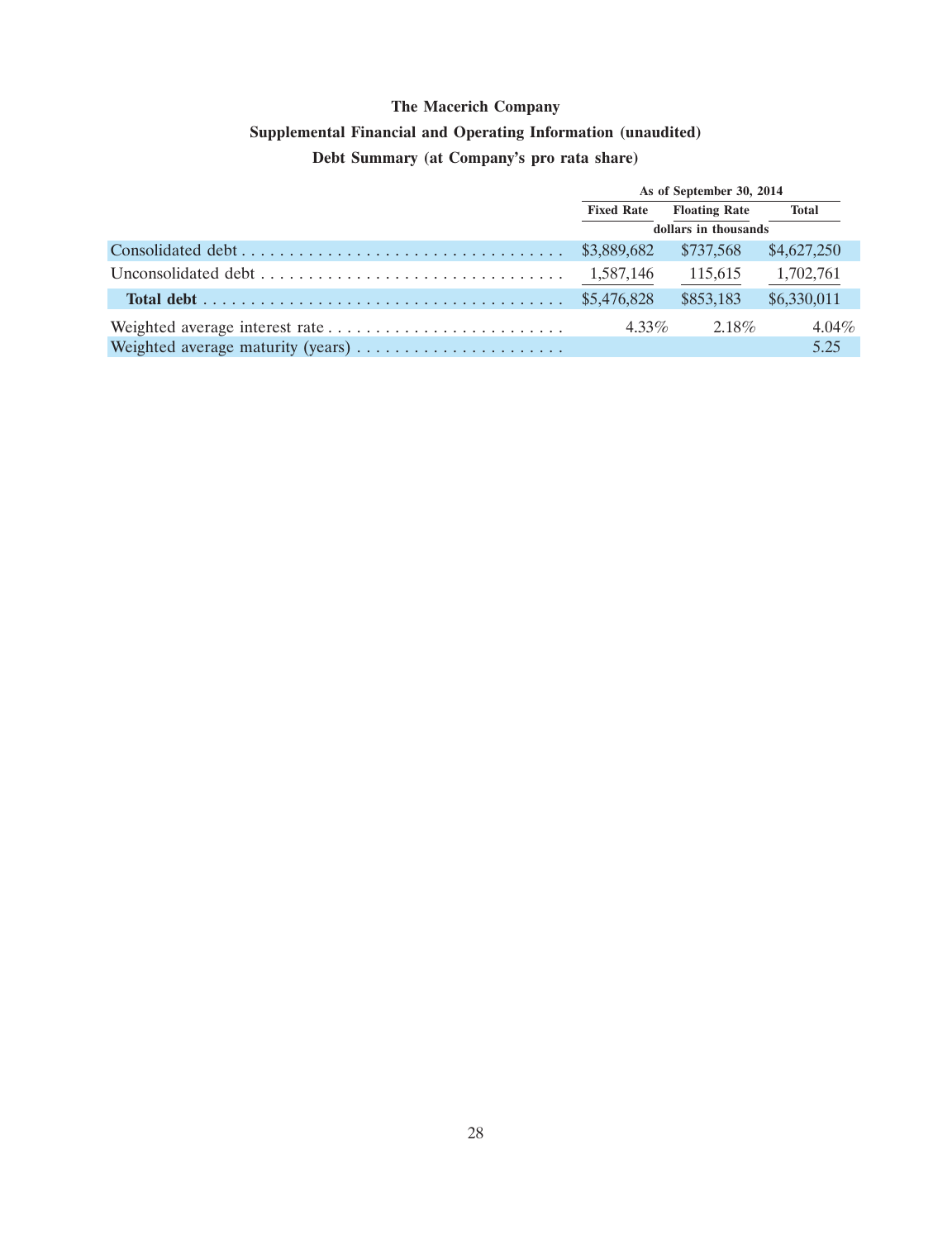# **Supplemental Financial and Operating Information (Unaudited) Outstanding Debt by Maturity Date**

|                                                  | As of September 30, 2014 |                                                |                           |                                |                                 |  |  |
|--------------------------------------------------|--------------------------|------------------------------------------------|---------------------------|--------------------------------|---------------------------------|--|--|
| Center/Entity (dollars in thousands)             | <b>Maturity Date</b>     | <b>Effective</b><br><b>Interest</b><br>Rate(a) | <b>Fixed</b>              | <b>Floating</b>                | <b>Total Debt</b><br>Balance(a) |  |  |
| <b>I. Consolidated Assets:</b>                   |                          |                                                |                           |                                |                                 |  |  |
|                                                  | 01/01/15                 | 6.54%                                          | \$<br>34,747              | \$                             | \$<br>34,747                    |  |  |
|                                                  | 04/11/15                 | 4.78%                                          | 71,725                    | $\equiv$                       | 71,725                          |  |  |
|                                                  | 08/01/15                 | $6.76\%$                                       | 156,854                   |                                | 156,854                         |  |  |
| Camelback Colonnade(b)                           | 10/12/15                 | 2.16%                                          | 32,557                    | $\equiv$                       | 32,557                          |  |  |
|                                                  | 11/01/15                 | 5.03%                                          | 37,000                    |                                | 37,000                          |  |  |
| Vintage Faire Mall                               | 11/05/15                 | 5.81%                                          | 98,006                    | $\equiv$                       | 98,006                          |  |  |
|                                                  | 02/01/16                 | 5.59%                                          | 120,000                   |                                | 120,000                         |  |  |
|                                                  | 03/29/16                 | 5.25%                                          | 5,651                     | $\equiv$                       | 5,651                           |  |  |
|                                                  | 06/01/16                 | 5.79%                                          | 168,000                   |                                | 168,000                         |  |  |
|                                                  | 06/01/16                 | 5.85%                                          | 41,571                    | $\equiv$                       | 41,571                          |  |  |
|                                                  | 06/01/16                 | $6.46\%$                                       | 14,354                    | $\qquad \qquad$                | 14,354                          |  |  |
|                                                  | 01/01/18                 | 4.20%                                          | 115,358                   | $\equiv$                       | 115,358                         |  |  |
|                                                  | 01/03/18                 | 2.99%                                          | 231,638                   |                                | 231,638                         |  |  |
|                                                  | 10/05/18                 | 2.76%                                          | 230,552                   | $\equiv$                       | 230,552                         |  |  |
| SanTan Village Regional Center(e)                | 06/01/19                 | 3.14%                                          | 114,197                   |                                | 114,197                         |  |  |
|                                                  | 07/01/19                 | 3.77%                                          | 100,200                   | 二                              | 100,200                         |  |  |
|                                                  | 12/03/19                 | 3.67%                                          | 483,251                   | $\qquad \qquad$                | 483,251                         |  |  |
|                                                  | 10/01/20                 | $5.53\%$                                       | 229,987                   | $\equiv$                       | 229,987                         |  |  |
| Fashion Outlets of Niagara Falls USA             | 10/06/20                 | 4.89%                                          | 122,053                   | $\overbrace{\phantom{12333}}$  | 122,053                         |  |  |
|                                                  | 01/05/21                 | 3.90%                                          | 263,144                   | ᆖ                              | 263,144                         |  |  |
|                                                  | 02/03/21                 | 3.61%                                          | 315,126                   |                                | 315,126                         |  |  |
|                                                  | 03/01/22                 | $4.23\%$                                       | 71,848                    | $\equiv$                       | 71,848                          |  |  |
|                                                  | 04/01/22                 | 4.08%                                          | 133,869                   | $\overline{\phantom{0}}$       | 133,869                         |  |  |
|                                                  | 06/05/22                 | 4.14%                                          | 211,224                   | 二                              | 211,224                         |  |  |
|                                                  | 10/01/22                 | 4.49%                                          | 150,278                   | $\overline{\phantom{0}}$       | 150,278                         |  |  |
|                                                  | 11/01/22                 | 4.48%                                          | 22,707                    | 二                              | 22,707                          |  |  |
|                                                  | 04/03/23                 | $3.76\%$                                       | 198,785                   | $\overline{\phantom{0}}$       | 198,785                         |  |  |
|                                                  | 09/01/24                 | $4.00\%$                                       | 115,000                   | $\equiv$                       | 115,000                         |  |  |
| Total Fixed Rate Debt for Consolidated Assets    |                          | 4.25%                                          | \$3,889,682               | \$<br>$\overline{\phantom{0}}$ | \$3,889,682                     |  |  |
|                                                  | 10/28/16                 | 1.98%                                          | $\mathcal{S}$<br>$\equiv$ | \$68,158                       | $\mathbb{S}$<br>68,158          |  |  |
|                                                  | 03/01/17                 | $3.03\%$                                       | $\overline{\phantom{0}}$  | 64,000                         | 64,000                          |  |  |
|                                                  | 03/05/17                 | 2.95%                                          | $\overline{\phantom{0}}$  | 70,410                         | 70,410                          |  |  |
| The Macerich Partnership, L.P.-Line of Credit    | 08/06/18                 | 1.81%                                          | $\overline{\phantom{0}}$  | 410,000                        | 410,000                         |  |  |
| The Macerich Partnership, L.P.—Term Loan         | 12/08/18                 | 2.25%                                          |                           | 125,000                        | 125,000                         |  |  |
| Total Floating Rate Debt for Consolidated Assets |                          | 2.11%                                          | \$<br>—                   | \$737,568                      | \$737,568                       |  |  |
| Total Debt for Consolidated Assets               |                          | 3.91%                                          | \$3,889,682               | \$737,568                      | \$4,627,250                     |  |  |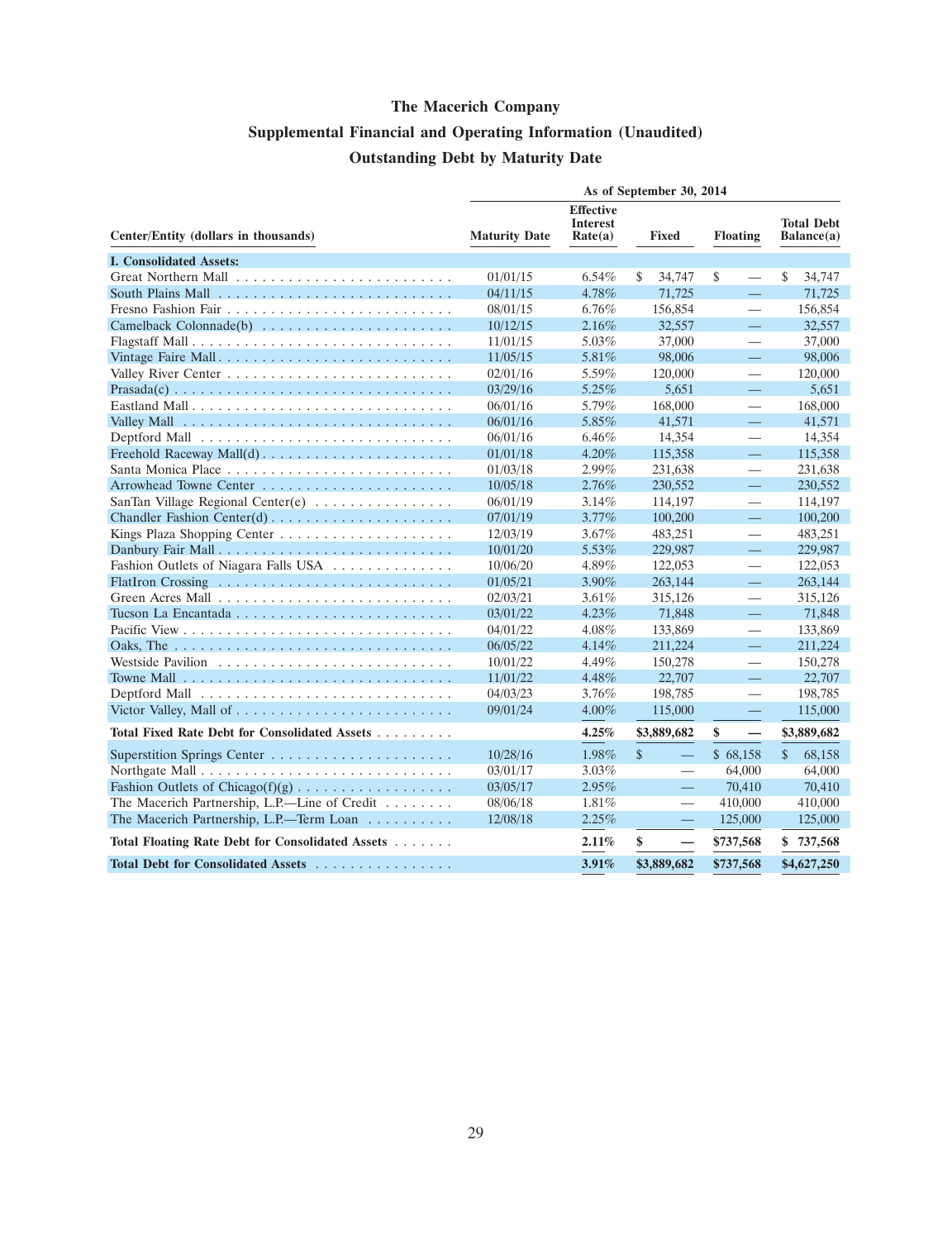## **Supplemental Financial and Operating Information (Unaudited) Outstanding Debt by Maturity Date**

|                                                                   | As of September 30, 2014 |                                                |                                |                          |                                 |  |  |
|-------------------------------------------------------------------|--------------------------|------------------------------------------------|--------------------------------|--------------------------|---------------------------------|--|--|
| Center/Entity (dollars in thousands)                              | <b>Maturity Date</b>     | <b>Effective</b><br><b>Interest</b><br>Rate(a) | <b>Fixed</b>                   | <b>Floating</b>          | <b>Total Debt</b><br>Balance(a) |  |  |
| II. Unconsolidated Assets (At Company's pro rata share):          |                          |                                                |                                |                          |                                 |  |  |
|                                                                   | 06/01/15                 | 5.43%                                          | \$127,500                      | \$                       | 127,500<br>S.                   |  |  |
|                                                                   | 08/15/15                 | $6.12\%$                                       | 68.556                         | $\qquad \qquad -$        | 68,556                          |  |  |
|                                                                   | 01/01/16                 | $6.04\%$                                       | 117.251                        | $\overline{\phantom{0}}$ | 117,251                         |  |  |
| North Bridge, The Shops at $(50\%) \dots \dots \dots \dots \dots$ | 06/15/16                 | $7.52\%$                                       | 96,649                         | $\overline{\phantom{m}}$ | 96,649                          |  |  |
|                                                                   | 10/01/16                 | $6.41\%$                                       | 11,079                         | —                        | 11,079                          |  |  |
| Corte Madera, The Village at $(50.1\%)$                           | 11/01/16                 | 7.27%                                          | 37,897                         |                          | 37,897                          |  |  |
|                                                                   | 11/01/17                 | 4.67%                                          | 53,062                         | $\overline{\phantom{0}}$ | 53,062                          |  |  |
|                                                                   | 07/01/18                 | $4.50\%$                                       | 96,644                         | $\qquad \qquad -$        | 96.644                          |  |  |
| Scottsdale Fashion Square (50%)                                   | 04/03/23                 | $3.02\%$                                       | 254,863                        | $\overline{\phantom{0}}$ | 254,863                         |  |  |
|                                                                   | 01/01/24                 | 4.13%                                          | 417,645                        | $\overline{\phantom{0}}$ | 417,645                         |  |  |
|                                                                   | 01/01/25                 | $3.65\%$                                       | 306,000                        | —                        | 306,000                         |  |  |
| Total Fixed Rate Debt for Unconsolidated Assets                   |                          | 4.53%                                          | \$1,587,146                    | $\mathbf{\$}$            | \$1,587,146                     |  |  |
| Estrella Falls, The Market at $(39.71\%) \dots \dots \dots \dots$ | 06/01/15                 | $3.11\%$                                       | \$                             | \$13,319                 | \$.<br>13,319                   |  |  |
| Inland Center $(50\%)$                                            | 04/01/16                 | $3.40\%$                                       | $\equiv$                       | 25,000                   | 25,000                          |  |  |
|                                                                   | 01/02/18                 | 2.25%                                          |                                | 67,293                   | 67,293                          |  |  |
|                                                                   | 12/16/18                 | 2.04%                                          | $\overline{\phantom{m}}$       | 10,003                   | 10,003                          |  |  |
| Total Floating Rate Debt for Unconsolidated Assets                |                          | 2.58%                                          | \$<br>$\overline{\phantom{m}}$ | \$115,615                | \$115,615                       |  |  |
| Total Debt for Unconsolidated Assets                              |                          | 4.40%                                          | \$1,587,146                    | \$115,615                | \$1,702,761                     |  |  |
|                                                                   |                          | 4.04%<br>$=$                                   | \$5,476,828                    | \$853,183                | \$6,330,011                     |  |  |
|                                                                   |                          |                                                | 86.52%                         | 13.48%                   | 100.00%                         |  |  |

*(a) The debt balances include the unamortized debt premiums/discounts. Debt premiums/discounts represent the excess of the fair value of debt over the principal value of debt assumed in various acquisitions and are amortized into interest expense over the remaining term of the related debt in a manner that approximates the effective interest method. The annual interest rate in the above table represents the effective interest rate, including the debt premiums/discounts and loan financing costs.*

*(b) This property is owned by a consolidated joint venture. The above debt balance represents the Company's pro rata share of 67.5%.*

*(f) This property is owned by a consolidated joint venture. The above debt balance represents the Company's pro rata share of 60.0%.*

*(g) The maturity date assumes that all such extension options are fully exercised and that the Company and/or its affiliates do not opt to refinance the debt prior to these dates.*

*<sup>(</sup>c) This property is owned by a consolidated joint venture. The above debt balance represents the Company's pro rata share of 50.0%.*

*<sup>(</sup>d) This property is owned by a consolidated joint venture. The above debt balance represents the Company's pro rata share of 50.1%.*

*<sup>(</sup>e) This property is owned by a consolidated joint venture. The above debt balance represents the Company's pro rata share of 84.9%.*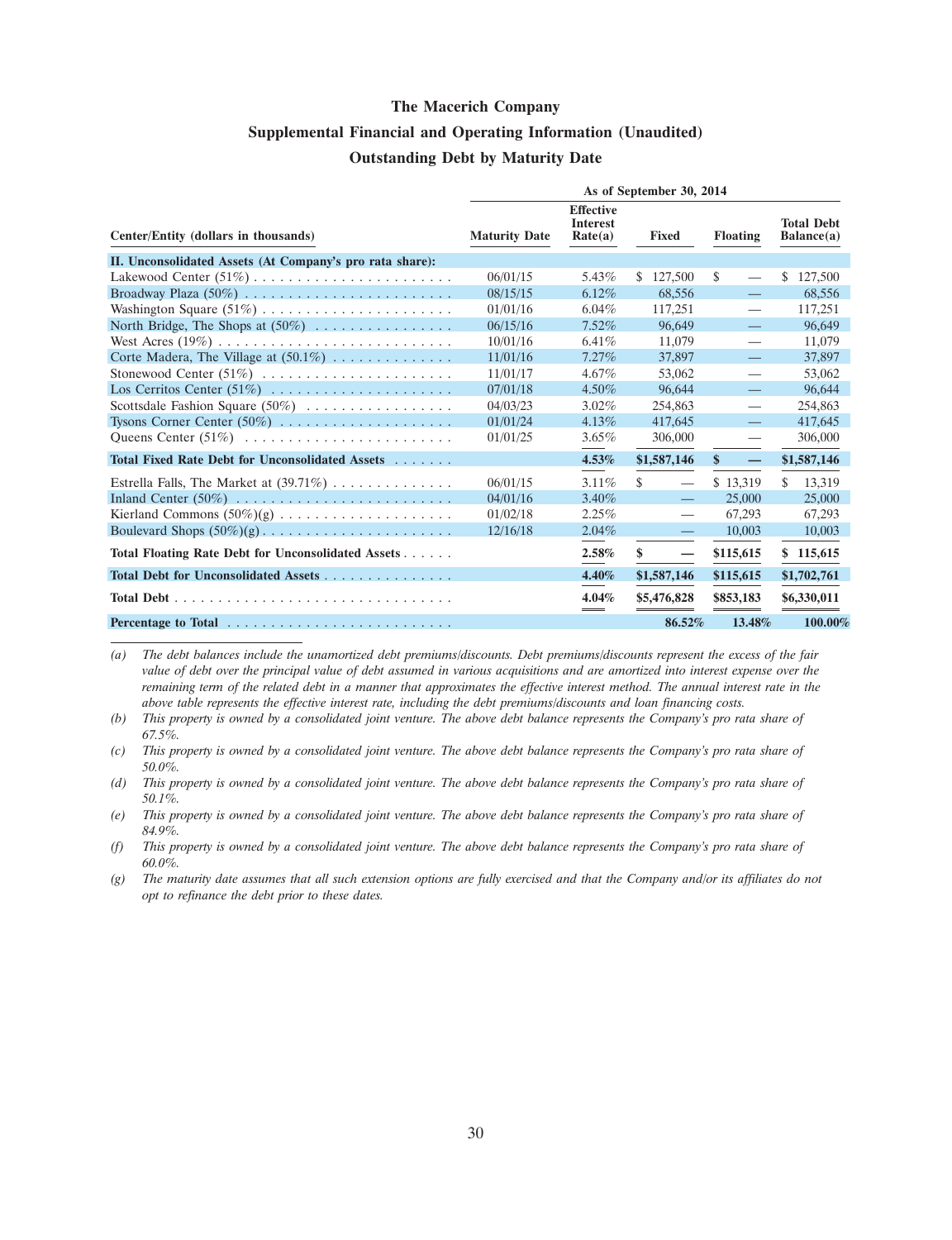# **The Macerich Company Supplemental Financial and Operating Information (Unaudited)**

## **Development Pipeline Forecast**

## **(Dollars in millions)**

## **as of September 30, 2014**

#### **In-Process Developments and Redevelopments:**

| <b>Property</b>                                                               | Project Type                                                                                                                                                                                                                                                                                                                                                                                                                                                                                                                                                                                                                                                                                                                   | Total $Cost(a)(b)$<br>at 100%                           | Ownership<br>$\%$ | Total $Cost(a)(b)$<br>Pro Rata                      | Pro Rata<br>Capitalized Costs(b)<br>9/30/2014              | <b>Expected</b><br>Deliverv(a)                  | <b>Stabilized</b><br>Yield(a)(b)(c) |  |
|-------------------------------------------------------------------------------|--------------------------------------------------------------------------------------------------------------------------------------------------------------------------------------------------------------------------------------------------------------------------------------------------------------------------------------------------------------------------------------------------------------------------------------------------------------------------------------------------------------------------------------------------------------------------------------------------------------------------------------------------------------------------------------------------------------------------------|---------------------------------------------------------|-------------------|-----------------------------------------------------|------------------------------------------------------------|-------------------------------------------------|-------------------------------------|--|
| Broadway Plaza<br>Walnut Creek, CA                                            | Expansion of existing open air center adding<br>$235,000$ sf (net) of new shop space to existing<br>776,000 sf center which is currently anchored by<br>Nordstrom, Neiman Marcus and Macy's. New<br>space created by construction of a more efficient<br>parking structure and the consolidation of stand-<br>alone Macy's Men's Store into a single larger<br>Macy's box. Phase I encompasses demolition of<br>80,000 sf of existing retail space and construction<br>of 240,000 sf of new retail space for a net<br>increase of 160,000 sf. Phase 2 involves<br>demolition of the existing Macy's Men's building<br>and construction of 75,000 sf of new retail space<br>for a total increase of 235,000 sf of small stores. | * Phase $1: $240$<br>$*$ Phase 2 : \$30<br>Total: \$270 | 50%               | * Phase $1: $120$<br>Phase $2: $15$<br>Total: \$135 | * Phase 1: \$32<br>$*$ Phase 2 : \$0<br><b>Total: \$32</b> | $* 25\% 4015$<br>$* 50\% 2016$<br>$* 25\% 2017$ | 9%                                  |  |
| Fashion Outlets of Niagara Falls USA<br>Niagara Falls, $NY \dots \dots \dots$ | Expansion of existing outlet center—Adding<br>175,000 square feet of new space to existing<br>517,000 square foot center. Complete remodel<br>and partial remerchandising of existing center                                                                                                                                                                                                                                                                                                                                                                                                                                                                                                                                   | \$84                                                    | 100%              | \$84                                                | \$68                                                       | 4Q14                                            | $10\%$                              |  |
| Los Cerritos Center<br>Cerritos, CA                                           | 200,000 square foot redevelopment, including a<br>Dick's Sporting Goods and a Harkins Theatre                                                                                                                                                                                                                                                                                                                                                                                                                                                                                                                                                                                                                                  | \$45                                                    | 51%               | \$23                                                | \$1                                                        | 4Q15                                            | 8%                                  |  |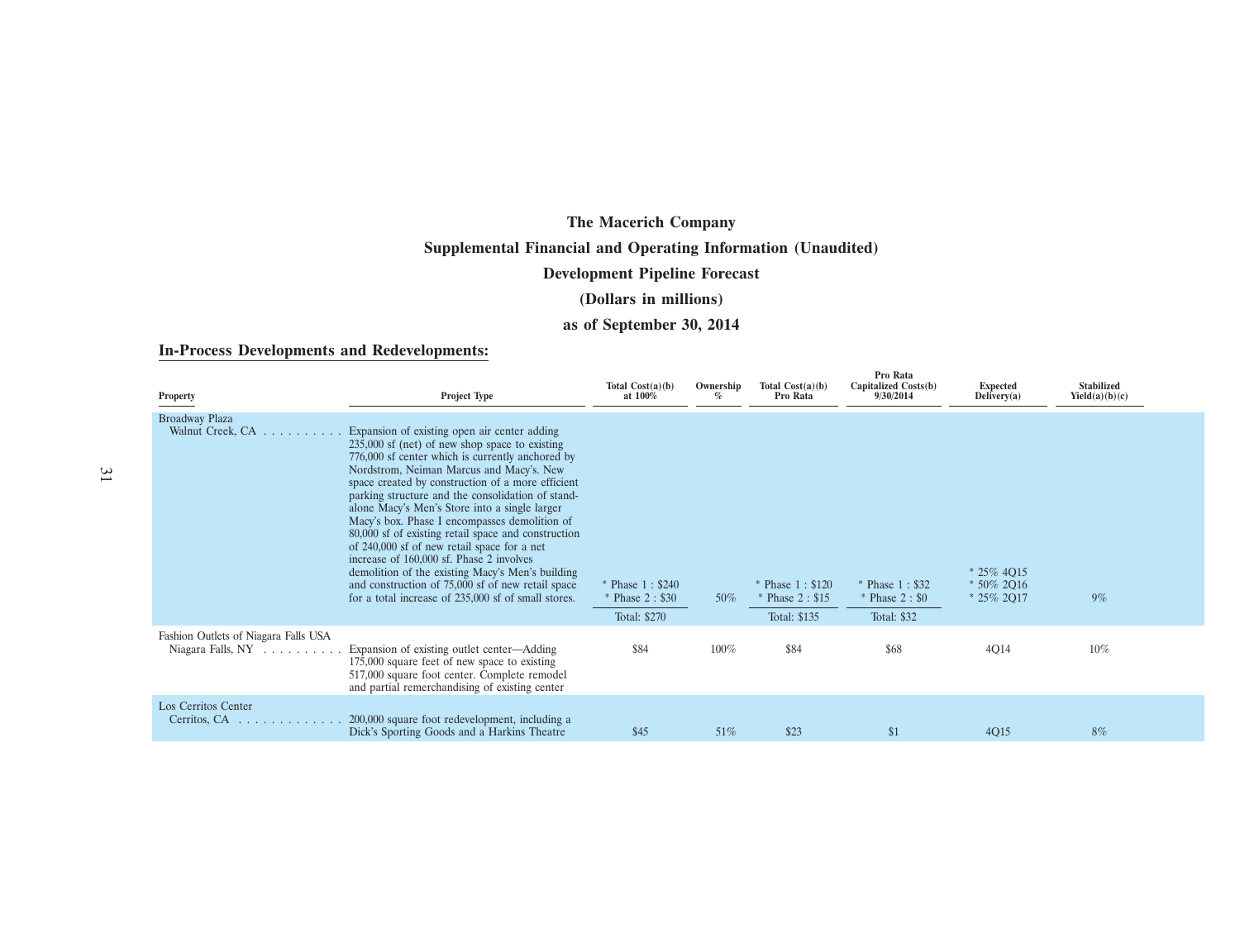## **Supplemental Financial and Operating Information (Unaudited)**

## **Development Pipeline Forecast**

#### **(Dollars in millions)**

#### **as of September 30, 2014**

#### **In-Process Developments and Redevelopments: (continued)**

| Property                                                              | Project Type                                                                                                                                                                                                                                                                                                                             | Total $Cost(a)(b)$<br>at 100%                                           | Ownership<br>$\%$ | Total $Cost(a)(b)$<br>Pro Rata                                             | Pro Rata<br>Capitalized Costs(b)<br>9/30/2014                           | <b>Expected</b><br>Delivery(a)                       | <b>Stabilized</b><br>Yield(a)(b)(c) |
|-----------------------------------------------------------------------|------------------------------------------------------------------------------------------------------------------------------------------------------------------------------------------------------------------------------------------------------------------------------------------------------------------------------------------|-------------------------------------------------------------------------|-------------------|----------------------------------------------------------------------------|-------------------------------------------------------------------------|------------------------------------------------------|-------------------------------------|
| Santa Monica Place<br>Santa Monica, CA<br>and a straight              | Movie theater addition—Adding a 48,000 square<br>foot state-of-art, 12-screen ArcLight Cinemas to<br>the third level/Dining Deck                                                                                                                                                                                                         | \$30                                                                    | $100\%$           | \$30                                                                       | \$5                                                                     | 4Q15                                                 | 8%                                  |
| Scottsdale Fashion Square<br>Scottsdale, $AZ \dots \dots \dots \dots$ | 135,000 square foot expansion to existing<br>1.8 million square foot center, including a Dick's<br>Sporting Goods and a Harkins Theatre                                                                                                                                                                                                  | \$30                                                                    | 50%               | \$15                                                                       | \$2                                                                     | 3Q15                                                 | $10\%$                              |
| <b>Tysons Corner Center</b><br>McLean, $VA$                           | Mixed-use expansion/densification—Constructing<br>office $(527,000)$ square feet), multifamily $(430)$<br>units) and hotel (300-room Hyatt Regency)<br>components immediately adjacent to Tysons<br>Corner Center, all of which will be served by the<br>expanded METRO line (opened July 2014) and<br>tied together by a 1.5-acre plaza | * Office: \$228<br>Hotel: \$136<br>* Multifamily: \$160<br>Total: \$524 | $50\%$            | $*$ Office: \$114<br>$*$ Hotel: $$68$<br>Multifamily: \$80<br>Total: \$262 | * Office: \$104<br>$*$ Hotel: \$53<br>Multifamily: \$65<br>Total: \$222 | * Office: 3014<br>* Hotel: 1015<br>Multifamily: 1Q15 | 8%                                  |
| Total In-Process                                                      |                                                                                                                                                                                                                                                                                                                                          | \$983                                                                   |                   | \$549                                                                      | \$330                                                                   |                                                      |                                     |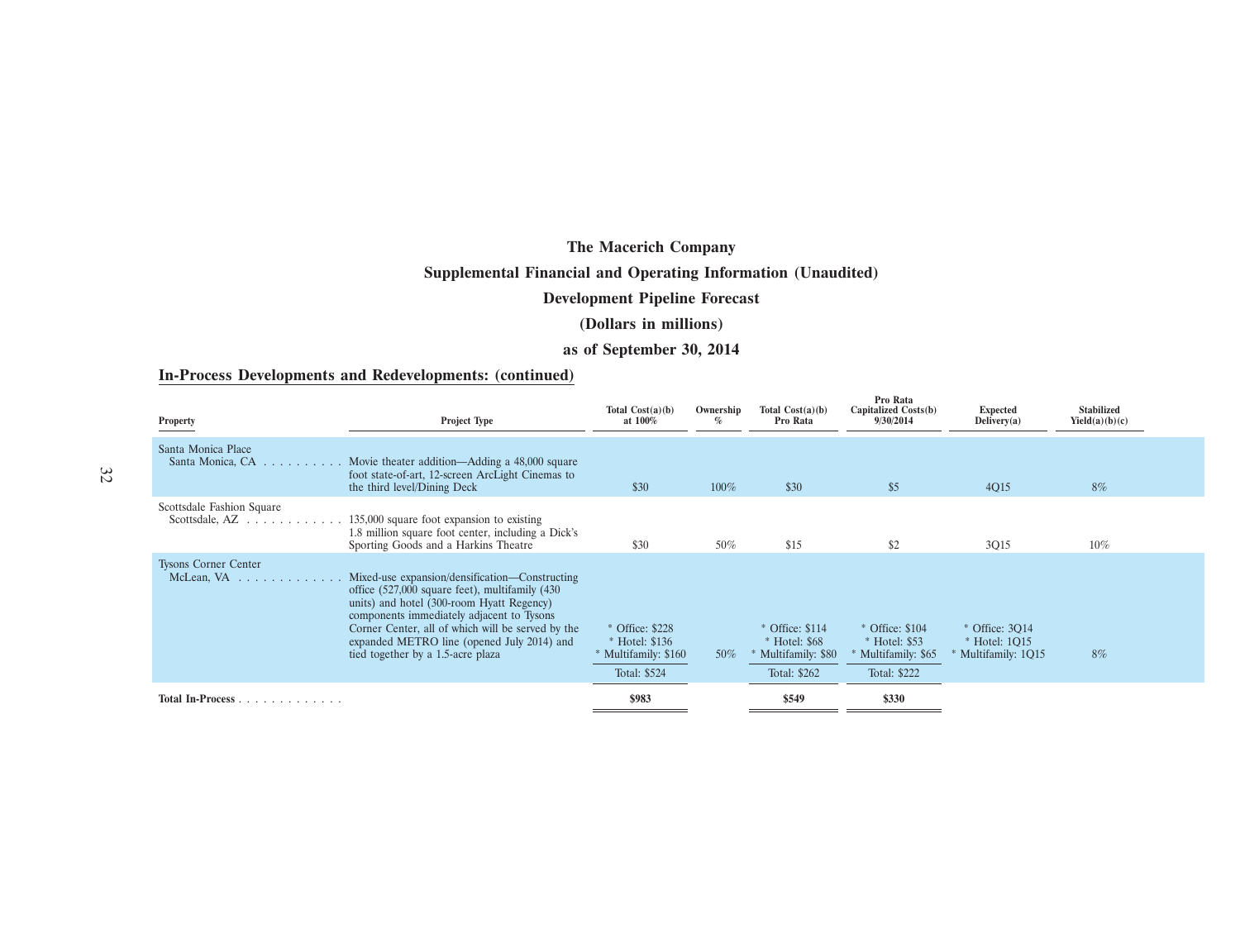# **The Macerich Company Supplemental Financial and Operating Information (Unaudited) Development Pipeline Forecast**

#### **(Dollars in millions)**

#### **as of September 30, 2014**

#### **Shadow Pipeline of Developments and Redevelopments(d):**

| Property                                                                                                                                                   | <b>Project Type</b>                            | at $100\%$    | $\%$    | Total $Cost(a)(b)$ Ownership Total $Cost(a)(b)$ Capitalized Costs $(b)$<br>Pro Rata |               | Pro Rata<br>9/30/2014 | <b>Expected</b><br>Deliverv(a) | <b>Stabilized</b><br>Yield(a)(b)(c) |
|------------------------------------------------------------------------------------------------------------------------------------------------------------|------------------------------------------------|---------------|---------|-------------------------------------------------------------------------------------|---------------|-----------------------|--------------------------------|-------------------------------------|
| 500 N. Michigan Ave<br>(contiguous to<br>The Shops at North Bridge)<br>$\text{Chicago}, \text{IL} \ldots \ldots \ldots \ldots \ldots \ldots \ldots \ldots$ | 25,000 square foot redevelopment/street retail | $$15 - $20$   | $100\%$ | $$15 - $20$                                                                         | <sup>S</sup>  | 2                     | $2015 - 2016$ $10\% - 12\%$    |                                     |
| Green Acres Mall<br>Valley Stream, $NY \dots \dots \dots \dots \dots \dots$ Big box addition of 340,000 square feet                                        |                                                | $$115 - $120$ | $100\%$ | $$115 - $120$                                                                       | \$.           | 24                    | 3O <sub>16</sub>               | $10\%$                              |
| Kings Plaza Shopping Center                                                                                                                                |                                                | $$90 - $100$  | $100\%$ | $$90 - $100$                                                                        | <sup>\$</sup> | 17                    | 2016                           | $8\%$ - 9%                          |
| Paradise Valley Mall                                                                                                                                       |                                                | TBD           | 100%    | <b>TBD</b>                                                                          |               | $\theta$              | $2015 - 2017$                  | <b>TBD</b>                          |
|                                                                                                                                                            |                                                | TBD           | 50%     | <b>TBD</b>                                                                          |               | $\overline{0}$        | <b>TBD</b>                     | <b>TBD</b>                          |
|                                                                                                                                                            |                                                | $$220 - $240$ |         | $$220 - $240$                                                                       | $\mathbf{s}$  | 43                    |                                |                                     |

(a) Much of this information is estimated and may change from time to time. See the Company's forward-looking statements disclosure on page 1 for factors that may affect the information provided in this table.

*(b) This excludes GAAP allocations of non-cash and indirect costs.*

*(c) Stabilized Yield is calculated based on stabilized income after development divided by project direct costs excluding GAAP allocations of non-cash and indirect costs.*

(d) This section includes potential developments or redevelopments that the Company is considering. The scope of these projects may change. Stabilized Yields are expected to be 8% to 12%. There is no certainty *that the Company will develop any or all of these potential projects.*